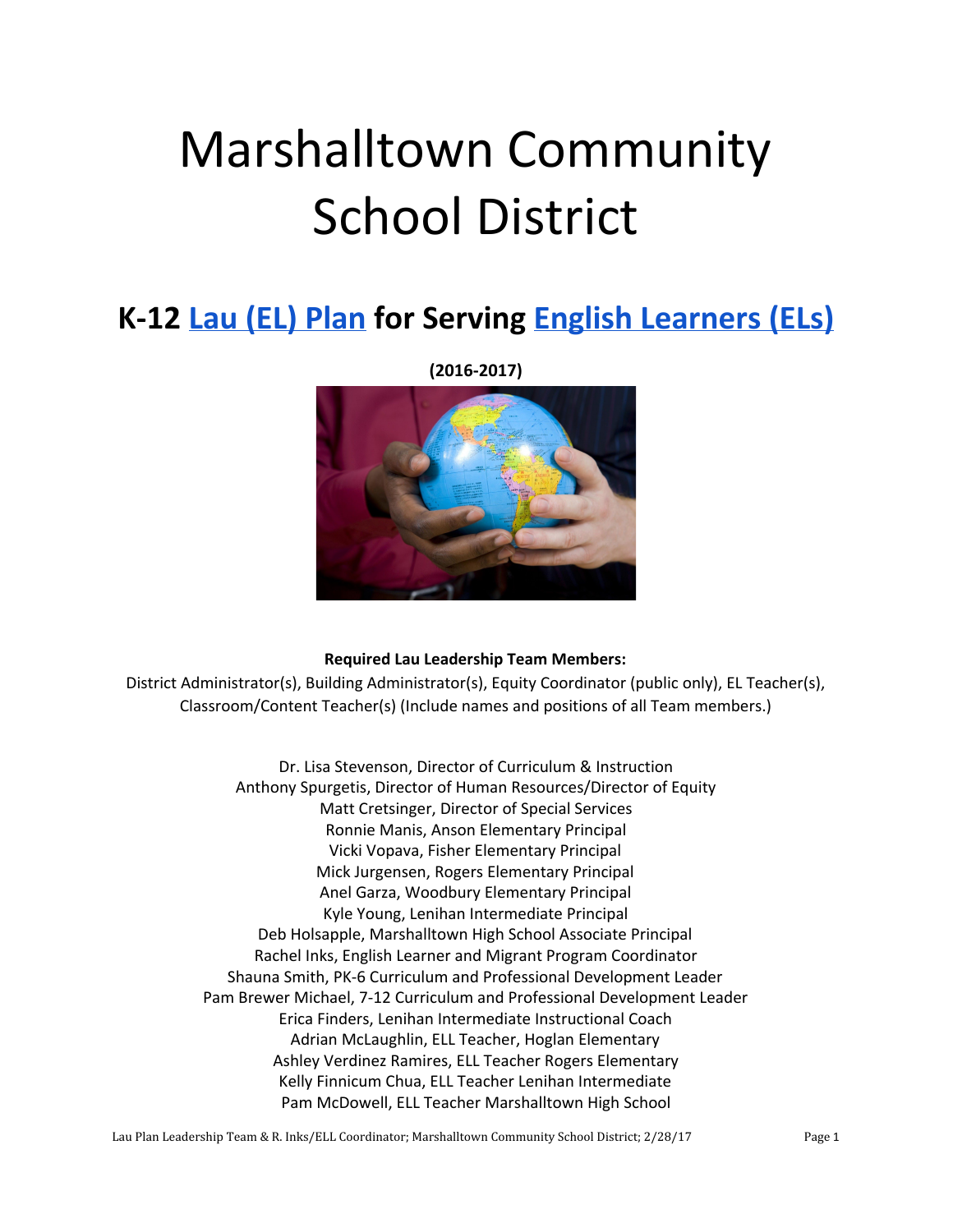Jessica Althaus, Classroom Teacher at Anson Elementary Blair Struble, Classroom Teacher at Franklin Elementary Megan Spear, Classroom teacher at Hoglan Elementary Melanie Knoll, Classroom Teacher at Rogers Elementary Gladis Gonzalez, Classroom Teacher at Woodbury Elementary Julie Finch, Classroom Teacher at Lenihan Intermediate Christian Carrazco, Classroom Teacher at Lenihan Intermediate Bianca Hernandez, Classroom Teacher at Lenihan Intermediate Lynne Bradley, Biology Teacher Marshalltown High School Aaron Benscoter; Social Studies Teacher Marshalltown High School

#### **Suggested Additional Lau Leadership Team Members:**

School Counselor(s), Title III Subgrantee EL Consultant(s), Native Language Interpreter(s), EL Parent(s), School Board Member(s), Community Member(s) (Include names and positions of all additional Team members.)

> Janelle Carter, MCSD School Board Member Kendall Derby, MCSD School Board Member

#### **Lau Plan**

The district plan designed to meet the instructional needs of English Learners (ELs) is referred to as the Lau Plan (*Lau v. Nichols,* 1974). The Lau Plan must be collaboratively written by the K-12 team identified above. (See Appendix A for guidance around Lau requirements and critical elements.)

#### **I. Lau Plan Guiding Principles**

- A. **English language development**: By participating in the MCSD Language Instruction Education Program we will prepare our English Language Learners, through an unparalleled culture of excellence, to read, write, listen and speak fluently in English to be productive and engaged citizens in a diverse world.
- B. **Academic achievement**: By attending MCSD schools and participating in the MCSD Language Instruction Education Program, our English Language Learners will have equal access to Iowa Core to become informed, creative, collaborative, critically thinking, and technologically-adept learners who are prepared for college or career training after high school.
- C. **Cross-cultural**: By attending MCSD schools and participating in the MCSD Language Instruction Education Program, our English Language Learners will value their own cultural backgrounds as well as learn to see the world from different cultural vantage points, beliefs, and values to become better situated to work and live across cultures.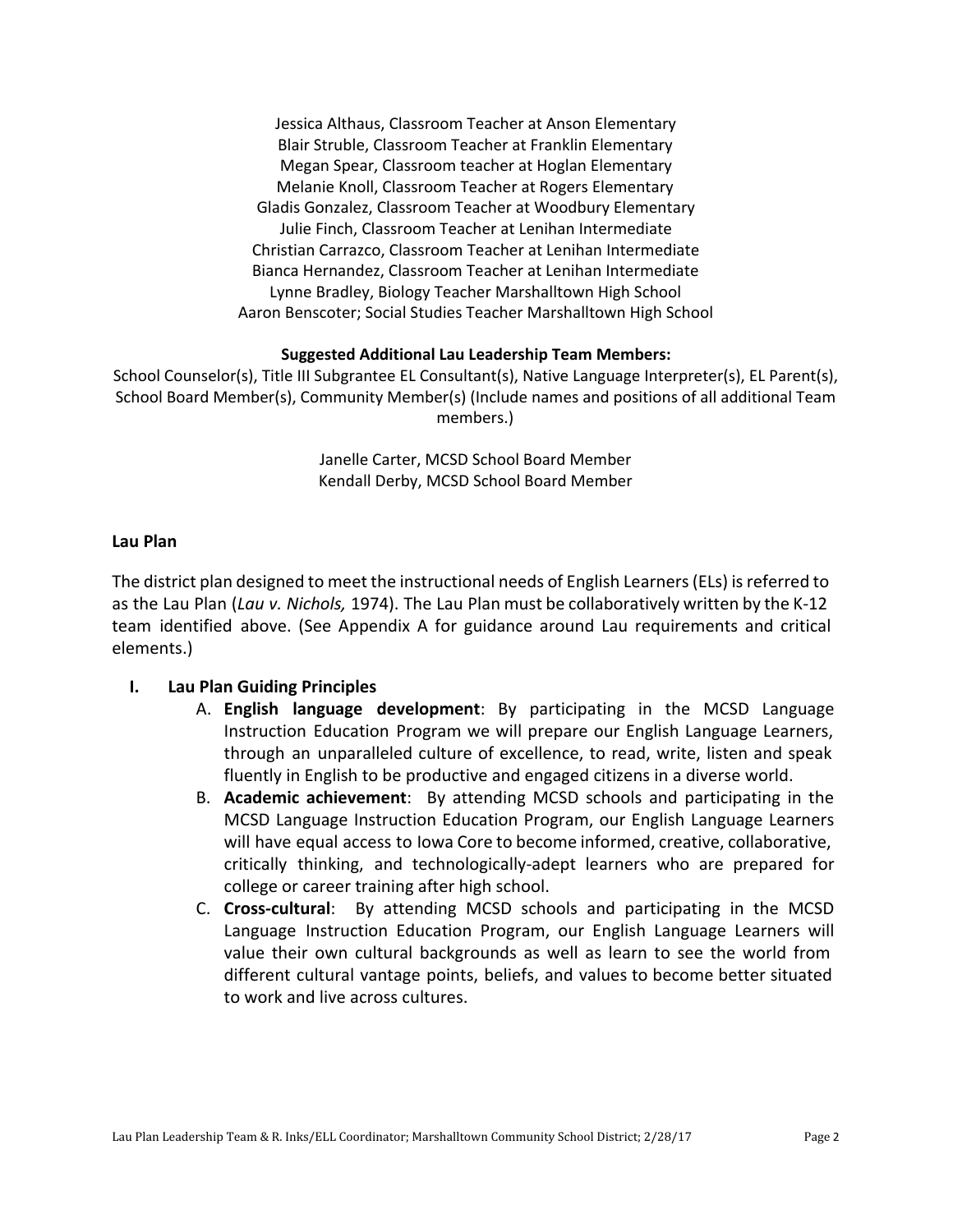- II. **Identification and Placement of ELs in a Language Instruction Educational Program (LIEP)**
	- **A. The district uses "Home Language Survey-IA" ([www.TransACT.com](http://www.transact.com/))**
		- **1. including student race and ethnicity reporting beginning 16-17**
		- **2. shares process for reviewing and referring students for screening**
		- **3. stores HLS-IA in students' cumulative files**

Each family of a new student entering the district completes a Home Language Survey (HLS) "Home Language Survey-IA" ([www.TransACT.com\)](http://www.transact.com/) during registration. The 2 page HLS is completed in full including student race and ethnicity reporting for the 16-17 SY.

The district is prepared to conduct oral or native language interviews in the student's home language with those adults who may not have sufficient English or literacy skills to complete the survey. Families registering children will be assisted in completing documents and registration materials on-site as needed. If home language assistance is necessary in order to secure accurate data, every reasonable attempt will be made to provide this support.

The ELL Coordinator reviews HLS responses and routes the HLS to the building ELL teacher(s) for review of responses. If language other than English identified on the HLS, building ELL teacher(s) will refer and screen for services.

All HLSs are permanently stored in each student's cumulative file.

# **B. State-approved English language proficiency placement assessment**

- **1. TELPA screener**
- **2. certified screener administrator**
- **3. specifies where certificates of completion are filed**

The building ELL teachers administer the state-approved English language proficiency placement assessment, TELPA (Tennessee English Language Placement Assessment) screener, to support identification of potential ELs and for and placement into LIEP. Individual TELPA results are stored in a student's cumulative file.

All TELPA administrators complete annual state TELPA Administration Certification on the AEA PD Online's Training System. Copies of annual certificates of completion are maintained with the office of the ELL Coordinator.

A summary of all TELPA results are stored in student's cumulative file.

#### **C. Process to place student in appropriate LIEPs and content courses**

- **1. team collection of academic and other pertinent data**
- **2. team-based data review and recommendations for LIEP program**
- **3. team-based data review and recommendations for content courses**
- **4. age appropriate placement**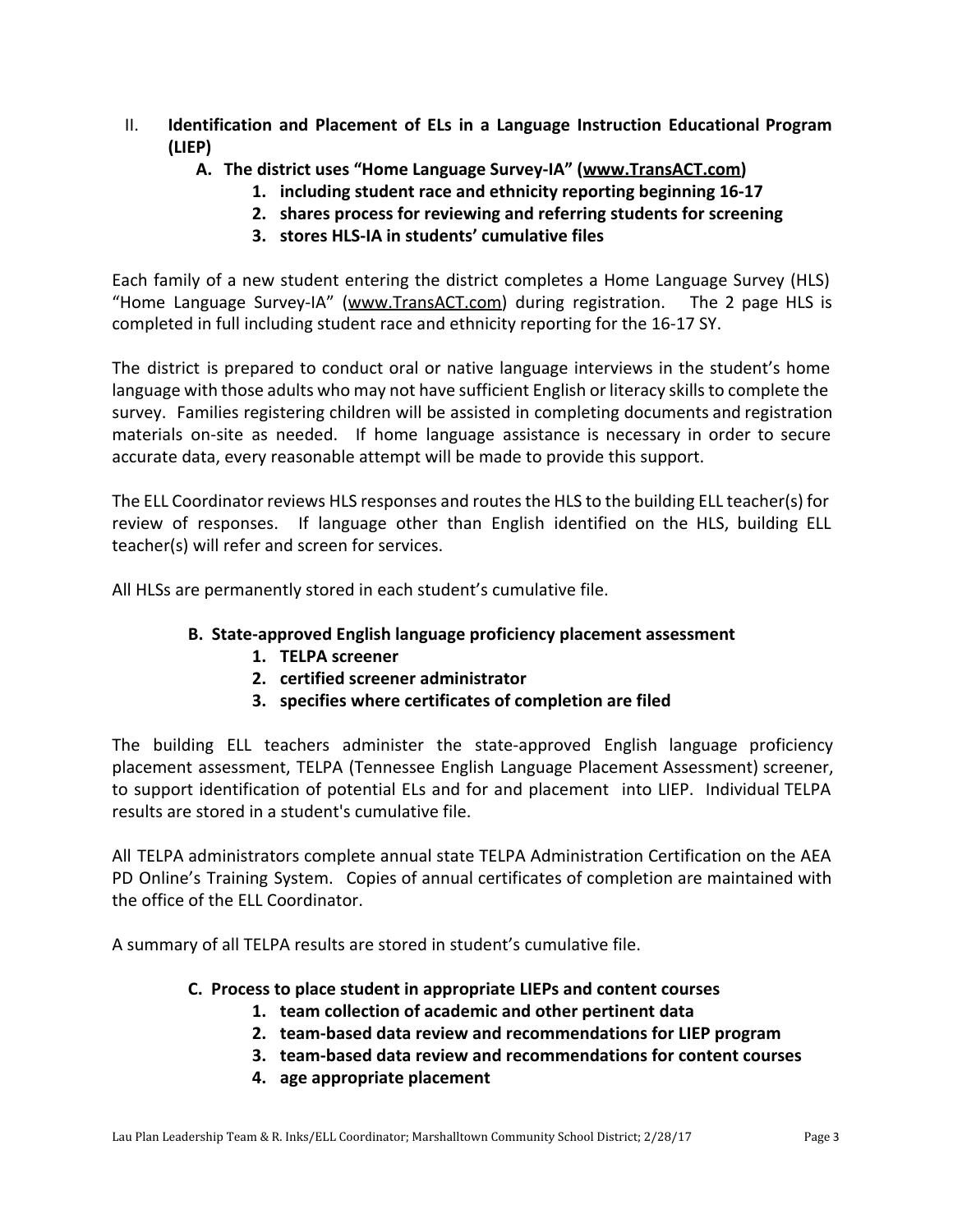The district maintains a team-based approach to place a student appropriate LIEPs and content courses. The team of ELL teachers, with support from classroom teachers, as needed, review content proficiency results in the areas of math and reading. Classroom teachers or other building staff can assess academic skills in relation to age or grade level. To determine appropriate LIEP and level of support designed to meet students' English Language Development needs, the team of ELL teachers may review multiple sources of data, such as: TELPA, prior student records, teacher interviews, parent information, teacher observation, referral, student grades, or informal assessments to assist in determining the academic skills, literacy, and instructional levels of students. Existing academic skills in native language are determined when possible.

The following situations will result in student recommended for LIEP inclusion:

- 1. Limited English Proficient (LEP) results on TELPA
- 2. transferring LEP results on current annual language assessment or a current language screener
- 3. Fluent English Proficient (FEP) results on TELPA without balanced proficiency scores across language domains (speaking, listening, reading, and writing) and/or without evidence of content proficiency results in the areas of math and reading

At Kinder-Grade 4, the parent will self-elect LIEP participation:

- 1. *Dual Language* by enrolling at Woodbury Elementary (if space allows)
	- a. any ELs in grade K&1 may enroll
	- b. ELs in grades 2-4 may enroll if newcomer and of Spanish language background
- 2. *English as a Second Language (ESL)* by enrolling in any other district elementary

At Grades 5&6, the team of ELL teacher will recommend LIEP participation:

- 1. *Dual Language* if student is newcomer and of Spanish language background
- *2. English as a Second Language (ESL)*
	- a. if student of Spanish language background and no longer a newcomer
	- b. if student is of a language background other than Spanish

At Grades 7-12, the team of ELL teacher will recommend LIEP participation:

- 1. *English as a Second Language (ESL) & with Sheltered English* if student is at the beginning and early intermediate stages of proficiency in English.
- 2. *Sheltered English (only)* if child is at/above intermediate stages of proficiency

At K-6 ELs are fully included and assigned to a mainstream classroom with students of the same chronological age, or rarely and if absolutely necessary, with an age group no more than two years differential. Classroom teachers deliver lesson planned through sheltered instruction and regularly consult and or co-teach with building ELL teachers.

In grades 7-12, the EL is assigned to the same content courses as all other learners as well. ELs at beginning to early intermediate levels of English proficiency are scheduled into ESL-specific coursework and sheltered courses to support content attainment with specific attention placed on meeting the linguistic needs of the learners. Sheltered courses in Math, Science and Social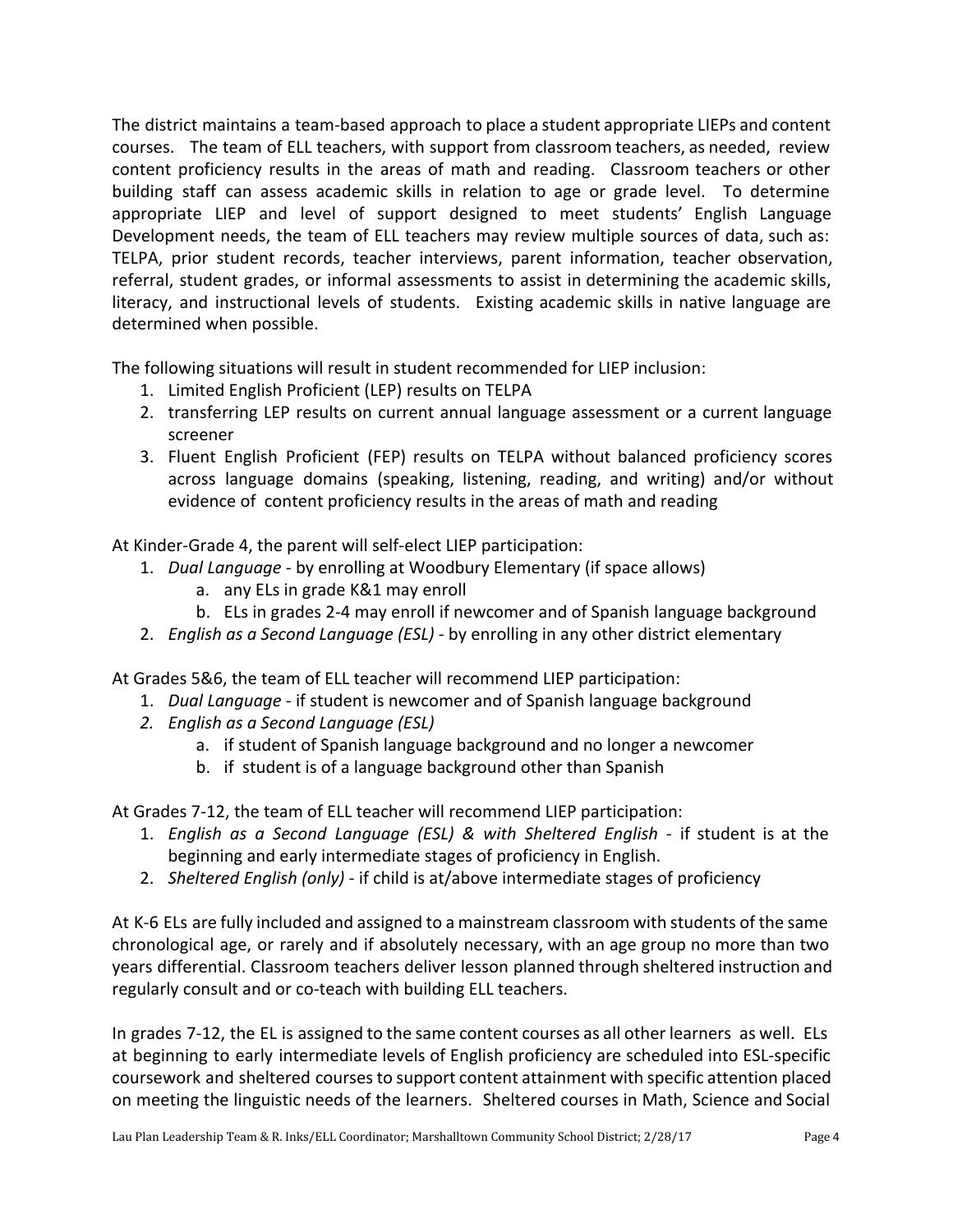Studies are co-taught between a content certified teacher and sheltered English is taught by a dual-certified English and ESL endorsed teacher. ELs at/above intermediate levels of English proficiency are scheduled into one or more courses of Math, Science or Social Studies co-taught by a content certified teacher and ESL endorsed teacher.

- **D. Parental forms distributed in a language most easily understood (TransACT) within 30 days at the beginning of the year and two weeks later in the school year**
	- **1. "Determination of Student Eligibility, English Language Development Program Placement" (sent once upon placement) from TransACT**
	- **2. "NCLB - Notification of English Language Development Program Placement - Version A", initially and annually from TransACT**
	- **3. Within required timelines**
	- **4. signed copies placed in students' cumulative files**

Parental forms [\(www.TransACT.com\)](http://www.transact.com/) are completed by the office of the ELL Coordinator in the language most easily understood (by parents). Forms are relayed to the team of ELL teachers for distribution to parents in order to notify of initial placement or continued eligibility into LIEP within the first thirty days at the beginning of the school year and two weeks if enrolling later in the school year.

Parental form is sent once upon initial placement to communicate initiation of LIEP services:

- "Determination of Student Eligibility, English Language Development Program Placement" and
- "NCLB Notification of English Language Development Program Placement Version A"

Parental form is sent on an annual basis to communicate continuation of LIEP services.

● "NCLB - Notification of English Language Development Program Placement - Version A"

Completed copies of all parental forms are stored in student's cumulative file.

# **E. Process for waiving students from LIEP**

- **1. meeting is held to discuss recommendations, concerns, ELPA21 assessment requirements and potential outcomes with parent(s)**
- **2. "Waiver-Refusal of ESL-Bilingual program"- signed copy to document the parents' decision is placed in student's cumulative file**
- **3. describe the process by which the district provides support to ensure mastery of English and academic achievement as required by law without enrollment in the LIEP**

Each parent 'Notification of English language development Program Placement' form offers an explanation on parents' right to waive services for only the current school year or only on an annual basis even though the child continues to be identified LEP as eligible for a LIEP. The form indicates that the parent must contact the building ELL teacher listed on the form request a service waiver.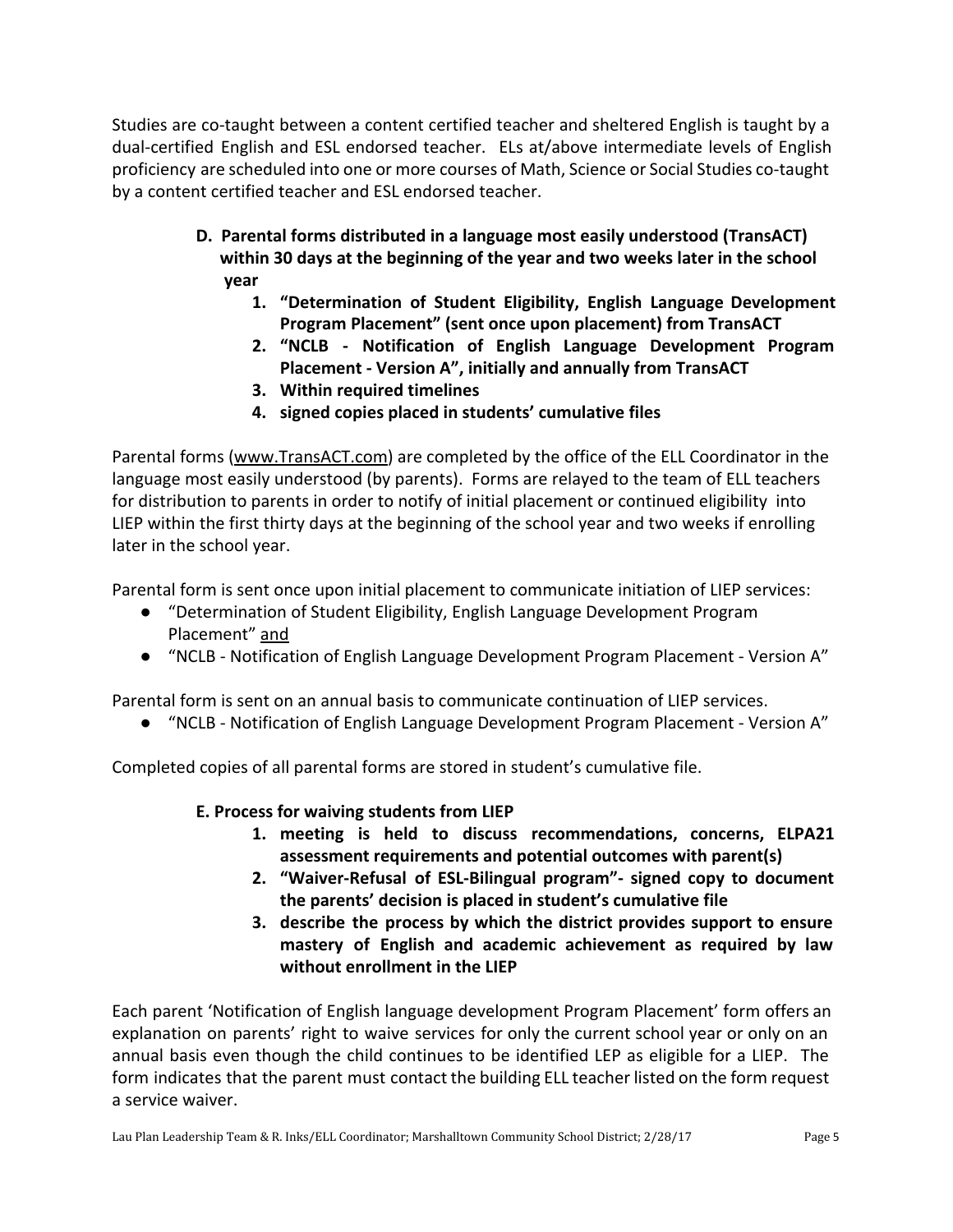If the ELL teacher is contacted the ELL teacher must have meaningful consultation with the parent. Another district staff member cannot substitute for meaningful consultation. Meaningful consultation between ELL teacher and parent must include these three child-centered discussion points:

- 1. Student Performance Current English Proficiency, Recommendations for Programming & Expected Outcomes
- 2. Parent's Concern/s
- 3. Process to ensure child's mastery of English and academic achievement (asrequired by law without enrollment in LIEP).
	- a. Child will remain identified as LEP and eligible for a LIEP;
	- b. Child will continue to be supported by classroom teacher through delivery of lessons planned through sheltered instruction, and with consultation of building ELL teachers;
	- c. Child will participate in state-approved annual English Language Proficiency Assessment (ELPA21)
	- d. Child will not receive direct instructional services from ELL teacher

Meaningful consultation concludes with confirmation of parent decision to either waive services or remain LIEP served. If parent waives services, parent signs two copies of the 'Waiver of Services' form ([www.TransACT.com\)](http://www.transact.com/). One copy is retained by parent. The other copy is routed to ELL coordinator for review. Documentation of parent waiver is entered into Student Information System by ELL Coordinator. The original form is returned to building ELL teacher for storage in student's cumulative file.

# **III. Description of the LIEP**

# **A. LIEP goals (measureable goals tied to data and LIEP evaluation)**

District LIEP goals:

- 1. Making sufficient progress in acquisition of the English language as measured state-approved annual English language proficiency assessment - ELPA21
- 2. Attaining or reaching full English proficiency as measured by the state-approved annual English language proficiency assessment - ELPA21
- 3. Making Adequate Yearly Progress (AYP) as measured by state-approved annual content proficiency assessment - Iowa Assessments (according to targets established by Title I)
	- **B. Description and implementation of specific state-approved LIEP model(s) used in district and the process to place students** *(See Appendix B)*
		- **1. Identifies and describes district implementation of an approved program model**
			- **a. Newcomer Program**
			- **b. English as a Second Language (ESL)**
			- **c. Sheltered Instruction**
			- **d. Dual Language Program**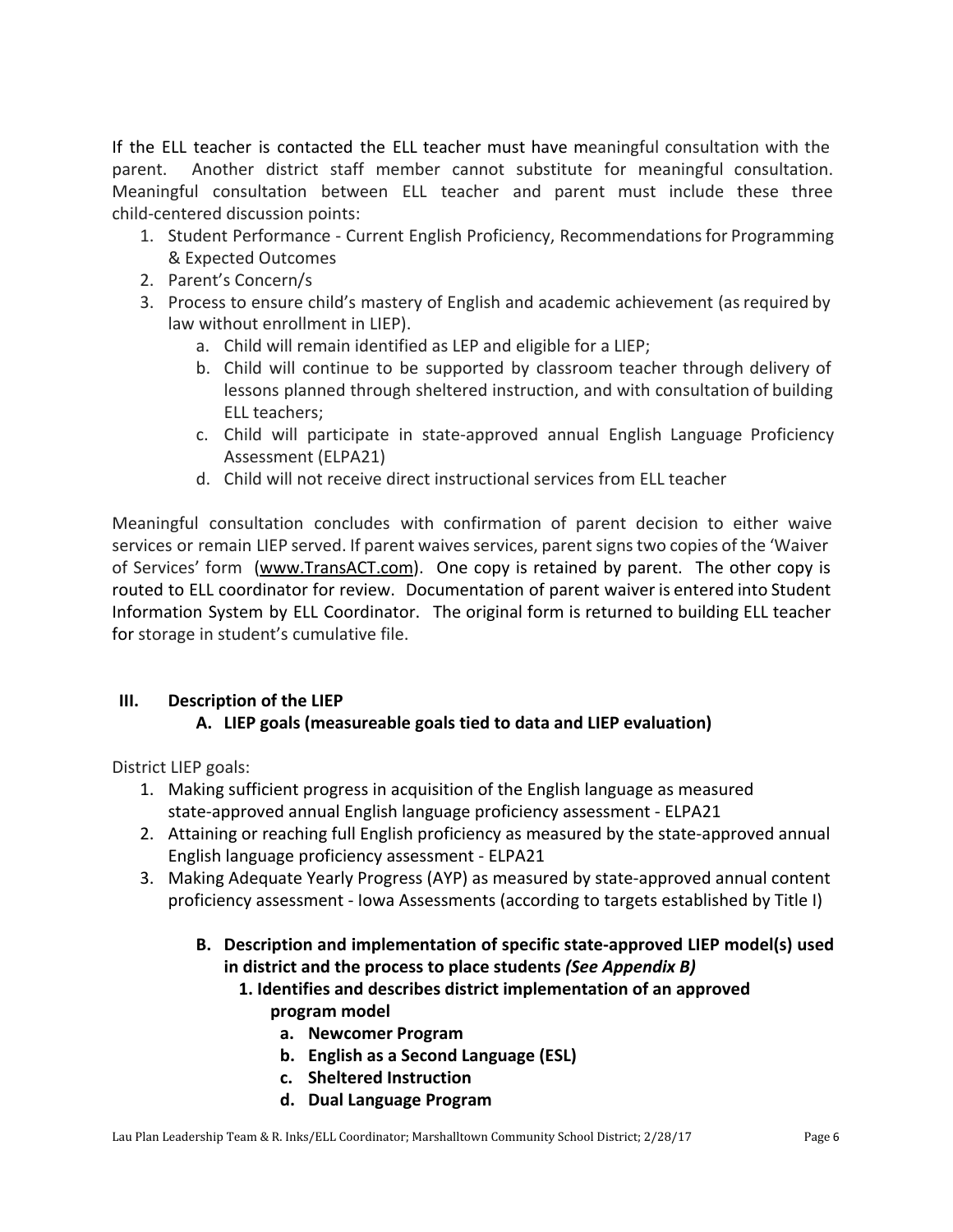- **e. Other Bilingual Program**
- **2. Description of frequency and intensity or services by grade level/span and/or current English proficiency level**
	- **a. English language development**
	- **b. LIEP support to access district core curriculum**
- **3. Addresses that identified Non Parental Waiver ELs at all proficiency levels receive direct LIEP instruction**

The district provides, for **ALL** non-parental waiver ELs, LIEPs at **ALL** grade levels:

- $\bullet$  Elementary (K-4):
	- English as a Second Language (ESL)
		- Anson Elementary
		- Fisher Elementary
		- Franklin Elementary
		- Hoglan Elementary
		- Rogers Elementary
	- Dual Language: Woodbury Elementary
- Intermediate (5 & 6) @ Lenihan Intermediate School
	- English as a Second Language (ESL)l
	- **\***Dual Language (students in DL are provided LIEP through ESL)
- Secondary (7-12) @ Miller Middle School (7-8) & Marshalltown High School (9-12)
	- English as a Second Language (ESL)
	- Sheltered Instruction

| Elementary (K-1st): English as a Second Language (ESL) @ Anson, Fisher, Franklin, Hoglan & Rogers Elementary Schools |       |                                              |                                                                          |                                                                                                                                                                                                                                                                                                                                                                                                                                                                                                                                                                                                                                                                        |  |
|----------------------------------------------------------------------------------------------------------------------|-------|----------------------------------------------|--------------------------------------------------------------------------|------------------------------------------------------------------------------------------------------------------------------------------------------------------------------------------------------------------------------------------------------------------------------------------------------------------------------------------------------------------------------------------------------------------------------------------------------------------------------------------------------------------------------------------------------------------------------------------------------------------------------------------------------------------------|--|
| Language<br>Proficiency<br>Levels<br>Frequency<br>Intensity of<br><b>Services</b>                                    | Grade | <b>Beginners</b><br>Early<br><b>Intermed</b> | Intermed -<br>Adv                                                        | <b>Service Description</b>                                                                                                                                                                                                                                                                                                                                                                                                                                                                                                                                                                                                                                             |  |
| 20-30 min;<br>daily or every<br>other day;<br>pull out;<br>small group;<br>2-8 students                              | K     | X                                            |                                                                          | English Language Development: BICS or oral language discussions on vocabulary; use of mentor<br>texts or other books from LLI or A-Z to gain access to basic vocabulary; reinforce beginning<br>phonics and phonemic awareness<br>Connections to General Education Setting: instruction of and additional practice in skills &<br>strategies covered in same gen ed themes/concepts; reinforce or pre-teach at a differentiated<br>and scaffolded levels; school readiness or kindergarten skills (as needed); use of sentence<br>prompts, word banks, etc., to reinforce oral language development                                                                    |  |
| 30 min. daily<br>push in gen ed<br>classroom<br>(literacy)                                                           | K     | X                                            | X                                                                        | English Language Development: bolster oral language development; monitoring of<br>comprehension skills; use of sentence stems to prompt rich/academic language and vocabulary<br>use<br>Connections to General Education Setting: instruction of and additional small group or individual<br>practice of skills & strategies; focus on monitoring comprehension of skills and reinforcement of<br>oral language development and vocabulary use                                                                                                                                                                                                                         |  |
| 20-30 min;<br>daily or every<br>other day;<br>pull out;<br>small group;<br>3-8 students                              | 1st   | X                                            | when<br>pre-literate<br>and/or<br>significantly<br>discrepant<br>on FAST | English Language Development: advance BICS and oral language development through vocab<br>discussions; use of mentor texts, graphic organizers or other books from LLI or A-Z to gain access<br>to basic vocabulary and concepts; reinforce beginning literacy and comprehension skills through<br>oral retells, interactive and shared writing experiences<br>Connections to General Education Setting: instruction of and additional practice in skills &<br>strategies covered in same gen ed themes/concepts; reinforce or pre-teach at a differentiated<br>and scaffolded levels; use of sentence prompts, pictures, word banks, etc., to reinforce<br>vocabulary |  |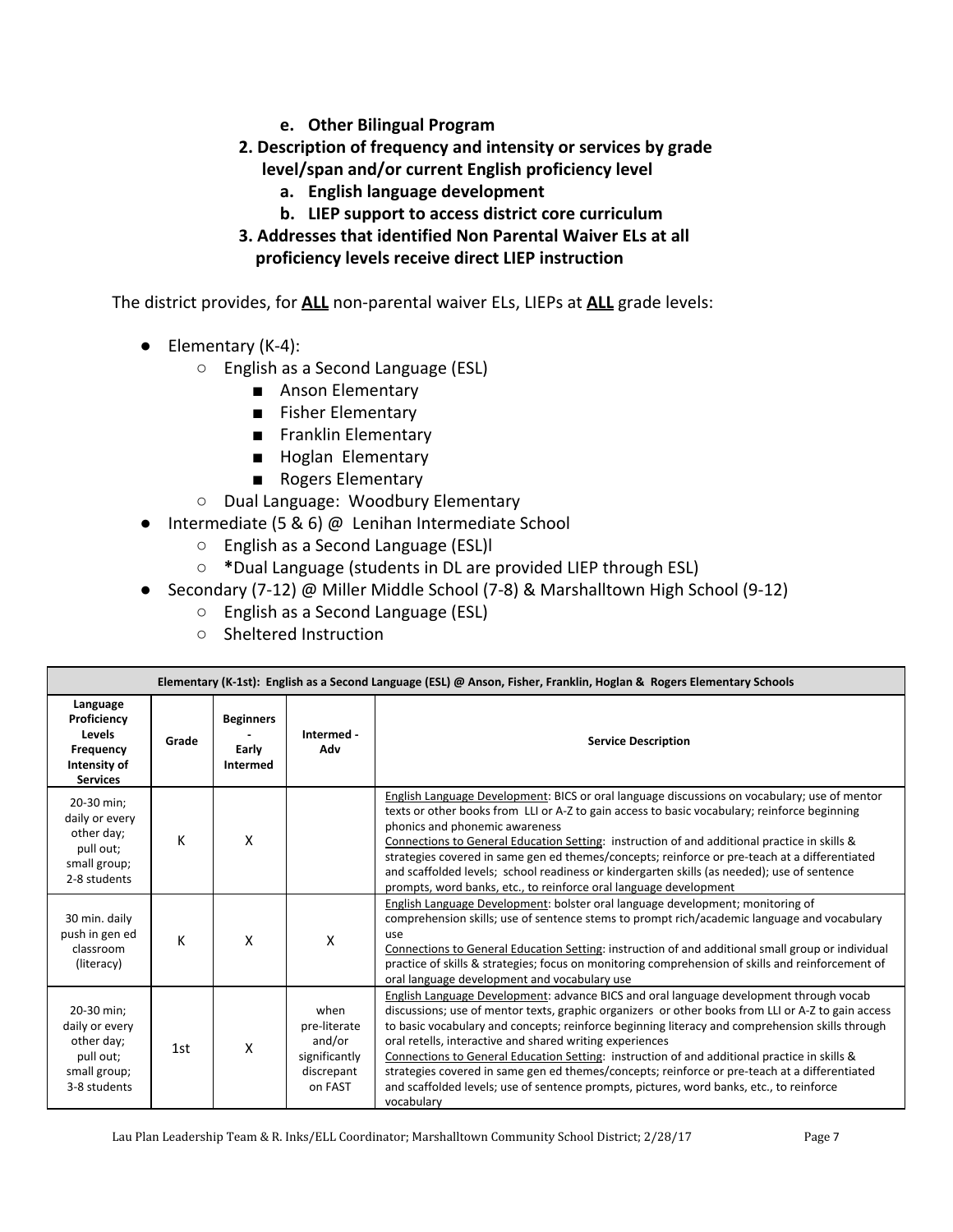| 30 min. daily<br>push in gen ed<br>classroom<br>(literacy) | 1st |  |  | English Language Development: bolster oral language development; monitoring of<br>comprehension skills; use of sentence stems to prompt rich/academic language and vocabulary<br>use; support writing with focus on phonics, sight words and story structure; teacher conferencing<br>on individual skills<br>Connections to General Education Setting: -instruction of and additional small group or individual<br>practice of skills & strategies; focus on monitoring comprehension of skills and reinforcement of<br>skill application, oral language development and vocabulary use |
|------------------------------------------------------------|-----|--|--|------------------------------------------------------------------------------------------------------------------------------------------------------------------------------------------------------------------------------------------------------------------------------------------------------------------------------------------------------------------------------------------------------------------------------------------------------------------------------------------------------------------------------------------------------------------------------------------|
|------------------------------------------------------------|-----|--|--|------------------------------------------------------------------------------------------------------------------------------------------------------------------------------------------------------------------------------------------------------------------------------------------------------------------------------------------------------------------------------------------------------------------------------------------------------------------------------------------------------------------------------------------------------------------------------------------|

| Elementary (2nd-4th): English as a Second Language (ESL) @ Anson, Fisher, Franklin, Hoglan & Rogers Elementary Schools |                 |                  |                                       |                                                                                                                                                                                                                                                                                                                                                                                                                                                                                                                                                                                                                                                                                                                                                                                                                     |                                                                                                                                                                                                                                                                                                                                                                                                                                                                                                                                                                                                                                                                                                                                                                     |
|------------------------------------------------------------------------------------------------------------------------|-----------------|------------------|---------------------------------------|---------------------------------------------------------------------------------------------------------------------------------------------------------------------------------------------------------------------------------------------------------------------------------------------------------------------------------------------------------------------------------------------------------------------------------------------------------------------------------------------------------------------------------------------------------------------------------------------------------------------------------------------------------------------------------------------------------------------------------------------------------------------------------------------------------------------|---------------------------------------------------------------------------------------------------------------------------------------------------------------------------------------------------------------------------------------------------------------------------------------------------------------------------------------------------------------------------------------------------------------------------------------------------------------------------------------------------------------------------------------------------------------------------------------------------------------------------------------------------------------------------------------------------------------------------------------------------------------------|
| Language<br>Proficiency<br>Levels<br>Frequency<br>Intensity of<br><b>Services</b>                                      | Grade           | <b>Newcomers</b> | <b>Beginners</b><br>Early<br>Intermed | Intermed -<br>Adv                                                                                                                                                                                                                                                                                                                                                                                                                                                                                                                                                                                                                                                                                                                                                                                                   | <b>Service Description</b>                                                                                                                                                                                                                                                                                                                                                                                                                                                                                                                                                                                                                                                                                                                                          |
| 20-30 min;<br>daily or every<br>other day;<br>pull out;<br>small group;<br>3-10 students or<br>1-3 if newcomers        | 2 <sub>nd</sub> | X                | $\pmb{\mathsf{X}}$                    | when<br>significantly<br>discrepant<br>on FAST                                                                                                                                                                                                                                                                                                                                                                                                                                                                                                                                                                                                                                                                                                                                                                      | English Language Development: BICS when necessary and oral language<br>development through vocab discussions; use of mentor texts, graphic organizers<br>or other books from LLI or A-Z to gain access to vocabulary and concepts;<br>reinforce early literacy and comprehension skills through oral retells, interactive<br>and shared writing experiences; use of leveled texts to practice oral fluency,<br>reading comprehension and response to text<br>Connections to General Education Setting: instruction of and additional practice<br>in skills & strategies covered in same gen ed themes/concepts; reinforce or<br>pre-teach at a differentiated and scaffolded levels; use of sentence prompts,<br>pictures, word banks, etc. to reinforce vocabulary |
| 30 min. daily<br>push in gen ed<br>classroom<br>(literacy)                                                             | 2 <sub>nd</sub> | X                | X                                     | X                                                                                                                                                                                                                                                                                                                                                                                                                                                                                                                                                                                                                                                                                                                                                                                                                   | English Language Development: bolster oral language development; monitoring<br>of comprehension skills; use of sentence stems to prompt rich/academic language<br>and vocabulary use when writing; support writing with focus on phonics, sight<br>words and story structure; teacher conferencing on individual skills<br>Connections to General Education Setting: instruction of and additional small<br>group or individual practice of skills & strategies; focus on monitoring<br>comprehension of skills and reinforcement of skill application, oral language<br>development and vocabulary use; focus written language to meet content<br>objective                                                                                                        |
| 20-30 min;<br>daily or every<br>other day;<br>pull out;<br>small group;<br>3-10 students or<br>1-3 if newcomers        | 3rd<br>4th      | X                | $\mathsf{X}$                          | English Language Development: BICS & oral language development when<br>necessary through vocab discussions; use of mentor texts, graphic organizers or<br>other books from LLI or A-Z to gain access to vocabulary and concepts; reinforce<br>when<br>early literacy and comprehension skills through oral retells, interactive and shared<br>significantly<br>writing experiences; use of leveled texts to practice oral fluency, reading<br>discrepant<br>comprehension and response to text<br>on FAST<br>Connections to General Education Setting: instruction of and additional practice<br>in skills & strategies covered in same gen ed themes/concepts; reinforce or<br>pre-teach at a differentiated and scaffolded levels; use of sentence prompts,<br>pictures, word banks, etc. to reinforce vocabulary |                                                                                                                                                                                                                                                                                                                                                                                                                                                                                                                                                                                                                                                                                                                                                                     |
| 30 min. daily<br>push in gen ed<br>classroom<br>(literacy)                                                             | 3rd<br>4th      | X                | $\boldsymbol{\mathsf{X}}$             | X                                                                                                                                                                                                                                                                                                                                                                                                                                                                                                                                                                                                                                                                                                                                                                                                                   | English Language Development: bolster oral language development; monitoring<br>of comprehension skills; use of sentence stems to prompt rich/academic language<br>and vocabulary use when writing; support writing with focus on phonics, sight<br>words and story structure; teacher conferencing on individual skills<br>Connections to General Education Setting: instruction of and additional small<br>group or individual practice of skills & strategies; focus on monitoring<br>comprehension of skills and reinforcement of skill application, oral language<br>development and vocabulary use; focus written language to meet content<br>objective                                                                                                        |

| Elementary (K-2nd): Dual Language Program (DLP) @ Woodbury Elementary School                                                  |                             |                                                                                                                                                                                                                                                                                                                                                                                                                                                                                                                                     |  |  |
|-------------------------------------------------------------------------------------------------------------------------------|-----------------------------|-------------------------------------------------------------------------------------------------------------------------------------------------------------------------------------------------------------------------------------------------------------------------------------------------------------------------------------------------------------------------------------------------------------------------------------------------------------------------------------------------------------------------------------|--|--|
| Language Proficiency Levels<br><b>Frequency Intensity of Services</b>                                                         | Grade                       | <b>Service Description</b>                                                                                                                                                                                                                                                                                                                                                                                                                                                                                                          |  |  |
| Push in daily all 3 gen ed bilingual classrooms<br>DeJong, Hilby, Montiel<br>Spanish literacy 30 min & math in Spanish 45 min | All<br>Kinder<br><b>ELs</b> | Math: bolster oral language development and concept attainment; monitoring of<br>comprehension skills; sentence stems to prompt rich/academic language and vocabulary use<br>Spanish Literacy: small group work focuses on BICS or oral language discussions on<br>vocabulary (as needed); use of mentor texts or other books from or A-Z or Spanish leveled<br>texts to gain access to basic vocabulary; reinforce beginning phonics and phonemic<br>awareness; sentence stems to prompt rich/academic language and vocabulary use |  |  |

Lau Plan Leadership Team & R. Inks/ELL Coordinator; Marshalltown Community School District; 2/28/17 Page 8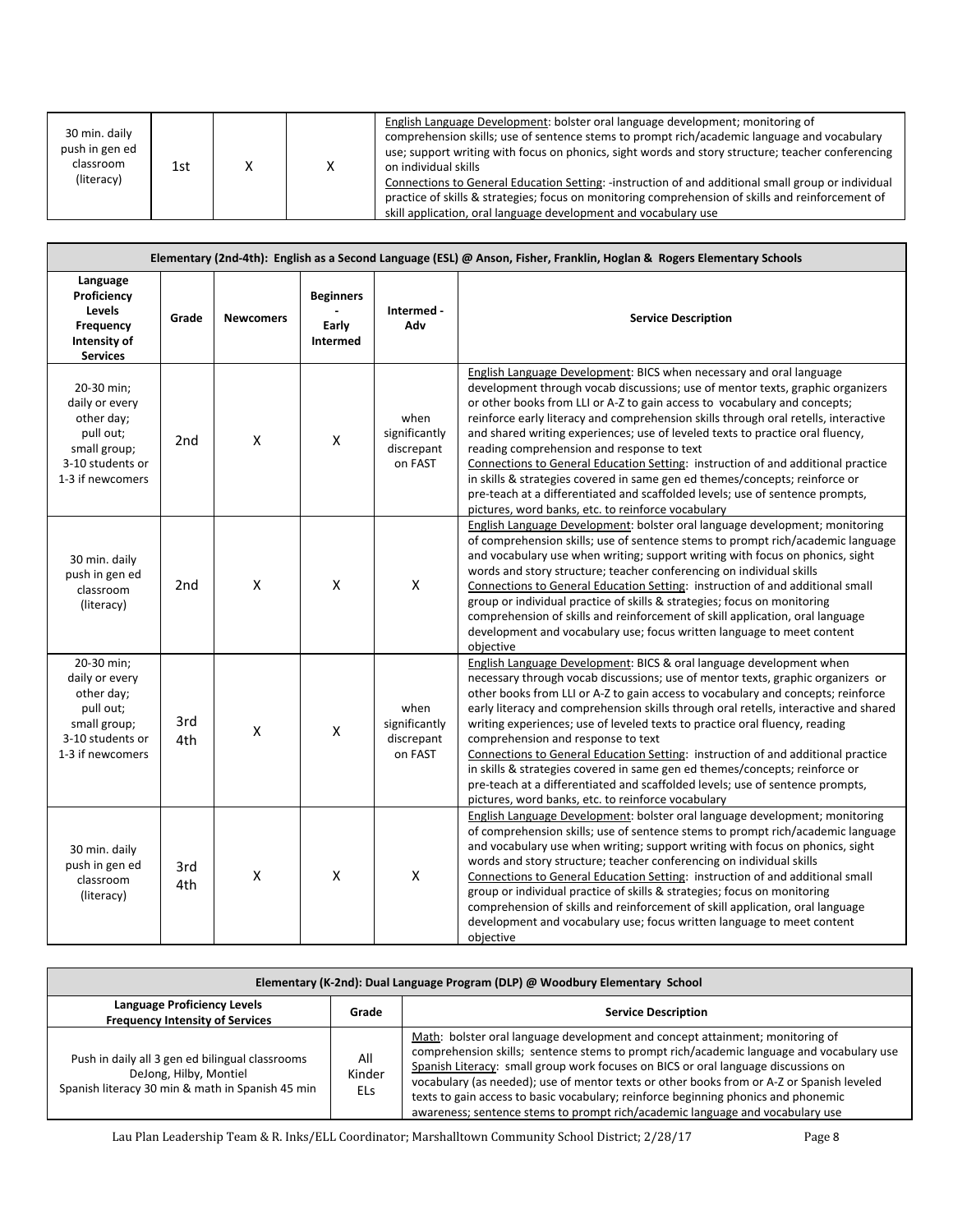|                                                                                                                                                                                                                                                                        |                                         | Connections to General Education Setting: in class support - naturally connected; follows<br>same content/standards as all gen ed peers                                                                                                                                                                                                                                                                                                                                                                                                                                                                                                                                                                                                              |
|------------------------------------------------------------------------------------------------------------------------------------------------------------------------------------------------------------------------------------------------------------------------|-----------------------------------------|------------------------------------------------------------------------------------------------------------------------------------------------------------------------------------------------------------------------------------------------------------------------------------------------------------------------------------------------------------------------------------------------------------------------------------------------------------------------------------------------------------------------------------------------------------------------------------------------------------------------------------------------------------------------------------------------------------------------------------------------------|
| Push in daily in Spanish classroom<br>Nevarez - Grade 1 &<br>Munoz - Grade 2<br>Spanish literacy 30 min & math in Spanish 45 min<br>LIEP services naturally embedded within bilingual<br>classrooms as gen ed. teachers have ESL<br>endorsement<br>Estrada - Grade 1 & | All 1st<br>ELs.<br>&<br>All 2nd<br>ELs. | Math: co-taught delivery of math; bolster oral language development and concept<br>attainment; monitoring of comprehension skills; sentence stems to prompt rich/academic<br>language and vocabulary use; written explanations<br>Spanish Literacy: small group work focuses on BICS or oral language discussions on vocabulary<br>(as needed); use of mentor texts or other books from or A-Z or Spanish leveled texts to gain<br>access to basic vocabulary; reinforce phonemic awareness and growing literacy<br>skills/strategies; sentence stems to prompt rich/academic language and vocabulary use<br>Connections to General Education Setting: in class support - naturally connected; follows<br>same content/standards as all gen ed peers |
| Romero - Grade 2                                                                                                                                                                                                                                                       |                                         |                                                                                                                                                                                                                                                                                                                                                                                                                                                                                                                                                                                                                                                                                                                                                      |

| Elementary (3rd&4th): Dual Language Program (DLP) @ Woodbury Elementary School                                                                                                                                                                                                                                                                                  |                               |                                                                                                                                                                                                                                                                                                                                                                                                                                                                                                                                                                                                                                                                                                                                                                                                                                                                                                                                                                                                                                                                                                                                                                                                                 |  |  |
|-----------------------------------------------------------------------------------------------------------------------------------------------------------------------------------------------------------------------------------------------------------------------------------------------------------------------------------------------------------------|-------------------------------|-----------------------------------------------------------------------------------------------------------------------------------------------------------------------------------------------------------------------------------------------------------------------------------------------------------------------------------------------------------------------------------------------------------------------------------------------------------------------------------------------------------------------------------------------------------------------------------------------------------------------------------------------------------------------------------------------------------------------------------------------------------------------------------------------------------------------------------------------------------------------------------------------------------------------------------------------------------------------------------------------------------------------------------------------------------------------------------------------------------------------------------------------------------------------------------------------------------------|--|--|
| <b>Language Proficiency Levels</b><br><b>Frequency Intensity of Services</b>                                                                                                                                                                                                                                                                                    | Grade                         | <b>Service Description</b>                                                                                                                                                                                                                                                                                                                                                                                                                                                                                                                                                                                                                                                                                                                                                                                                                                                                                                                                                                                                                                                                                                                                                                                      |  |  |
| Push in daily in Spanish classroom<br>Ewing<br>Spanish literacy 30 min &<br>math in Spanish 30 min<br>Push in daily in English classroom<br><b>Byers</b><br>Literacy (English) 45-60 min<br>Push in daily in bilingual classroom<br>Stanton<br>Spanish literacy 30 min & math LIEP<br>services naturally embedded within<br>classroomas Stanton is ESL endorsed | All 3rd FLs                   | Math: bolster oral language development and concept attainment; monitoring of<br>comprehension skills; sentence stems to prompt rich/academic language and vocabulary use;<br>written explanations<br>Literacy in English or Spanish Literacy: small group work focuses on BICS or oral language<br>discussions on vocabulary (as needed); use of mentor texts or English/Spanish leveled texts to<br>gain access to basic vocabulary; reinforce skills, strategies, language growth and fluency;<br>sentence stems to prompt rich/academic language and vocabulary use<br>Connections to General Education Setting: in class support - naturally connected; follows same<br>content/standards as all gen ed peers<br>English Language Development in Literacy (English): BICS & oral language development when<br>necessary through vocab discussions; use of mentor texts, graphic organizers or other books<br>from LLI, A-Z or leveled texts to gain access to vocabulary and concepts; reinforce early literacy<br>and comprehension skills through oral retells, interactive and shared writing experiences; use of<br>leveled texts to practice oral fluency, reading comprehension and response to text |  |  |
| Push in daily in Spanish &<br>bilingual classroom<br>Placencia & Gonzalez<br>Spanish literacy 30 min                                                                                                                                                                                                                                                            | All 4thFIs                    | Spanish Literacy: small group work focuses on BICS or oral language discussions on vocabulary<br>(as needed); use of mentor texts or English/Spanish leveled texts to gain access to basic<br>vocabulary; reinforce skills, strategies, language growth and fluency; sentence stems to prompt<br>rich/academic language and vocabulary use<br>Connections to General Education Setting: in class support - naturally connected; follows same<br>content/standards as all gen ed peers                                                                                                                                                                                                                                                                                                                                                                                                                                                                                                                                                                                                                                                                                                                           |  |  |
| 15-20 min daily;<br>pull out;<br>small group;<br>1-2 newcomers                                                                                                                                                                                                                                                                                                  | 3rd & 4th<br><b>Newcomers</b> | English Language Development: BICS & oral language development through vocab discussions;<br>direct phonic instruction or phonemic awareness if necessary or use of books from LLI or A-Z to<br>gain access to vocabulary and concepts; reinforce early literacy and comprehension skills<br>through oral retells, interactive and shared writing experiences; practice oral fluency, reading<br>comprehension<br>Connections to General Education Setting: instruction of and additional practice in skills &<br>strategies covered in same gen ed themes/concepts; reinforce or pre-teach at a differentiated<br>and scaffolded levels; use of sentence prompts, pictures, word banks, etc. to reinforce<br>vocabulary                                                                                                                                                                                                                                                                                                                                                                                                                                                                                        |  |  |

| Intermediate (5th & 6th): English as a Second Language (ESL) @ Lenihan Intermediate School (LIS)                                                                                                                                                                                                                                                                                                             |                                                                                                                                                                 |  |  |  |  |
|--------------------------------------------------------------------------------------------------------------------------------------------------------------------------------------------------------------------------------------------------------------------------------------------------------------------------------------------------------------------------------------------------------------|-----------------------------------------------------------------------------------------------------------------------------------------------------------------|--|--|--|--|
| *Note: A cross-section of ESL participants - newcomers & those joining LIS from Woodbury Elementary with continued LEP status - are also participants of the<br>district DLP. At LIS, students in DLP learn science & math in Spanish while reading & social studies are learned in English. While some DLP core teachers are ESL<br>endorsed, they are not considered as having direct LIEP responsibility. |                                                                                                                                                                 |  |  |  |  |
| Language Proficiency<br>Levels<br>Frequency/Intensity of<br><b>Services</b>                                                                                                                                                                                                                                                                                                                                  | <b>Service Description</b>                                                                                                                                      |  |  |  |  |
| <b>Newcomers</b><br>30 min. daily;<br>pull out support;                                                                                                                                                                                                                                                                                                                                                      | Reading: LLI books and gain access to basic vocabulary<br>Writing: apply knowledge of vocabulary using wordless books from Reading A-Z website and write a book |  |  |  |  |

Lau Plan Leadership Team & R. Inks/ELL Coordinator; Marshalltown Community School District; 2/28/17 Page 9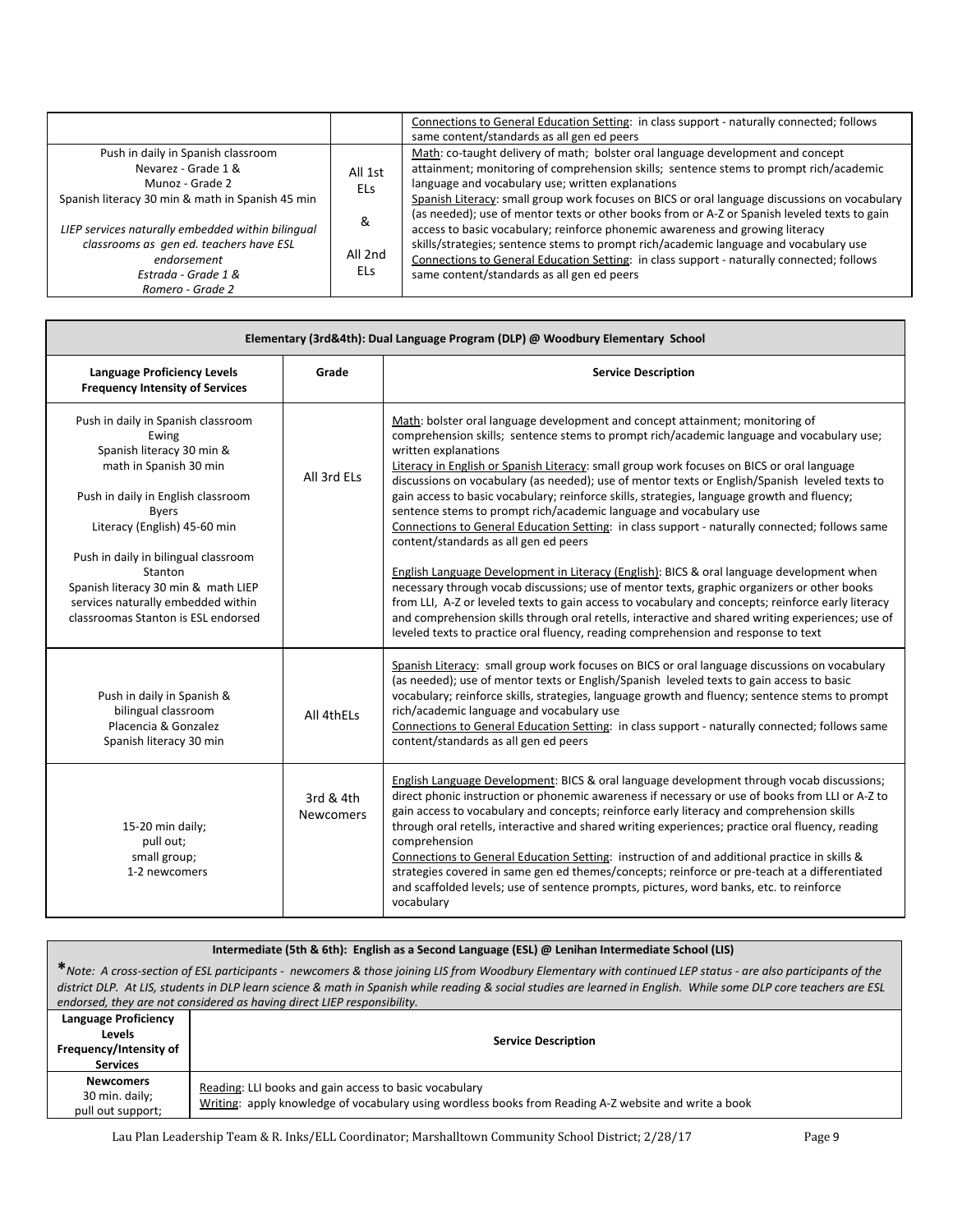| small group<br>(3-6 students)                                                                    | Speaking and Listening: record themselves using screencastify to track growth in oral communication; greet others using common<br>phrases; practice speaking to their classmates and recording what they say (birthday, favorite colors, etc.)<br>Connections to General Education Setting: In-depth instruction of and additional practice in skills & strategies covered in the<br>general education setting - either at the same time as, to pre-teach, or to review skill/strategy or vocab if not mastered in classroom<br>and always at a differentiated and scaffolded level; use of sentence prompts, word banks, etc., for them to be successful with the<br>skill and strategies                                                                                                                                                                                                                                                                                                                                                                                                                                                                                                                                                                                                                                                                                                                                                                                                                                                                                                                                                                                                                                                                                                                                                                                                                                                                                                                                                                                                                                                                                                                                                                                                                                                                                                                                                                                                                                                                                                                                                                                                                                                                                                                                                                                                                                                                                                                                                                                                                                                                                                                                                                                                                                                                                                                                                                                                                                                                                                                                                |
|--------------------------------------------------------------------------------------------------|-------------------------------------------------------------------------------------------------------------------------------------------------------------------------------------------------------------------------------------------------------------------------------------------------------------------------------------------------------------------------------------------------------------------------------------------------------------------------------------------------------------------------------------------------------------------------------------------------------------------------------------------------------------------------------------------------------------------------------------------------------------------------------------------------------------------------------------------------------------------------------------------------------------------------------------------------------------------------------------------------------------------------------------------------------------------------------------------------------------------------------------------------------------------------------------------------------------------------------------------------------------------------------------------------------------------------------------------------------------------------------------------------------------------------------------------------------------------------------------------------------------------------------------------------------------------------------------------------------------------------------------------------------------------------------------------------------------------------------------------------------------------------------------------------------------------------------------------------------------------------------------------------------------------------------------------------------------------------------------------------------------------------------------------------------------------------------------------------------------------------------------------------------------------------------------------------------------------------------------------------------------------------------------------------------------------------------------------------------------------------------------------------------------------------------------------------------------------------------------------------------------------------------------------------------------------------------------------------------------------------------------------------------------------------------------------------------------------------------------------------------------------------------------------------------------------------------------------------------------------------------------------------------------------------------------------------------------------------------------------------------------------------------------------------------------------------------------------------------------------------------------------------------------------------------------------------------------------------------------------------------------------------------------------------------------------------------------------------------------------------------------------------------------------------------------------------------------------------------------------------------------------------------------------------------------------------------------------------------------------------------------------|
| <b>Beginners</b><br>30 min. daily;<br>pull out support;<br>small group<br>(4-8 students)         | Reading/Writing: Conference with ELL teacher on reading and writing development; read texts aligned to the genre in the general<br>education setting done through literature discussions; extra support on gen ed writing projects<br>Speaking and Listening: Discussions relate to reading; practice sharing of ideas, active listening, and responding to others' ideas<br>through the use of literature discussion groups<br>Connections to General Education Setting: In-depth instruction of and additional practice in skills & strategies covered in the<br>general education setting - either at the same time as, to pre-teach, or to review skill/strategy or vocab if not mastered in classroom                                                                                                                                                                                                                                                                                                                                                                                                                                                                                                                                                                                                                                                                                                                                                                                                                                                                                                                                                                                                                                                                                                                                                                                                                                                                                                                                                                                                                                                                                                                                                                                                                                                                                                                                                                                                                                                                                                                                                                                                                                                                                                                                                                                                                                                                                                                                                                                                                                                                                                                                                                                                                                                                                                                                                                                                                                                                                                                                |
| <b>Intermediates</b><br>30 min. daily;<br>pull out support;<br>small group<br>$(10-14$ students) | Reading: read and analyze texts in a group at a similar reading level or one on one with teacher; reading conferences, especially<br>with students on IEPs, often focus on choosing a Just Right book. ELL teacher helps students find a JR book if needed; all reading<br>instruction focuses on reading strategies<br>Writing: write for an authentic purpose; repeated writings of the same type to foster independence and internalize the writing<br>process; models, anchor charts and checklists are provided to use as scaffolds<br>Listening and Speaking: Practice speaking more clearly and powerfully (with details and organization); use of anchor charts and<br>word banks to help; discus text with teacher and peers to share ideas, listen to each other, and respond to others' ideas.<br>Connections to General Education Setting: skills, strategies, and resources that reinforce core objectives<br>Reading, Listening and Speaking: practice listening, reading and speaking in a low affective filter environment; opportunity to apply<br>skills and strategies in a heterogeneous setting, the gen ed classroom; reading strategies we study will be applied in the general<br>education setting as well as in ELL; unknown word strategies are listed in a document students can access during their Independent<br>reading time in the gen ed room<br>Writing: explicit instruction to review/reinforce writing skills, strategies, and processes to utilize in gen ed classrooms, such as:<br>(following the writing process, elaboration of ideas and providing supporting evidence, correct elements of grammar and usage,<br>self-evaluation of writing, etc.)                                                                                                                                                                                                                                                                                                                                                                                                                                                                                                                                                                                                                                                                                                                                                                                                                                                                                                                                                                                                                                                                                                                                                                                                                                                                                                                                                                                                                                                                                                                                                                                                                                                                                                                                                                                                                                                                                                                                           |
| Advanced<br>30 min. daily;<br>pull out support;<br>small group<br>$(13-17$ students)             | English Language Development: opportunity to read texts at their reading level, write for authentic purposes, listen for key<br>information, and speak to communicate clearly to others<br>Reading: reads material at students' reading levels; analyze these texts in groups at a similar reading level; receive in-depth<br>instruction in reading strategies currently applying in gen ed classrooms; conference with the ELL teacher about their reading;<br>receive significant support and practice in vocabulary acquisition strategies<br>Writing: write in response to reading; evaluate writing; conference with teacher about writing; creative writing projects that<br>integrate technology use both to increase their competence with technology and to provide motivation through electronic<br>publication of their work for an authentic audience; evaluate their writing and conference with teacher about their writing;<br>project-based writing gives ELs a definitive connection between writing and its purpose as a means for self-expression, enjoyment,<br>and communication with others; receive grammar instruction within the context of their writing practice to give authentic<br>opportunities to acquire and apply grammar knowledge<br>Listening and Speaking: work in team at similar reading level and engage in discussions about their reading; practice sharing ideas,<br>listening to other students, and responding to other students' ideas; utilize websites such as voki.com and padlet.com to record<br>presentations of their projects; listen to others' recordings and provide feedback to each other, both spoken and written<br>Connections to General Education Setting: skills, strategies, and resources that reinforce core objectives to transfer the skills and<br>concepts to utilize in gen ed classrooms to support their success and access to the core.<br>Reading: read texts that align to the genres they are reading in their general education classrooms; teacher explicitly teaches,<br>reviews, and reinforces reading skills, strategies, and processes to then utilize in their general education classroom; study the genre<br>and analyze texts in a low affective filter environment with those of a similar reading level; return to their gen ed classrooms to<br>apply skills and strategies in a heterogeneous setting<br>Writing: write texts within the same genre they are writing in gen ed classrooms; teacher explicitly teaches, reviews, and reinforces<br>writing skills, strategies, and processes to utilize in their general education classrooms; reflect upon the writing process as a team,<br>reading and evaluating each other's writing; publish their writing in a low affective filter environment, sharing with other students<br>of similar writing skills; practice writing in a group of students with similar writing skills; apply the skills, strategies, and confidence<br>acquired in small group to writing in their gen ed classrooms.<br>Listening and Speaking: conduct team discussions focusing on the same genres, themes, and text analysis that they are exploring in<br>their general education classrooms; teacher explicitly teaches, reviews, and reinforces elements of quality classroom listening and<br>speaking to utilize in gen ed classrooms; practice listening and speaking in a low affective filter environment with students with<br>similar speaking skill; apply the skills, strategies, and confidence they have acquired in small group to their listening and speaking in<br>gen ed classrooms |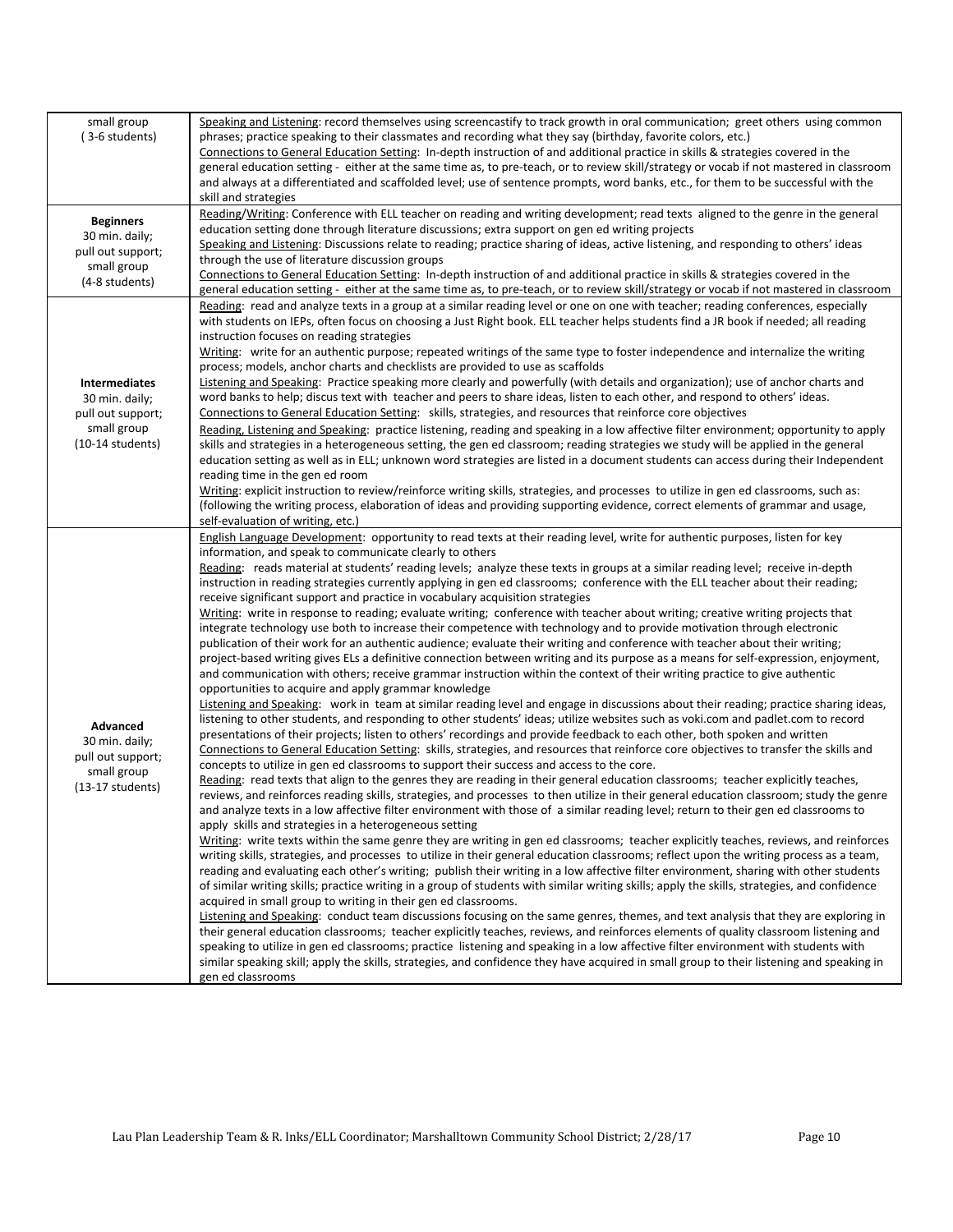#### **Middle (7th & 8th): English as a Second Language (ESL) & Sheltered Instruction @ Miller Middle School (MMS)**

**\****Note: A cross-section of Sheltered Instruction participants - those joining MMS from LIS as district DLP participants - will continue to participate in the district DLP. At MMS, students in DLP learn composition in Spanish while all other course content is learned in English. While some the instructor of the composition class learned in Spanish may be ESL endorsed, that instructor does not have direct LIEP responsibility.*

| <b>Language Proficiency Levels</b><br><b>Frequency/Intensity of Services</b>                                                                                              | <b>Service Description</b>                                                                                                                                                                                                                                                                                                                                                                                                                                                                                                                                                                                                                                                                                                                                  |  |  |
|---------------------------------------------------------------------------------------------------------------------------------------------------------------------------|-------------------------------------------------------------------------------------------------------------------------------------------------------------------------------------------------------------------------------------------------------------------------------------------------------------------------------------------------------------------------------------------------------------------------------------------------------------------------------------------------------------------------------------------------------------------------------------------------------------------------------------------------------------------------------------------------------------------------------------------------------------|--|--|
| <b>Newcomers &amp;</b><br><b>Beginners/Early Intermediate</b><br>ESL 50 min.daily; pull out support;<br>small group (10-11 students);<br>mixed group of 7th & 8th graders | ESL<br>English Language Development: practiced through reading of, discussion of, and response to short stories in ELL<br>curriculum; use of graphic organizers to practice new vocabulary and organize understanding of content.<br>Connections to General Education Setting: additional practice of topics covered in the courses - either at the same time<br>as, to pre-teach, or to review skill/strategy or vocab if not mastered in classroom and always at a differentiated and<br>scaffolded level; use of sentence prompts, word banks, etc.                                                                                                                                                                                                      |  |  |
| <b>AND</b><br><b>Sheltered Instruction Courses:</b><br>Literature<br>Math<br>Science<br>Composition                                                                       | Sheltered Instruction:<br>Literature: provided through a dual-certified English & ESL endorsed teacher using Sheltered Instruction Observation<br>Protocol practice features through reading, writing, speaking and listening tasks designed to practice and learn the<br>content rooted in Iowa CORE (reading) standards and ELP standards.<br>Math, Science and Composition: provided through co-taught courses between an ESL endorsed teacher & a content<br>endorsed teacher using the Sheltered Instruction Observation Protocol practice features through reading, writing,<br>speaking and listening tasks designed to practice and learn the content rooted in lowa CORE (math and reading)/<br>content standards and ELP standards.               |  |  |
| <b>Intermediate/Early Advanced</b><br><b>Sheltered Instruction Courses:</b><br>Literature;<br>Math and/or Science (as needed)                                             | Literature: provided through a dual-certified English & ESL endorsed teacher using Sheltered Instruction Observation<br>Protocol practice features through reading, writing, speaking and listening tasks designed to practice and learn the<br>content rooted in Iowa CORE reading) and ELP standards.<br>Math AND/OR Science - depending on student, may enroll in neither, one or both<br>provided through co-taught courses between an ESL endorsed teacher & a content endorsed teacher using the<br>Sheltered Instruction Observation Protocol practice features through reading, writing, speaking and listening tasks<br>designed to practice and learn the content rooted in Iowa CORE (math and reading)/ content standards and ELP<br>standards. |  |  |
| <b>Advanced</b><br>Sheltered Instruction Course:<br>Literature                                                                                                            | Literature: provided through co-taught course between on dual-certified English & one ESL endorsed teacher using<br>Sheltered Instruction Observation Protocol practice features AS NEEDED through reading, writing, speaking and<br>listening tasks designed to practice and learn the content rooted in lowa CORE (reading)/ content standards and ELP<br>standards.                                                                                                                                                                                                                                                                                                                                                                                      |  |  |

| High School (9th-12th): English as a Second Language (ESL) & Sheltered Instruction @ Marshalltown High School (MHS)                          |                                                                                                                                                                                                                                                                                                                                                                                                                                                                                                                                                                                                                                                                                                                                       |  |  |  |
|----------------------------------------------------------------------------------------------------------------------------------------------|---------------------------------------------------------------------------------------------------------------------------------------------------------------------------------------------------------------------------------------------------------------------------------------------------------------------------------------------------------------------------------------------------------------------------------------------------------------------------------------------------------------------------------------------------------------------------------------------------------------------------------------------------------------------------------------------------------------------------------------|--|--|--|
| Language Proficiency Levels<br><b>Frequency/Intensity of Services</b>                                                                        | <b>Service Description</b>                                                                                                                                                                                                                                                                                                                                                                                                                                                                                                                                                                                                                                                                                                            |  |  |  |
| <b>Newcomers &amp; Beginners</b><br>ESL 100 min.daily; pull out support;<br>small group (10-11 students); mixed<br>group of 9th-12th graders | ESL<br>English Language Development: 50 min - practiced through reading of, discussion of, and response to short stories in<br>ELL curriculum; use of graphic organizers to practice new vocabulary and organize understanding of content.<br>Connections to General Education Setting: 50 min - practice of topics covered in the courses - either at the same time<br>as, to pre-teach, or to review skill/strategy or vocab if not mastered in classroom and always at a differentiated and<br>scaffolded level; use of sentence prompts, word banks, etc.                                                                                                                                                                         |  |  |  |
| AND<br>Sheltered Instruction in Required<br><b>Content Courses:</b><br>Math<br>Science<br>English<br>Social Studies                          | Sheltered Instruction:<br>English: provided through a dual-certified English & ESL endorsed teacher Sheltered Instruction Observation Protocol<br>practice features through reading, writing, speaking and listening tasks designed to practice and learn the content<br>rooted in Iowa CORE (reading) standards and ELP standards.<br>Math, Science & Social Studies: provided through co-taught courses between an ESL endorsed teacher & a content<br>endorsed teacher using the Sheltered Instruction Observation Protocol practice features through reading, writing,<br>speaking and listening tasks designed to practice and learn the content rooted in Iowa CORE (math and reading)/<br>content standards and ELP standards. |  |  |  |
| <b>Early Intermediate</b><br>ESL 50 min.daily; pull out support;<br>small group (10-11 students); mixed<br>group of 9th-12th graders         | <u>ESL</u><br>English Language Development: practices reading of, discussion of, and response to short stories in ELL curriculum;<br>use of graphic organizers to practice new vocabulary and organize understanding of content.                                                                                                                                                                                                                                                                                                                                                                                                                                                                                                      |  |  |  |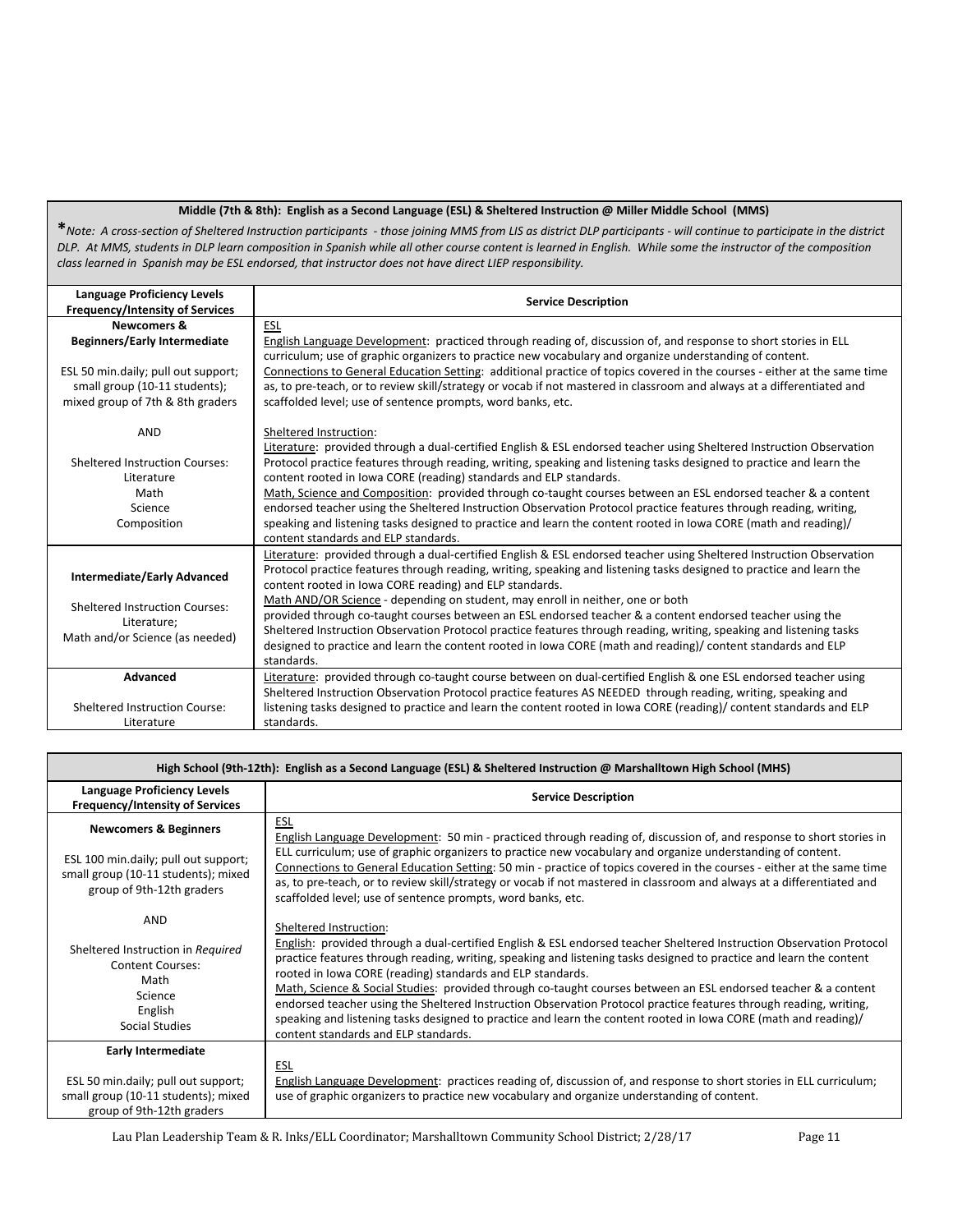| <b>AND</b>                                                                                                                                                                      | Connections to General Education Setting: practice of topics covered in the courses - either at the same time as, to<br>pre-teach, or to review skill/strategy or vocab if not mastered in classroom and always at a differentiated and<br>scaffolded level; use of sentence prompts, word banks, etc.                                                                                                                                                                                                                                                                              |  |  |  |
|---------------------------------------------------------------------------------------------------------------------------------------------------------------------------------|-------------------------------------------------------------------------------------------------------------------------------------------------------------------------------------------------------------------------------------------------------------------------------------------------------------------------------------------------------------------------------------------------------------------------------------------------------------------------------------------------------------------------------------------------------------------------------------|--|--|--|
| Sheltered Instruction in Required                                                                                                                                               |                                                                                                                                                                                                                                                                                                                                                                                                                                                                                                                                                                                     |  |  |  |
| <b>Content Courses:</b>                                                                                                                                                         | Sheltered Instruction:                                                                                                                                                                                                                                                                                                                                                                                                                                                                                                                                                              |  |  |  |
| Math                                                                                                                                                                            | English: provided through a dual-certified English & ESL endorsed teacher Sheltered Instruction Observation Protocol                                                                                                                                                                                                                                                                                                                                                                                                                                                                |  |  |  |
| Science                                                                                                                                                                         | practice features through reading, writing, speaking and listening tasks designed to practice and learn the content                                                                                                                                                                                                                                                                                                                                                                                                                                                                 |  |  |  |
| English                                                                                                                                                                         | rooted in Iowa CORE (reading) standards and ELP standards.                                                                                                                                                                                                                                                                                                                                                                                                                                                                                                                          |  |  |  |
| Social Studies                                                                                                                                                                  | Math, Science & Social Studies: provided through co-taught courses between an ESL endorsed teacher & a content<br>endorsed teacher using the Sheltered Instruction Observation Protocol practice features through reading, writing,<br>speaking and listening tasks designed to practice and learn the content rooted in lowa CORE (math and reading)/<br>content standards and ELP standards.                                                                                                                                                                                      |  |  |  |
| Intermediate - Advanced                                                                                                                                                         | English: provided through a dual-certified English & ESL endorsed teacher Sheltered Instruction Observation Protocol                                                                                                                                                                                                                                                                                                                                                                                                                                                                |  |  |  |
| Sheltered Instruction in Required<br><b>Content Courses:</b><br>English;<br>Math and/or Science and/or Social<br>Studies (may enroll in none-all three<br>depending on student) | practice features through reading, writing, speaking and listening tasks designed to practice and learn the content<br>rooted in Iowa CORE (reading) standards and ELP standards.<br>Math, Science & Social Studies: provided through co-taught courses between an ESL endorsed teacher & a content<br>endorsed teacher using the Sheltered Instruction Observation Protocol practice features through reading, writing,<br>speaking and listening tasks designed to practice and learn the content rooted in lowa CORE (math and reading)/<br>content standards and ELP standards. |  |  |  |
| <b>Advanced</b>                                                                                                                                                                 | English: provided through a dual-certified English & ESL endorsed teacher Sheltered Instruction Observation Protocol                                                                                                                                                                                                                                                                                                                                                                                                                                                                |  |  |  |
| Sheltered Instruction in ONE Required<br><b>Content Courses:</b><br>Math or Science or English or Social<br>Studies (must enroll in at least one)                               | practice features through reading, writing, speaking and listening tasks designed to practice and learn the content<br>rooted in Iowa CORE (reading) standards and ELP standards.<br>Math, Science & Social Studies: provided through co-taught courses between an ESL endorsed teacher & a content<br>endorsed teacher using the Sheltered Instruction Observation Protocol practice features through reading, writing,<br>speaking and listening tasks designed to practice and learn the content rooted in lowa CORE (math and reading)/<br>content standards and ELP standards. |  |  |  |

- **C. Description of annual parent notification of continuing placement and programming options in language most easily understood**
	- **1. within 30 days of the beginning of the school year using the "Notification of English Language Development Program Placement (A)"**
	- **2. identifies district personnel by title/position who notifies parents**
	- **3. copy of Notification of English Language Development Program Placement (A) form placed in cumulative file**

Parental forms [\(www.TransACT.com\)](http://www.transact.com/) are completed by the office of the ELL Coordinator in the language most easily understood (by parents). Forms are relayed to the team of ELL teachers for distribution to parents in order to notify of initial placement or continued eligibility into LIEP within the first thirty days at the beginning of the school year and two weeks if enrolling later in the school year.

Parental form is sent once upon initial placement to communicate initiation of LIEP services:

- "Determination of Student Eligibility, English Language Development Program Placement" and
- "NCLB Notification of English Language Development Program Placement Version A"

Parental form is sent on an annual basis to communicate continuation of LIEP services:

● "NCLB - Notification of English Language Development Program Placement - Version A"

Completed copies of all parental forms are stored in student's cumulative file.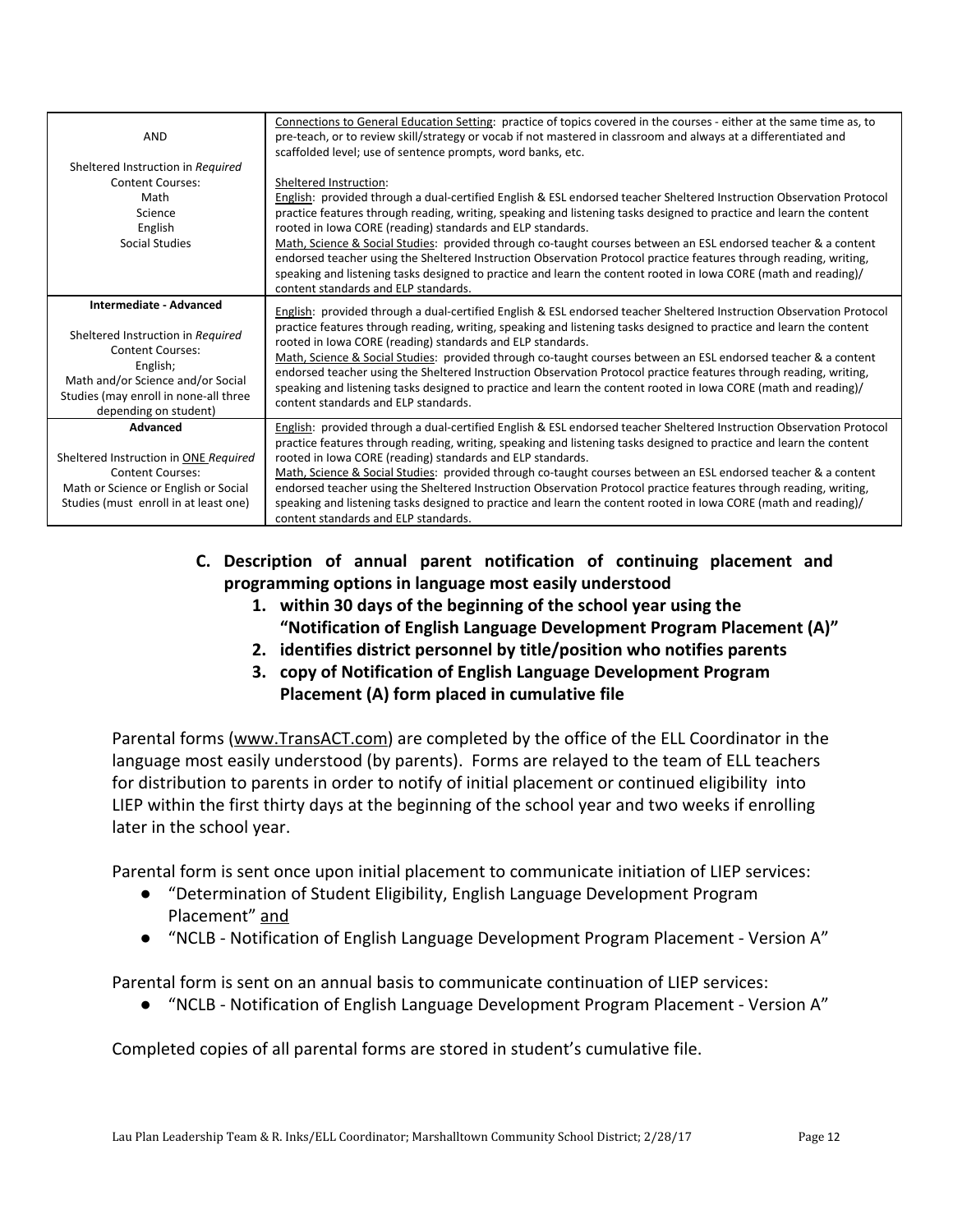- **D. Description of procedure for communicating with parents who have waived LIEP services is in place annually**
	- **1. annual communication and signed documentation**
	- **2. signed "Waiver-Refusal of ESL-Bilingual program" form**
	- **3. waiver placed in cumulative file**

Each parent 'Notification of English language development Program Placement' form offers an explanation on parents' right to waive services for only the current school year or only on an annual basis even though the child continues to be identified LEP as eligible for a LIEP. The form indicates that the parent must contact the building ELL teacher listed on the form request a service waiver.

If the ELL teacher is contacted the ELL teacher must have meaningful consultation with the parent. Another district staff member cannot substitute for meaningful consultation. Meaningful consultation between ELL teacher and parent must include these three child-centered discussion points:

- 4. Student Performance Current English Proficiency, Recommendations for Programming & Expected Outcomes
- 5. Parent's Concern/s
- 6. Process to ensure child's mastery of English and academic achievement (asrequired by law without enrollment in LIEP).
	- a. Child will remain identified as LEP and eligible for a LIEP;
	- b. Child will continue to be supported by classroom teacher through delivery of lessons planned through sheltered instruction, and with consultation of building ELL teachers;
	- c. Child will participate in state-approved annual English Language Proficiency Assessment (ELPA21)
	- d. Child will not receive direct instructional services from ELL teacher

Meaningful consultation concludes with confirmation of parent decision to either waive services or remain LIEP served. If parent waives services, parent signs two copies of the 'Waiver' of Services' form ([www.TransACT.com\)](http://www.transact.com/). One copy is retained by parent. The other copy is routed to ELL coordinator for review. Documentation of parent waiver is entered into Student Information System by ELL Coordinator. The original form is returned to building ELL teacher for storage in student's cumulative file.

# **E. Highly qualified staff**

- **1. ESL endorsement to provide direct services to identified English Learners**
- **2. endorsement for content teachers who deliver content area instruction to ELs**

The district's human resource department and Director of Human Resources, Anthony Spurgetis, ensures both LIEP services and Iowa Core content instruction to ELs are delivered through highly qualified staff. Iowa Core content teachers meet highly qualified requirements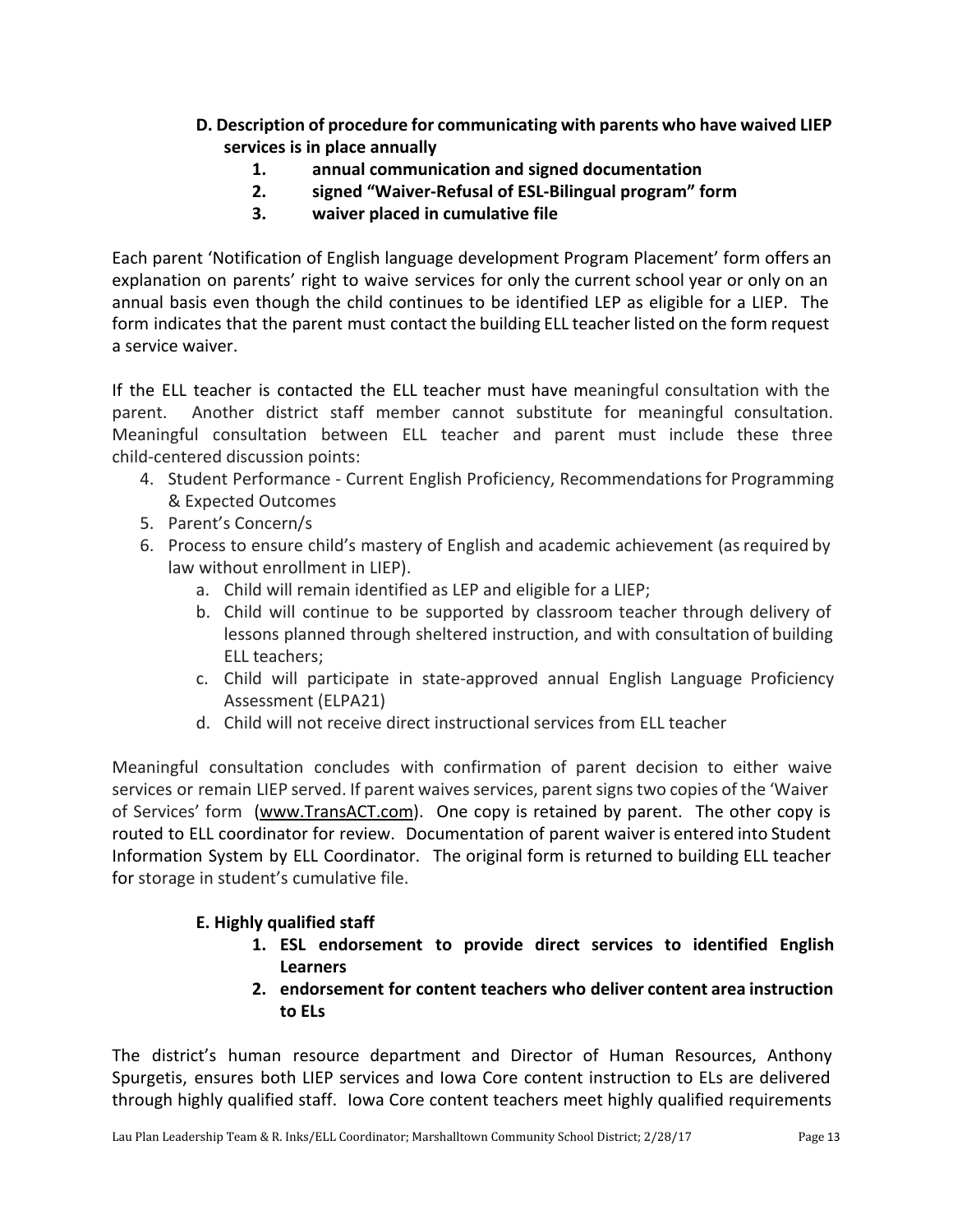in the content areas. LIEP services are delivered by highly qualified teachers with ESL endorsements.

- **F. Designated administrator oversight for LIEPs who has training in needs of English Learners**
	- **1. identifies administrator by name and position**
	- **2. administrator(s) supporting ELL receive training on ELL**

The district's Director of Curriculum & Instruction, Dr. Lisa Stevenson, is the designated administrator providing oversight of LIEPs along with a district appointed ELL Coordinator, Rachel Inks. Both administrator and coordinator hold K-12 ESL Endorsements. Both are earning certificates of completion in ELP Standards Training Modules on AEA PD Online, and both participate in an ongoing AEA-led EL professional development (PD) provided for staff who support the LIEP related to:

- 1. content attainment and language development (social & academic) with ELs
- 2. using ELP standards to leverage the power of SIOP to ensure access to ELs content & strengthen ELs learning.

See Section V, Part A for greater detail.

- **G. Access to both Iowa Core Standards and English Language Proficiency (ELP) Standards**
	- **1. access to core and ELP standards**
	- **2. process and frequency of collaboration between ELL and content teachers**

Throughout the district ELs have access systematic access to standards-based instruction at all times. Content instruction delivered by classroom and content teachersisrooted in Iowa Core Standards or other sets of standards dependent on content for all students. At a lesson level, the Iowa Core or content standard(s) drive content objective(s) for each lesson. A close examination of how ELs will use language to access, engage in and demonstrate learning leads to the identification of a well-paired and supportive language objective(s). Those are connected to and cross-checked against an ELP Standards. In turn, during an ESL course ELs receive instruction rooted in ELP standard(s), driving language objective(s) for each lesson. ELs read, speak, write and listen to better to access, engage in and demonstrate learning across content that is connected to and an extension of that which is learned with classroom and content teachers.

The district utilizes Common Unit Design ensures all students, including ELs, have access to units of instruction grounded in the full range of Iowa Core and full articulation of ELP Standards. This cyclical approach allows for ELs to continually demonstrate growth, over the course of the school year and each school year thereafter, in all standards.

At K-4 buildings, a building ELL teacher is matched to team with a grade level group of classroom teachers. They will meet during common planning time on a daily or each third day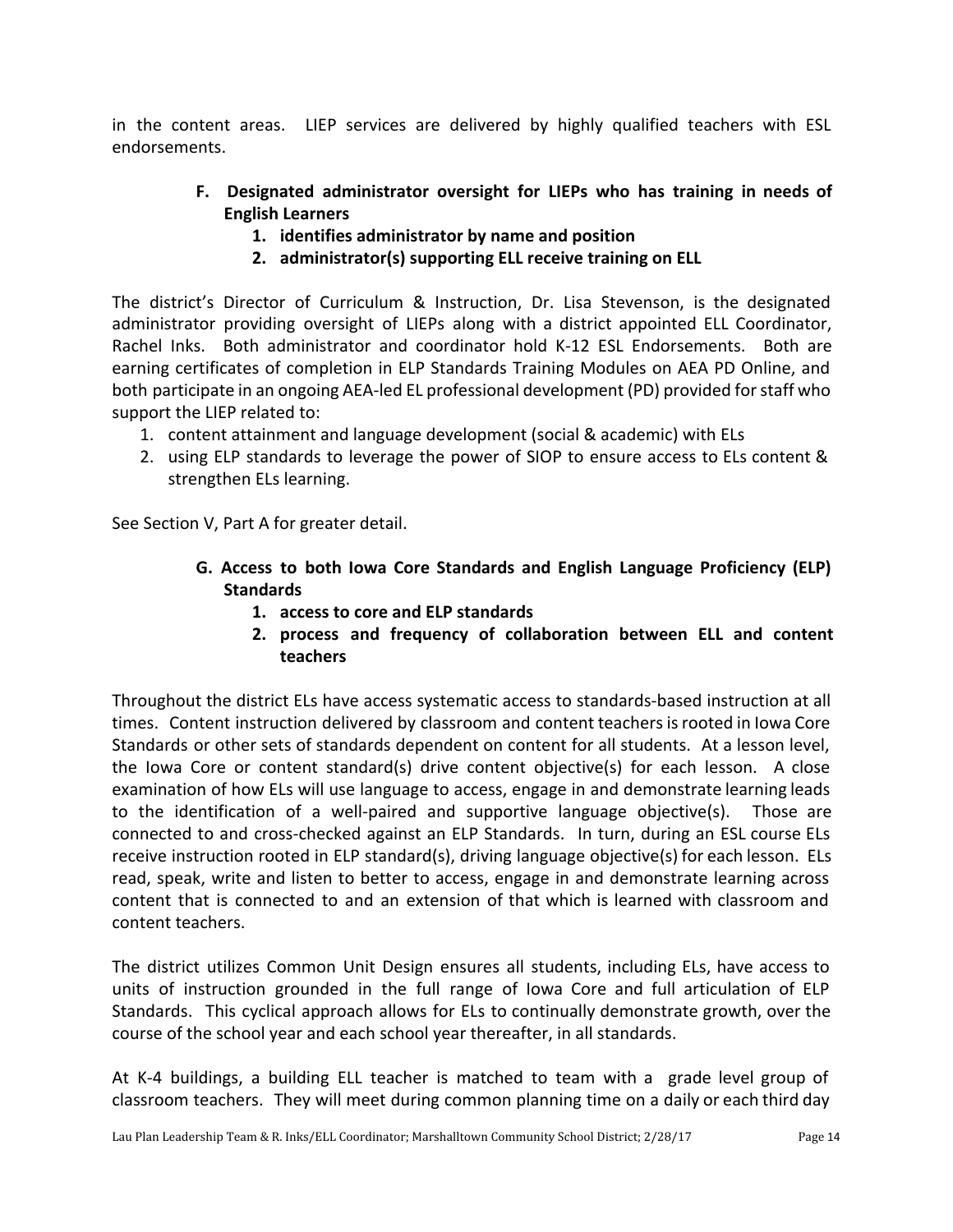basis to plan core literacy instruction and determine lesson expectations on how ELs will use language to access, engage in and demonstrate learning through use of differentiation and scaffolds. This planning time allows the ELL teacher to consider what language supports may need to occur during ESL. As needed, the ELL teacher will share information learned during common planning time with other ELL colleagues.

At 5th and 6th grade the Literacy/Instructional Coach meets with classroom teacherstwice for 40 minutes in a 12 day cycle. In turn, ELL teachers meet with the Literacy/Instructional Coach once for 40 minutes in a 12 day cycle. They review upcoming units, plans and objectives. Conversations provide a feedback loop on how to increase comprehensibility with classroom instruction for ELs. They agree on common instructional tools- graphic organizers and stepsin processes - to encourage transfer of concepts, skills and strategies across classrooms.

On a monthly basis, K-6 ELL teachers attend a MTSS "data wall" meeting with general education colleagues and coaches to review student performance, plan for interventions and supports.

ELL teachers at 7th and 8th grade collaborate with content teachers with whom they co-teach on a weekly basis for 30-40 minutes during the school day or before/after school. Conversations cover upcoming content to set content and language objectives and essential question for each lesson, considerations for additional scaffolds to meet the lesson's language demands given the range of English proficiency among ELs, and infusion of ELP standards into content area. Co-teaching roles and responsibilities are routinely shifted and assigned.

ELL teachers also join grade level team meetings pertaining to progress monitoring of students' behavior/academic concerns and content-level meetings on a weekly basis.

Each ELL teacher at the high school level is linked to a content area/department - math, science, social studies or English. To support collaboration, the ELL teacher and the department teachers are assigned to a common planning period. ELL teachers who co-teach required courses with content teachers in these departments meet for at least for once for 50 minutes each week. Content is reviewed, standards - content and ELP - are determined, and objectives are set during collaboration times. Co-teaching roles and responsibilities are covered: student grouping, provision of visual aids, presentation of information in a variety of ways, building background, teaching academic vocabulary, use of formative assessment.

# **H. Curriculum and Supplemental Resources for LIEP**

- **1. specify curriculum for LIEP**
- **2. describe LIEP curriculum and supplemental review process**
- **3. considers the needs of ELs with core textbook/curriculum adoption reviews**

K-6 ELL teachers of ESL deliver instruction using a companion curricular resource series, Treasure Chest, to that used in the classroom, Treasures. This primary curricular resource offers a wide array of leveled readers. In addition, ELL teachers use picture/trade books as mentor texts and additional books at appropriate instructional/readability level. With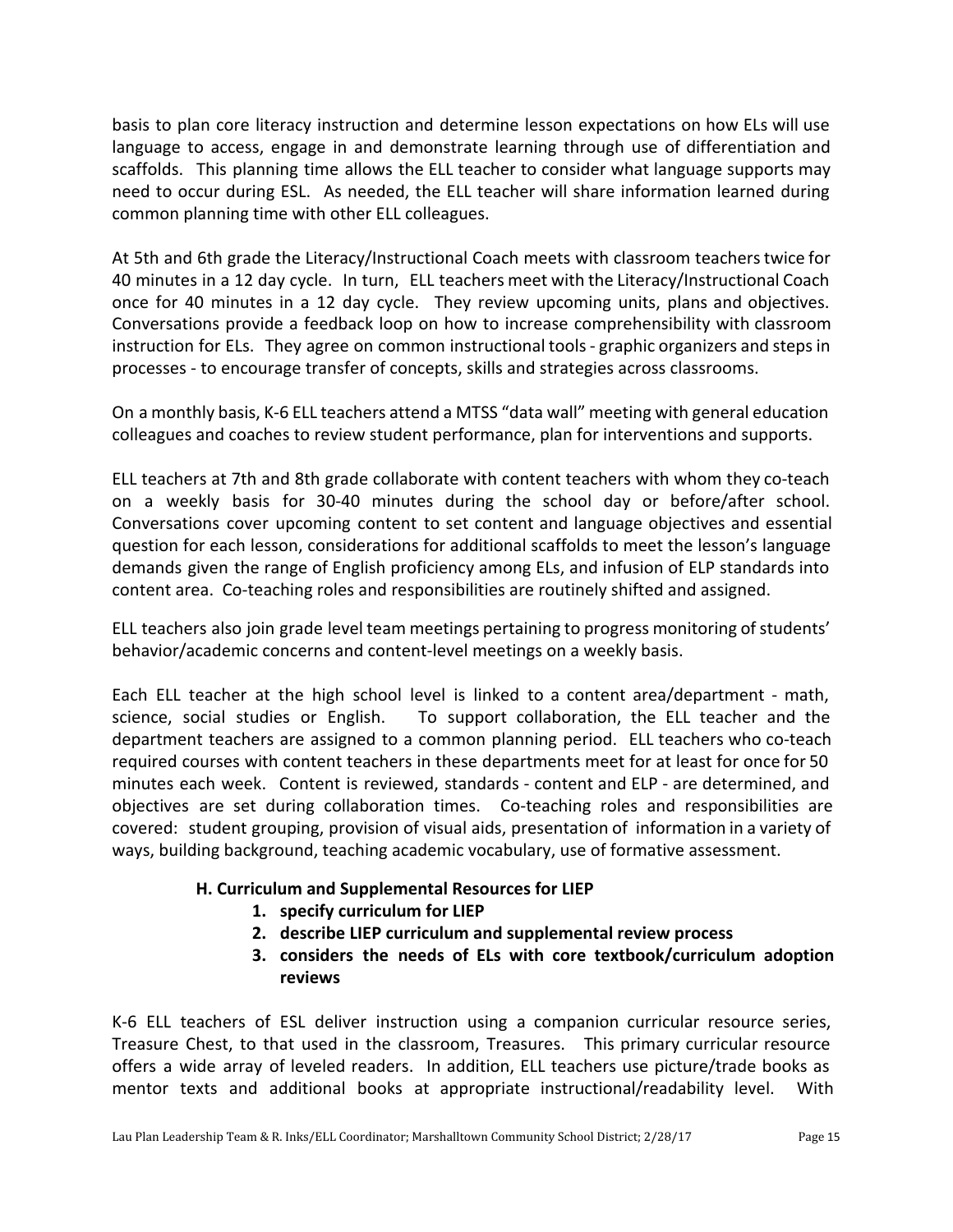newcomers, in grade 5 and grade 6, ELL teachers use In the USA published by National Geographic Learning.

K-4 ELL teaches serving ELs in the Dual Language program model support supplemental instruction in Spanish literacy to continue native language development. The instruction is aligned with Iowa Core with additional Spanish standards included to support grade level development and literacy. They use authentic Spanish language materials and curriculum designed for classrooms in dual language programs. In addition, ELL teachers support newcomers in English aligning instruction to introduce of ELP standards. The Treasure Chest series and leveled readers within serve as the primary curricular resource.

The ELL teachers serving secondary ELs in ESL courses use Inside the USA with newcomers, Inside in 7th and 8th grade, and Edge in grades 9-12. Each of these series are published by Hampton/National Geographic. Supplemental resources are selected to support content attainment. Ancillary materials, trade books and novels also support reading comprehension skills. Oxford dictionary resources are also used.

The ELL teachers partner with content-certified teachers to serve ELs through Sheltered Instruction. These teaching teams deliver instruction through the SIOP Model and instructional practices centered on use of video, pictures, realia, graphic organizers, sentence frames, hands-on experiences and online text. For these courses general education curricular resources support instruction.

The district maintains an approximate seven-year textbook rotation schedule. Textbook committees are appointed by the administration and may have representation from various areas of the professional staff and community. Textbooks and instructional materials used to support ELs will enhance and align with Iowa Core Standards and current content materials used by all enrolled students.

The district will purchase and modify instructional materials that are appropriate to the needs of the learner and the goals of the instructional program. State funds, to support LEP students, are expended to support this purchase.

In response to curricular changes and modified units of study, any additional or supplemental resources shall come with dual-recommended for purchase from building ELL teachers and building instructional coaches to improve English language development and support content attainment and targeted to math readability or instructional levels of ELs.

- **IV. Process to Provide Meaningful Access to all Co-curricular and Extracurricular Programs and Activities**
	- **A. Process in place for identifying and serving gifted/talented (GT) ELs**
		- **1. identification with measures other than standardized assessments or language based measures**
		- **2. supporting needs of GT ELs' language needs**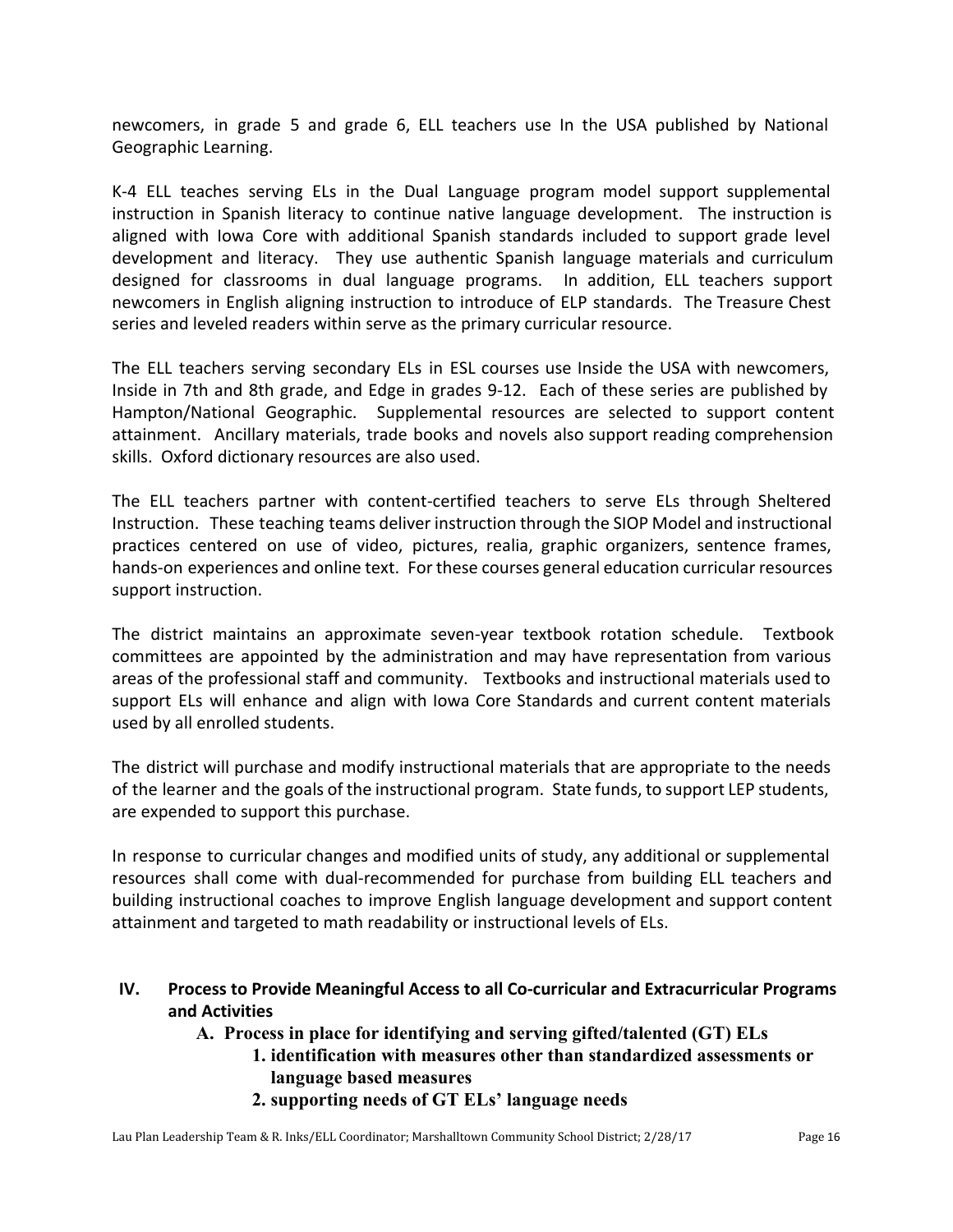District Extended Learning Program (ELP) teachers identify and serve gifted/talented (GT) ELs just as they and identify and serve other GT students. Multiple selection criteria are required for identifying GT students from the total student population. The identification approach involves obtaining student information from several quantitative and qualitative sources.

ELP teachers collaboratively review multiple data sets: state assessments and district-wide assessments – including the CogAT 7, grades, observations, and teacher referrals to work through the identification process. For those students who are identified as English Learners, data is reviewed on growth through their ELPA21 assessment. Intentional ESL teacher interviews are conducted to look for ELs who are exhibiting characteristics of acceleration in their work with the ESL teacher.

The identification process includes a multidisciplinary team of teachers and administrators reviewing the data sets for all students within a blind selection process. The process looks to identify the top performing 5%-8% of all students. When the initial blind identification process has been completed, the selection team reviews the first 5% of students who have initially been selected for ELP/GT services. From this point, if the ELP/GT selection team determines the initial group of students is not representative of the student population in Marshalltown then a second identification process occurs. During this process the ELP/GT follows the same identification process for up to the next 3% of students, but the selection pool is limited to the student populations underrepresented in the initial identification process.

Following the annual ELP/GT identification process, ELP/GT teachers are continually looking for students who are eligible for ELP/GT programming. Identification of ELP/GT students can stem from parent recommendation, teacher recommendation, or summative assessment outcomes. This includes ESL teachers recommending students for consideration given the advancements or growth they've made with language acquisition. Further sources for consideration of ELsto be part of the ELP/GT program may include, but are not limited to, comparative growth data obtained from the annual English language proficiency tests relative to ELs at same grade/proficiency level, prior academic performance in the child's home school, portfolio assessments, observations, or parent interviews as necessary.

In general, GT ELs essentially display characteristics similar to these of English-speaking GT students. Recognition of the varying degrees of characteristics of GT ELs may help to more easily identify. District teachers, including ELL and classroom teachers, will alert ELP/GT teachers upon indication of an EL exhibiting characteristics of GT: acquires a second language rapidly, shows high ability in mathematics, becomes acculturated to a new culture rapidly, and/or code switches with ease, etc.

For ELs identified as GT, service arrangements and best placement to receive services according to student abilities include collaboration with ESL teachers. Students may receive unique accommodations in the regular classroom, receive support through the ELP/GT teacher meeting with the classroom teacher to help them plan and differentiate for the child's abilities, or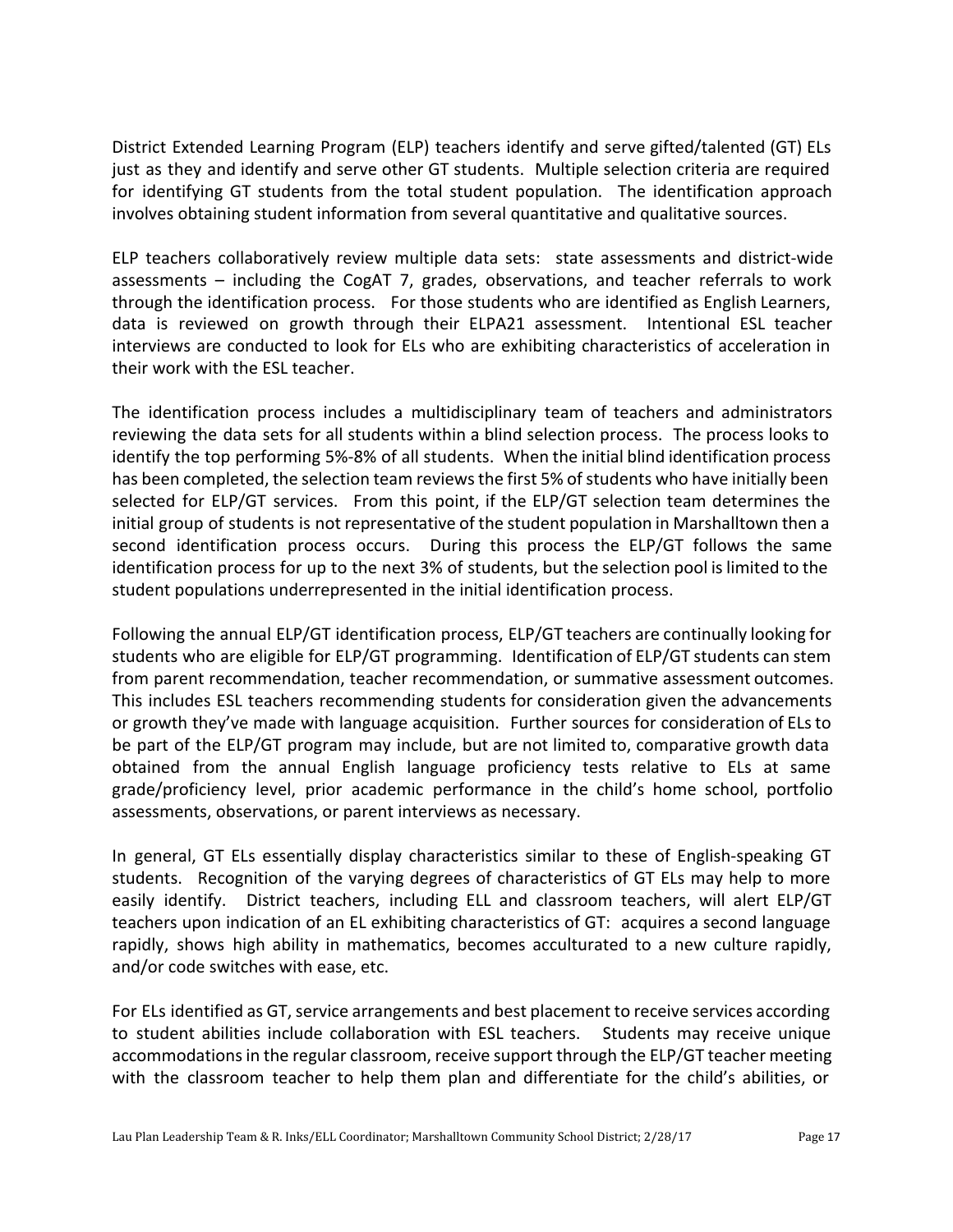participate in an enrichment program. GT teachers collaborate with ESL teachers to help scaffold GT instruction for ELs.

Enrichment programs arrange learning experiences designed to extend, supplement, or deepen understandings within specific content areas commensurate with the GT EL's level of English proficiency. ELs identified as GT may:

- Pursue topics in depth at a pace commensurate with their abilities and intensity of interest;
- Explore and branch out on tangents without curriculum parameters confining to a particular direction;
- Initiate activities, diverge from the structured format, within a framework of guidance and resources appropriate for such exploration;
- ask questions about areas or aspects of studies and find answers which lead to more questions;
- Experience emotional involvement with a project because it is based on interests and use of higher levels of ability;
- Learn the skills, methodology, and discipline involved in intellectual pursuits and/or creative endeavors;
- Think (interpretations, connections, extrapolations) and imagine (ideas, images, intuitive insights) to develop fully into their own product;
- Experience the use of intellectual abilities and senses necessary in all creative endeavors

In addition, ELP/GT teachers fully participate in professional development, both at the building and district levels. One of the focuses of their professional learning is sheltered instructional practices so they can deliver instruction through the SIOP Model.

# **B. Process in place for identifying and serving ELs in special education**

# **1. identification using culturally and linguistically appropriate measures**

- **2. direct highly qualified instruction for SE and LIEP**
- **3. IEP team that includes someone with knowledge of second language acquisition**

The Iowa Department of Education has given districts guidance on the identification process when considering a student who is an English language learner for eligibility of special education and related services. The "Child Find" process they have outlined includes systematic and ongoing teaching and monitoring of students. If a student persistently does not meet the Iowa Core standards or expectations, the district uses our Multi-tiered System of Supports (MTSS) framework to support their learning.

The district's MTSS process includes a three tiered system of supports. At each tier the amount of instructional support a child receives increases, as well as the intensity of monitoring the student's growth.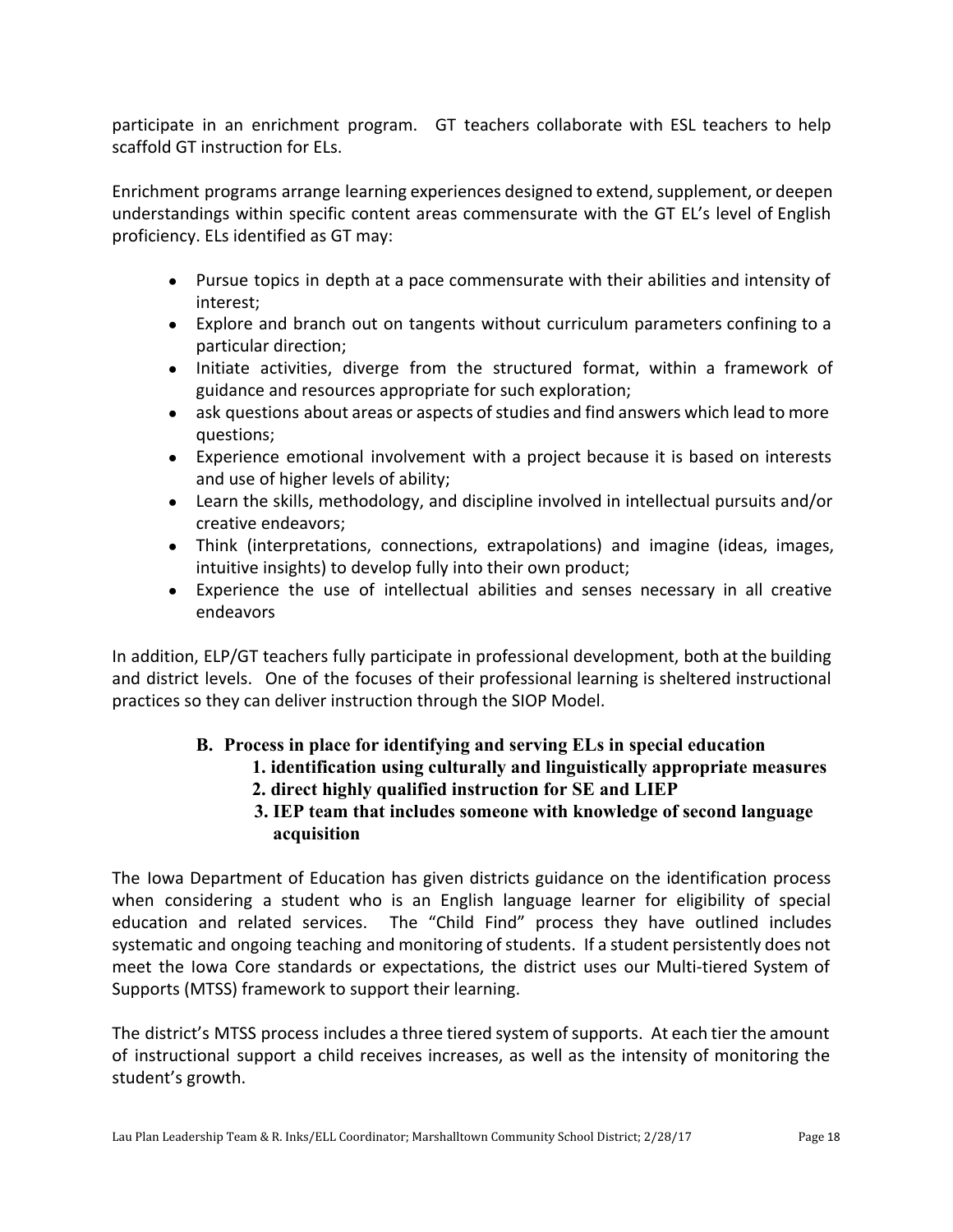Tiers II and III of MTSS involve a multidisciplinary team including teachers, principals, instructional coaches, and Area Education Agency (AEA) staff. For students who are identified as ELs, the team includes the ESL teacher.

If a child does not respond to the instructional supports they have received through each tier of the MTSS process then they may be considered for special education services through the eligibility determination process. A member of the team includes the ESL teacher.

As part of the "Child Find" process, the Iowa Department of Education has offered LEAs and AEAs guidance on how to determine if a child has a disability or is not appropriately responding to instruction as a result of their limited English skills or cultural factors [281-41.306(2)].

The "Exclusionary Factors Considered" includes the following components…

- a child must not be determined to be a student with a disability if the team determines that the educational difficulty is primarily related to:
	- o limited English proficiency
- Evaluation teams should also consider if the determinant factors for the child's educational performance is primarily related to other ecological variables, including
	- o socio-economic status
	- o cultural or ethnic differences, or
	- o school attendance or mobility (multiple moves, different districts).

The "Child Find" process under the "Exclusionary Factors Considered" [281-41.306(2)] continues on to indicate for students who have Limited English Proficiency:

*The context in which evaluation and eligibility decisions are made includes the consideration of linguistic variables unique to the individual. For example, if an individual's performance does not fall below the expectations of peers with similar linguistic backgrounds, the individual's needs are not likely due to a disability requiring special education.*

*When the family's primary language is not English, a member of the school team who is proficient in the family's language or a trained interpreter should conduct interviews with the family. For children whose primary language is not English, communication deficits only constitute a disability if the communication problem is present in both English and the individual's primary language. During the eligibility decision-making process, the evaluation team must rule out language and acculturation as the primary reason for performance deficits. An assessment of the individual's English language proficiency may be needed in order to develop appropriate interventions or evaluate the individual's response to interventions and to make eligibility decisions. It is important to have someone on the team who is knowledgeable about the child's linguistic diversity and who has the skills to help differentiate between language acquisition and disability characteristics. The team may find it helpful to review and discuss the following questions:*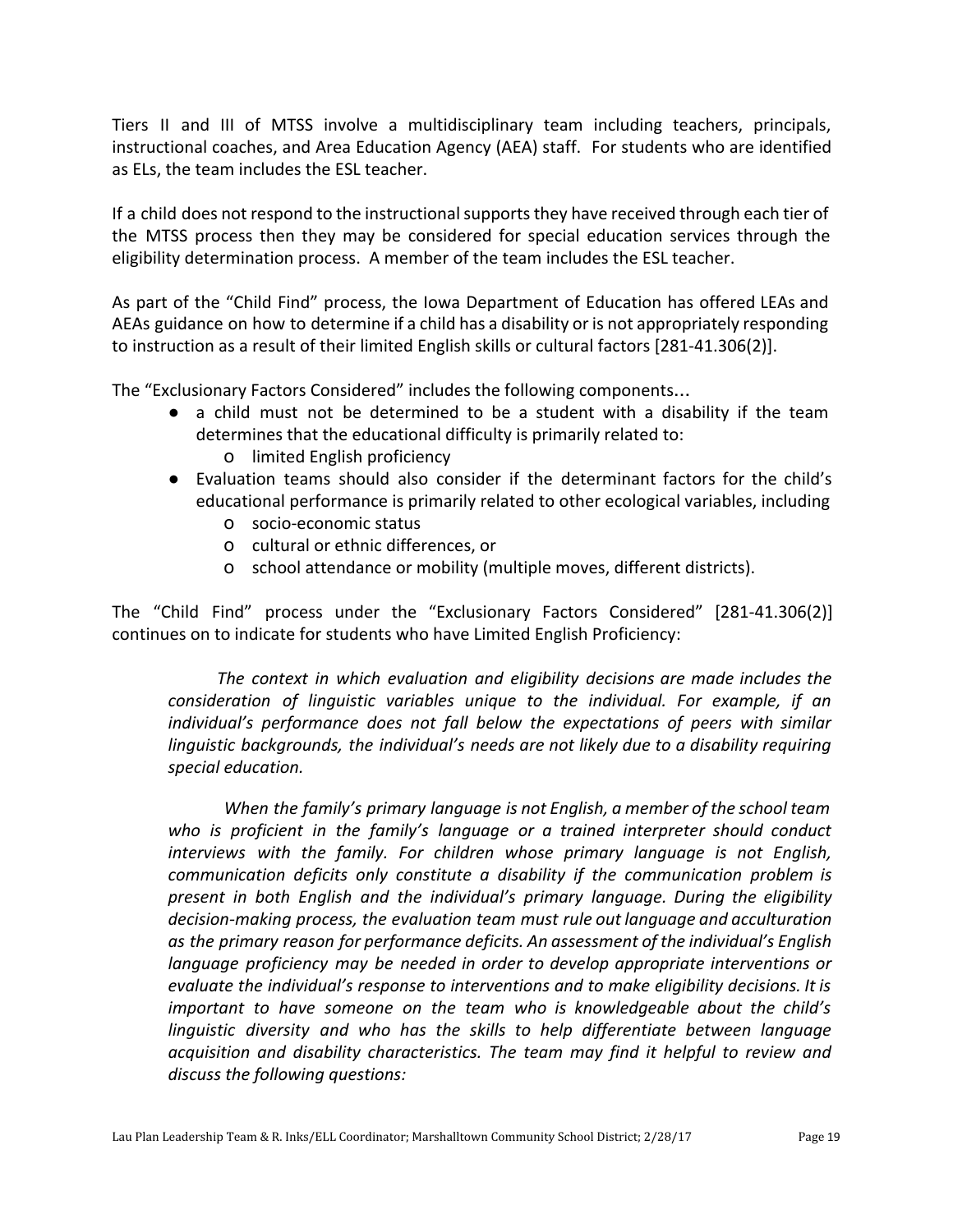*How is the child's performance when compared to others of like linguistic backgrounds?*

 *Are the materials and methods used in the evaluation to measure progress, discrepancy and need non-discriminatory?*

 *Have assessments been administered in the language and form most likely to yield accurate information on the student's performance?*

 *Did the interventions from which progress data is gathered adequately address linguistic variables impacting the child's performance?*

 *What is the child's performance on measures of linguistic aptitude (e.g. Basic Interpersonal Communication Skills, Cognitive Academic Language Proficiency)? Does the student speak and understand the language of instruction?*

 *Based on the information gathered and analyzed with respect to this child, does the team feel that the individual's educational performance is primarily the result of linguistic variables?*

> *At the Eligibility Determination meeting the exclusionary factors will be discussed. If the determinant factor for the child's performance is limited English proficiency the child will be determined "not eligible" for special education services.*

> In addition, the "Child Find" process under the "Ethnic, Racial, Cultural, and Familial Variables" includes the following components:

> *It is important that evaluation teams consider the impact of ethnic, racial, cultural and/or familial variables that may be impacting a child's education performance. To that end, someone on the evaluation team (or who has consulted with the team) must be knowledgeable about the child's ethnic, racial, cultural or familial diversity and have the skills to help differentiate between cultural differences and learning problems.*

> *To ensure that ethnic, racial, cultural or familial factors are not the primary reason for underachievement in a child suspected of having a disability, the team might find it helpful to review and discuss the following questions:*

 *How is the individual's performance compared to others of similar backgrounds? Are the materials or techniques used to measure the child's performance non-discriminatory?*

 *Did interventions address cultural, racial, ethnic or familial variables impacting the child's performance?*

 *Are the school curriculum, instruction and climate respectful of the values, beliefs, customs and traditions of the child and his/her family?*

 *Is the child's pattern of learning similar to others with similar cultural, racial, ethnic or familial ecological variables?*

> *At the Eligibility Determination meeting the team will review the information gathered and documented. If the determinant factor for the child's performance is the result of cultural, racial, ethnic, or familial variables, team members are encouraged to*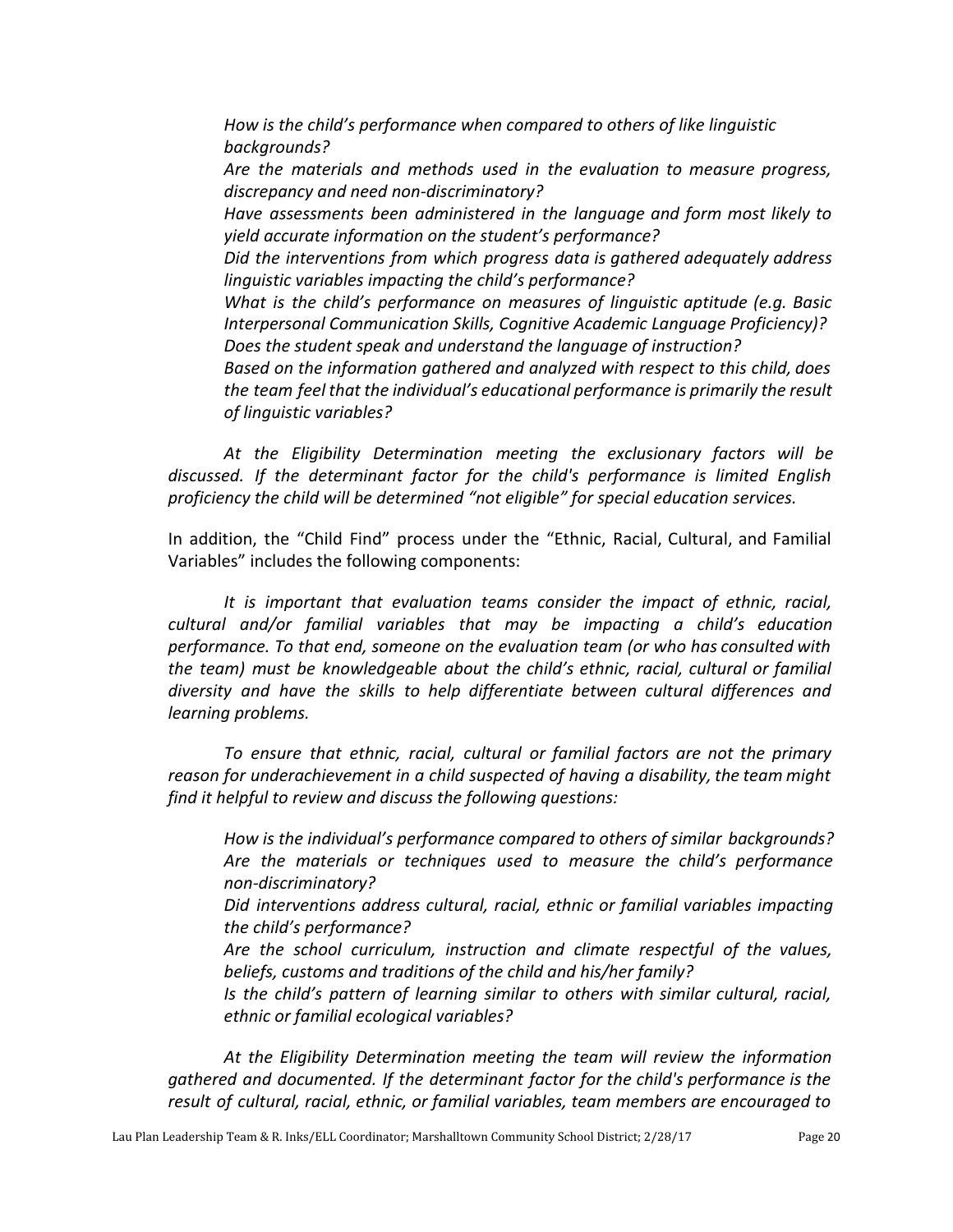#### *determined the child "not eligible" for special education services.*

When considering these variables as part of the Child Find process outlined by the Iowa Department of Education, if a student meets the eligibility criteria for special education and related services and the reason(s) they have meet the eligibility criteria is not based on the exclusionary factors described above, then the child may be found eligible as a child with a disability.

One of the variables the team must consider when making a decision about eligibility for special education services is a student's rate of growth in the area of concern. For students who are identified as English language learners, part of the peer comparison processincludeslooking at a student's rate of acquisition of skills compared to peers with similar levels of English language proficiency. In order to accurately determine if an English language learner does have a learning disability, it is essential for ongoing collaboration and communication with ESL teacher. Service of of ELs in Special Education

Students with special needs who are also English learners receive services in both areas. For a child with a disability, it is the responsibility of the Individualized Education Program (IEP) team to determine what are the educational needs of the child and how does the effects of the disability impact the child's ability to access the general education content. It is through this process that the IEP team determines what are the instructional strategies needed to support skill development. As part of this process, the IEP team involves the ESL teacher in determining the child's educational needs. This may include the using visuals, adapting curricular materials to align with the child's language abilities, integrating technology, or putting accommodations in place.

Students with special needs who are also English learners have the same continuum of services available to them as students with special needs who are not ELs, ranging from being in the general education setting all day and then receiving their IEP support through consultation by the special education teacher, to being in the special education setting all day and the general education teacher and ESL teacher consulting with the special education teachers. Dually identified students meet with both special education teachers and ESL teachers in order to meet their learning needs. The frequency and duration of special education services are determined by the student's IEP team. Special education teachers and ESL teachers collaborate to appropriately scaffold a child's specially designed instruction per their IEP.

- **C. Process in place for identifying and serving ELs in any other district programs for which they are eligible (i.e., Title I, Reading Recovery, At-Risk, career and technical programs, counseling services, Advanced Placement, International Baccalaureate courses, etc.)**
	- **1. describes the district's process for ensuring ELs are included appropriately**
		- **a. identification**
		- **b. supporting language needs**
	- **2. provides parents and students with communication about programs and eligibility in a language most easily understood**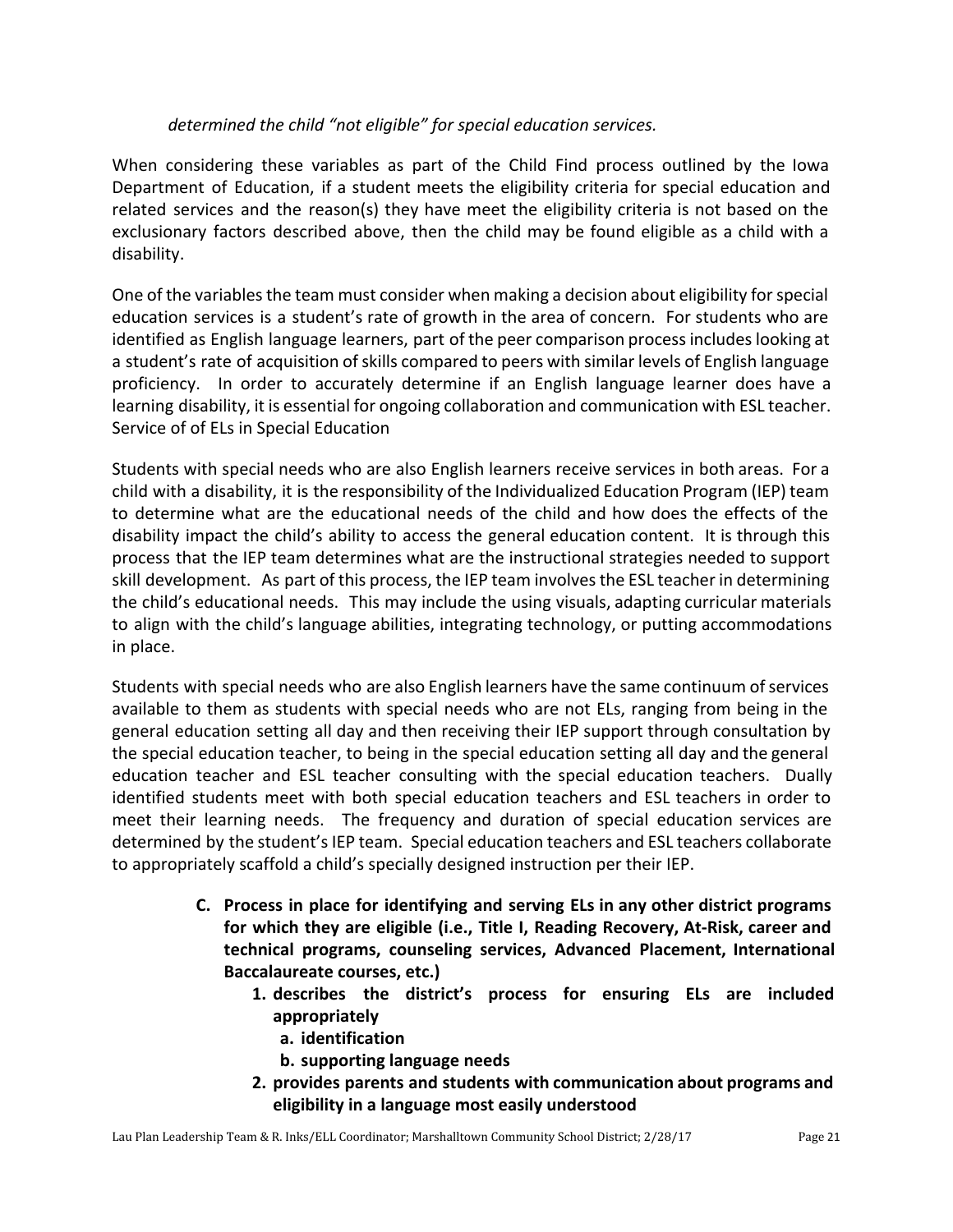#### **3. includes ESL teacher in placement/consideration in all programs**

It is the policy of the Marshalltown Community School District not to illegally discriminate on the basis of race, color, national origin, sex, disability, religion, creed, age (for employment), marital status (for programs), sexual orientation, gender identity and socioeconomic status(for programs) in its educational programs and its employment practices (Policy 600.1). To ensure our students are not discriminated against, here is our process for identifying and serving ELs:

Title I & Reading Recovery: A K-4 student may qualify for Title I reading supportservicesin each of our six elementary schools that serve PK-4 learners. Reading Recovery is one of reading intervention programs that supports Title I's work and is only available to 1st graders. Two of the schools are schoolwide Title I programs and the other four schools are targeted assistance Title I programs. Each school has developed a detailed plan that identifies the annual process of screening students, notifying parents, providing parents education through an annual meeting, placing students in appropriate Title I intervention groups or Reading Recovery, providing daily instruction in small groups for Title I and 1:1 for Reading Recovery using research-based materials, progress monitoring each student weekly to assess growth, creating common planning timesfor Title I teachers, Reading Recovery teachers, and classroom teachers to design instruction, and also conducting an annual review of each school's Title I program's results.

The district's process ensures that ELs are included in the screenings at each grade level for identification as potential Title I or Reading Recovery students. At this time, the process is a collaborative conversation with the classroom teacher, EL teacher, and Title I or Reading Recovery teacher to determine if the student's needs are best met in the Title I/Reading Recovery program only through push-in and/or pull-out services, if the the student's needs are best met in the ELL program only through push-in and/or pull-out or if the student would most benefit from a blending of services from Title I/Reading Recovery and ELL. This decision includes data from Title I/Reading Recovery measures like leveled reading level, the Observation Survey, or running records as well as district reading measureslike FAST aReading, FAST CBM, and Iowa Assessments for 3rd and 4th graders. The process also brings EL data including listening, speaking, reading, and writing levels as measured by the ELPA21.

At this time, the Title I and Reading Recovery programs and their teachers support language needs within the program in a few ways. One way is that the Title I or Reading Recovery teachers collaborate with the EL teacher through elementary collaboration planning meetings. Secondly, the Title I and Reading Recovery teachers have also received SIOP training in the past that supports their instruction for ELs. Lastly, the Title I and Reading Recovery teachers have been actively involved this year in professional development related to the ELP standards through the state modules and also have expectations to incorporate the ELP standards into their lesson planning.

Parents and students receive communication about the Title I and Reading Recovery program in a language most easily understood by them. This is done through the use of Spanish written translation of documents used for placement in the program as well as updates from the Title I and Reading Recovery teacher regarding the EL's progress. Spanish interpreters help at parent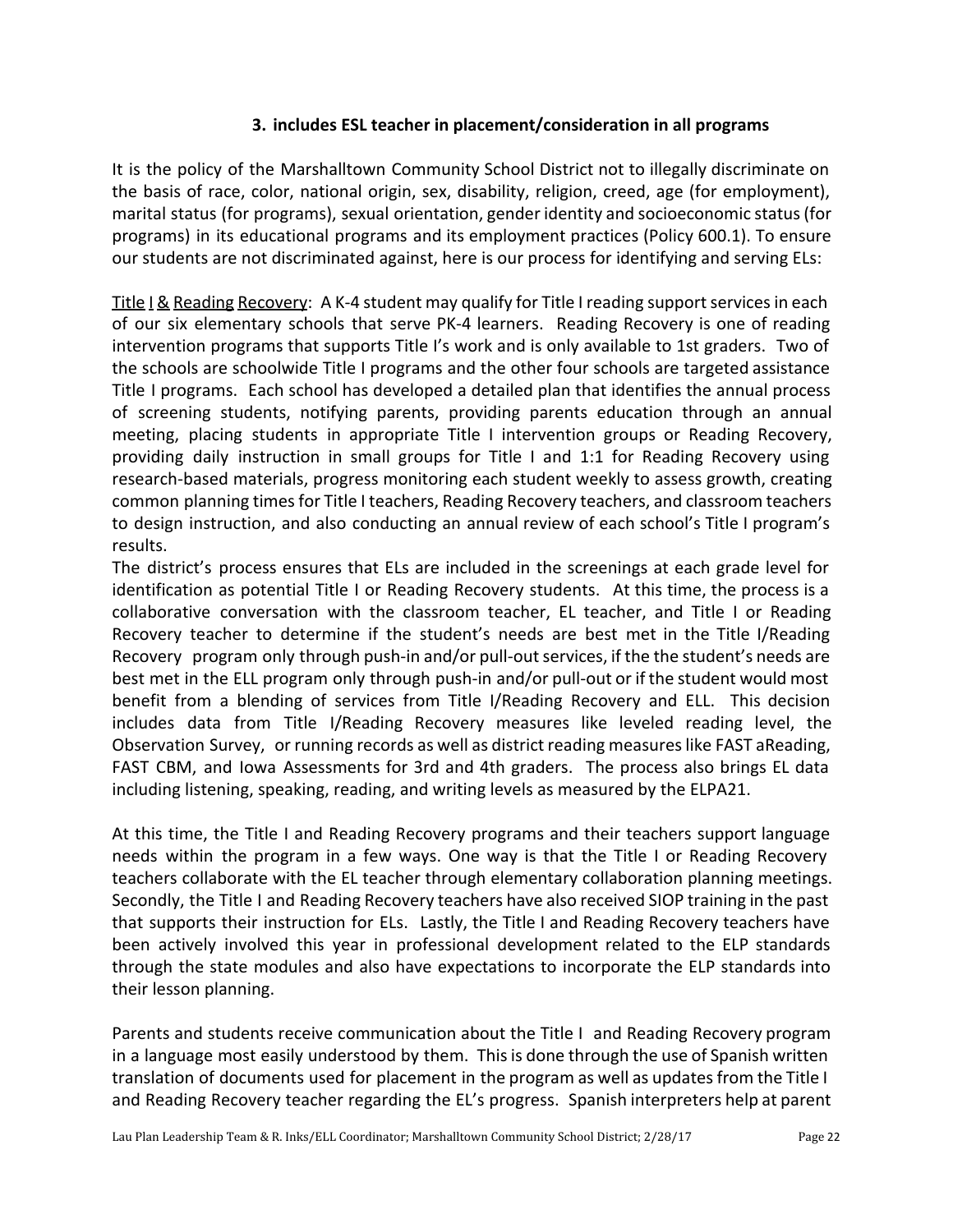meetings and events in each of the schools. Additionally, the schools reach out to EMBARC to access their services to support the families from southeast Asia'slanguage needs. Each of the six schools strives to plan grade level collaboration time that includes the ESL teacher as that is the time when data is reviewed to make decisions regarding placement or dismissal from Title I or Reading Recovery.

At-Risk: "At-risk student" means any identified student who needs additional support and who is not meeting or not expected to meet the established goals of the educational program (academic, personal/social, career/vocational). At-risk students include but are not limited to students in the following groups: homeless children and youth, dropouts, returning dropouts, and potential dropouts. Schools across MCSD utilize the Multi-tiered System of Supports (MTSS) process to identify students who are at-risk of meeting one of the listed indicators. Through our MTSS process, teams within buildings review both academic and social/emotional data on each student monthly. There are specific criterion set by each team to determine appropriate indicators for their grade level that students are accelerating, proficient, emerging, or stagnant and below the expected standards. When a team determines that a student has not met the criterion, they problem-solve to determine what interventions need to be put in place to support that specific child. That process includes, but is not limited to, contacting the family and problem-solving with them (parent interview), speaking with the student and problem-solving with them (student interview), having a collaborative conversation with all teachers involved with the student, including the ESL teacher, G/T teacher, and/or special education teacher (teacher interviews and collaborative conversations), review of current and historical data pertaining to the areas of concern (records review), and classroom observations by a unfamiliar staff member when appropriate (student observations). The MTSS grade level team uses their information to determine what supports need to be put in place for the child. Teachers are involved in the intervention planning and design. They collaborate with the staff who implement the intervention plan. All teachers within MCSD have been trained in Sheltered Instruction Observation Protocol (SIOP) and are also completing the English Language Proficiency (ELP) modules. This professional learning allows our teachers to support students who need language supports.

Within our secondary level schools we offer two primary support programs for students who are found to meet one or more of the at-risk indicators. The first program is our Academic Success Center (ASC). This program supports the academic needs of students. The teacher in the ASC is multi-lingual and has been trained in SIOP. The ASC program's teacher also collaborates the building's ESL endorsed teachers. Another level of support available is our PIER program. Also located within our high school, the PIER program focuses on students who need credit recovery or component recovery in specific classes. The team of teachers who support PIER collaborates the building's ESL endorsed teachers on instructional delivery. The PIER teachers are also trained in the SIOP framework. For those students that would benefit from an alternative school, Marshalltown offers Marshalltown Learning Academy (MLA). MLA focuses on credit recovery and school-to-work vocational experiences. The team of teachers who support MLA collaborates the building's ESL endorsed teacher on instructional delivery. MLA teachers are also trained in the SIOP framework.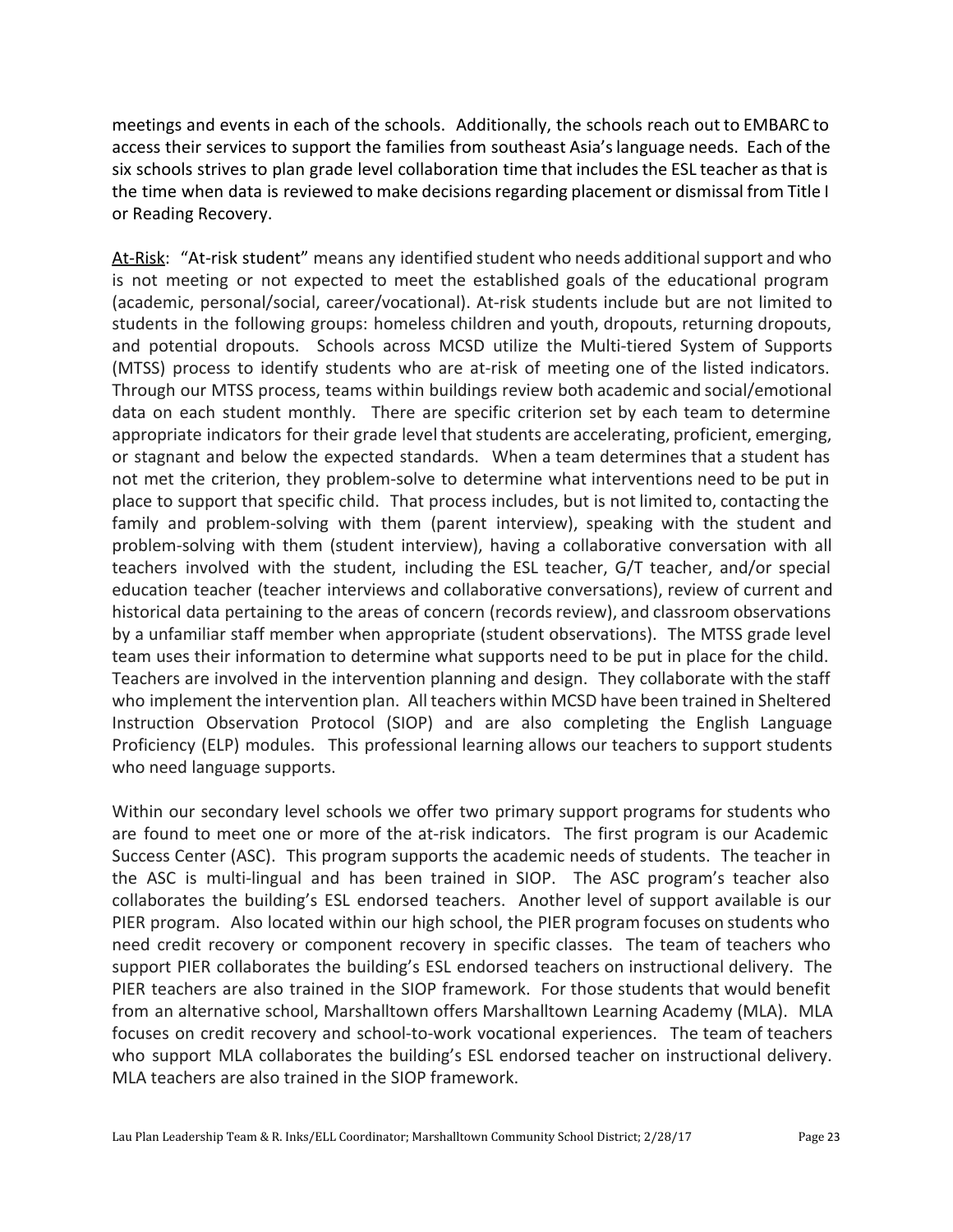ELs who need language supports to access their interventions are available to them in a variety of options. This may include, but is not limited to, appropriate instructional scaffolding based on the SIOP model, ESL endorsed teacher collaboration, use of technology software that supports translation and interpretation (e.x., Google Read & Write), access to interpretation/ translation by a staff member, and the use of an outside resource (e.g., TransACT.com, EMBARC).

Communication with families is offered in several ways throughout the district. Each building has a handbook that outlines our continuum of programs and services. Those documents are readily available in English and Spanish. For our families who speak other languages, there is a process available at each building in the district to contact a third-party so they can translate the documents. This includes working with EMBARC. The district also utilizes web-based services such as Google Translate (which is available on all district webpages) and TransACT.com.

Counseling Services: Counseling services are available to Marshalltown students. Delivery of counseling services may happen by an appropriately licensed school staff member (e.g., professional school counselor, LISW) or by a third-party mental health agency. Location for these services may happen within our schools or at outside of our schools (e.g., a mental health agency). Both internal staff members and external agencies work in conjunction to communicate with students and their families about this service and how to access them. To provide counseling services to students where English is not the language they are most comfortable in, the district works with third-party agencies to provide the services. The district also has the option to provide interpretation services through a third-party agency.

Cooperatively, we pool our resources to provide families the information they need in the language they are most comfortable. This can include, but is not limited to, translated documents available in their primary language, interpreter support by a staff member, and/or interpreter support by an outside agency.

Career & Technical Education: The district ensures that ELs are included appropriately in co-curricular district programs in addition to LIEP services. Career and Technical Education (CTE) courses are offered to students at the high school level. CTE courses are considered electives and are chosen by ELs and non-ELs through the annual registration process that involves the school counselor. Language needs of ELs are supported in CTE classes at the middle school level and high school level in a consultation model. CTE teachers have access to ELs current level of performance on ELPA21 via our school data management system. The CTE works collaboratively with ELL staff to identify classroom strategies that support individual students. Additionally, CTE teachers have had training in SIOP, participate in reviewed of ELPA21 data interpretation with the building during professional development, and participated in ELP module professional development this year.

CTE teachers can access building level bilingual tutors as needed, request translation or interpretation support through the building principal and/or EL Coordinator, and may access online tools like Google Translate to ensure that parents and students receive communications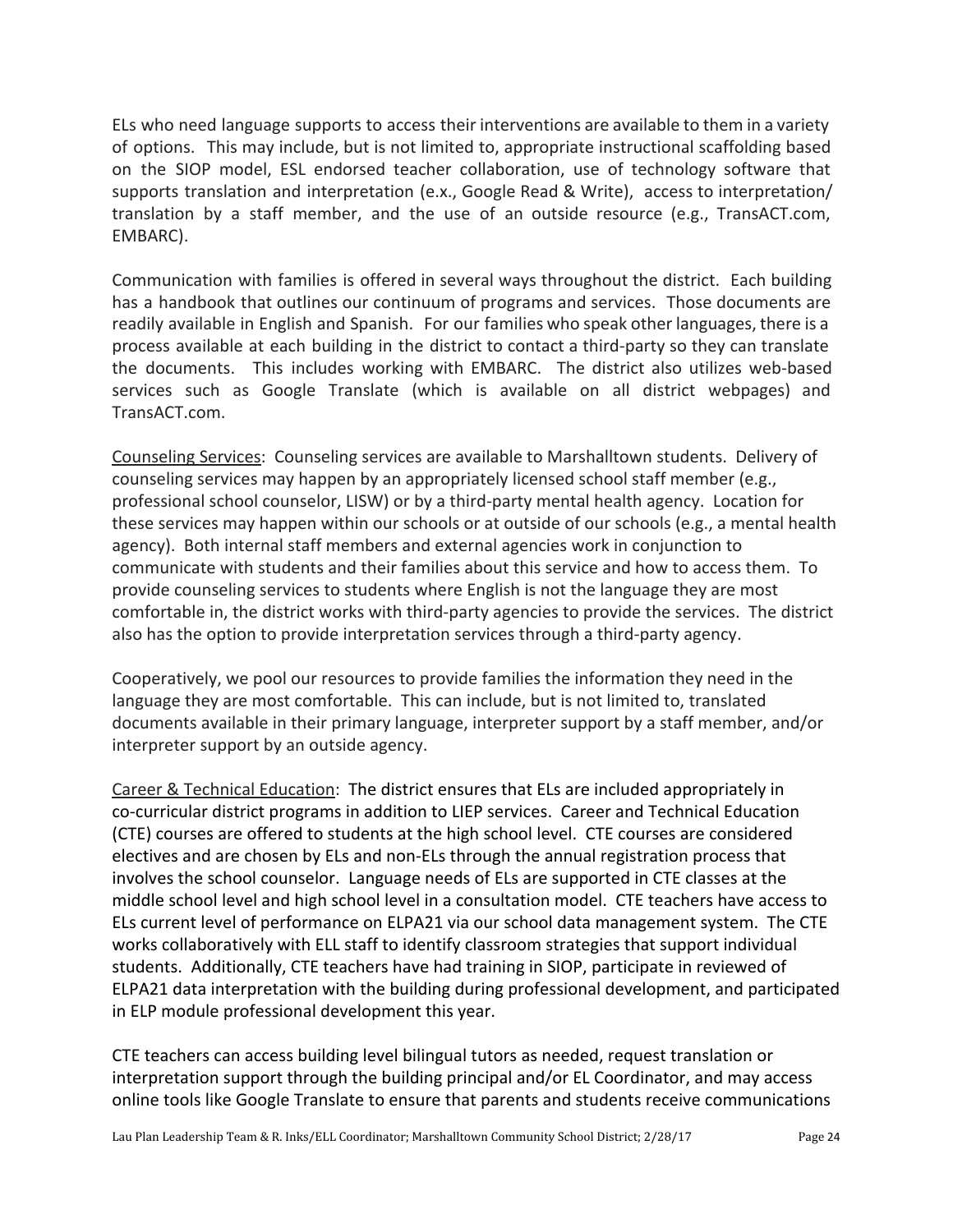about CTE programs in a language most easily understood by them. Additionally, the district is now in the process of translating the high school course of studies and will begin the middle school course of studies following that.

The ELL teacher may be consulted by the CTE teacher and/or school counselor regarding placement of an EL in a CTE course at the high school level.

Advanced Placement Courses: The district ensures that ELs are included appropriately in co-curricular district programs in addition to LIEP services. Advancement Placement (AP) courses are offered at the high school level and are chosen by ELs and non-ELs through the annual registration process that involves the school counselor. Language needs of ELs are supported in AP classes at the high school level in a consultation model. AP teachers have access to ELs current level of performance on ELPA21 via our school data management system. If the AP teacher has specific questions about how to support an individual student then he or she would be able to talk to that student's EL teacher and/or counselor. Additionally, AP teachers have had training in SIOP, have participated in ELPA21 data analysis during building professional development, and participated in ELP module professional development this year.

AP teachers can access building level bilingual tutors as needed, request translation or interpretation support through the building principal and/or EL Coordinator, and may access online tools like Google Translate to ensure that parents and students receive communications about AP programs in a language most easily understood by them. Additionally, the district is now translating the high school course of studies manual in Spanish.

The ELL teacher may be consulted by the AP teacher and/or school counselor regarding placement of an EL in an AP course at the high school level.

- **D. Process in place for identifying and serving ELs in extracurricular- (e.g., performing and visual arts, athletics, clubs, honor societies)**
	- **1. Process in place for identifying and serving ELs**
	- **2. Provides parents and students with communication about programs and eligibility in a language most easily understood**

The district is working to further develop a process for identifying and serving ELs in extracurricular activities. Professional school counselors, staff who are sponsors of particular extracurricular activities, and coaches continue to actively promote students to participate. At the start of each season, activity sponsors hold recruitment meetings with interested students. These meetings are held during the school day when all students have an opportunity to meet with coaches/sponsors. Staff members communicate with local cultural groups and student groups ( i.e., Al Exito) about the opportunities available. Schools also actively seek input from students about what types of extracurricular activities can be developed that would be of interest to the students. This past fall the high school principal and director of instruction reviewed all course data for the high school to determine the level of participation by subgroup in honors classes, performing arts classes, visual arts classes, etc. by gender, ethnicity, disability, and EL status.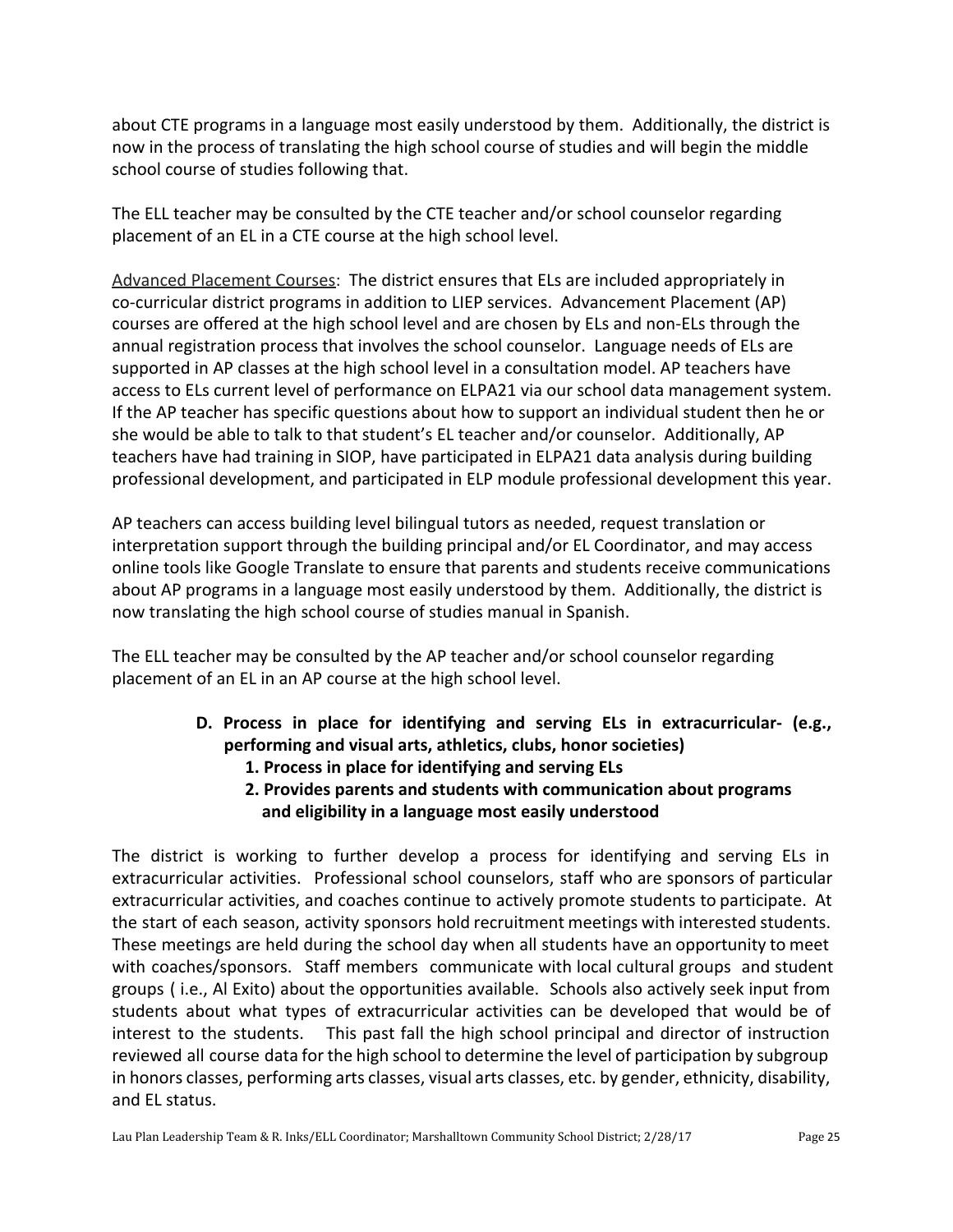The district works to provide families the information they need in the language that they are most comfortable. Specifics on the programs each building has available and the requirements associated with the extracurricular are explained in the building handbook. This can include, but is not limited to, translated documents available in their primary language, interpreter support by a staff member, the use of technology to translate information (e.g., Google Translate), and/or interpreter support by an outside agency.

- **V. Ongoing, Embedded District Level EL Professional Development for Staff who Deliver Instruction or Support the LIEP for ELs**
	- **A. Professional development for those who deliver instruction or support the LIEP**
		- **1. district and building administrators**
		- **2. LIEP staff (certified & support)**
		- **3. content and classroom teachers**
		- **4. paraprofessionals and building/district support staff (e.g. instructional coaches, curriculum coordinators, counselors, etc.)**

The district requires ongoing, embedded district level EL professional development for staff who deliver instruction or support the LIEP for ELs. Throughout the school year, the district continues to partner with AEA 267 ELL Consultants to:

- 1. Facilitate PD for District & Building Administrators, Curriculum/Professional Development Leaders, Program Coordinators & Instructional Coaches
- 2. Structure PD for All (district-wide) certified staff (teachers)

After earning *each* certificate of training for each ELP Module 1-6:

- 1. District & Building Administrators, Curriculum/Professional Development Leaders, Program Coordinators & Instructional Coaches meet once or twice for 2.5-3 hours to engage an on-going learning series: "Facilitators: Connecting ELP Standards & SIOP"
- 2. All (district-wide) certified staff (teachers) meet at least three times during district early release Wednesdays for 75 minutes to engage in an on-going learning series: "Participants: Connecting ELP Standards & SIOP"

The organization of the two-part PD series provides a district-wide, train-the-trainers approach:

- 1. To support content attainment and language development (social & academic) with ELs
- 2. To use the ELP standards to more effectively leverage the power of SIOP to ensure access to our content and strengthen student learning.

These courses offer a blended format. Participantsindependently learn and study new material related to ELP Standards online. Then, participants meet face-to-face to discuss and process new learning and connect it to SIOP learning. Through this work, facilitators carefully use a modeling process to align ELP standards with lesson content and language objectives; inform SIOP (sheltered instructional) practices; and complete task analysis and formative assessment to continually evaluate ELs growth in English language proficiency. Following modeling,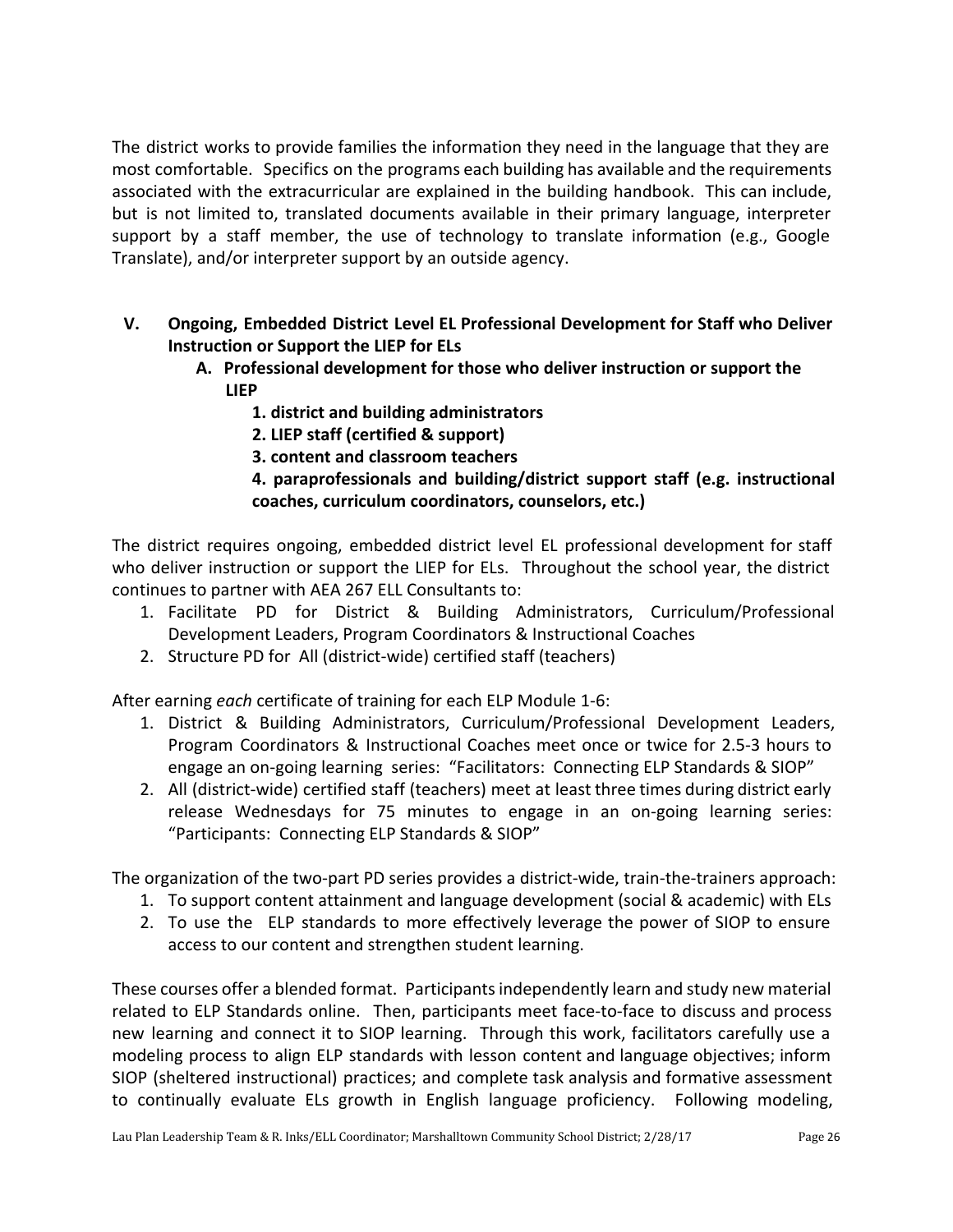teachers work through the same processesin the larger Wednesday groups and again in smaller grade-level group teams as they lesson plan or review samples of student work.

# **B. District training of ELP Standards and implementation plan Has a plan that describes PD for required staff for ELP Standards completion and implementation**

- **1. completion of required training selected A, B or C**
	- **a. Option A view the Modules individually or collectively via AEA PD Online and take the associated brief quiz to document completion and content attainment.**
	- **b. Option B use the modulesflexibly aslong asthe modules are viewed in their entirety through the delivery method determined by the AEA or the school district and take associated quiz to document completion and content attainment.**
	- **a. Option C deliver training using the content within the modules but not necessarily use the modules or only use clips from the modules -\*\*\*this will require submitting the training plan, utilizing the required Plan C template, as an appendices to the annual Lau Plan upload and receiving Iowa Department of Education approval prior to starting the training with staff.**

**i. The trainers and the target audience for each training session. ii. The specific content and learning outcomes for each training session.**

**iii. The learning activities that will be used to deliver the content. iv. How the trainers will assess whether or not the participants are meeting the intended outcomes.**

**v. Implementation within the district**

 **vi. Specific information on collection of certificates of completion**

This district exercises training option A.

Individual completion of - including taking the associated quizzesfor and earning a certificate of completion for - each ELP Standard Module of training through AEA PD online isrequired by all certified staff members directly responsible for the LIEP along all other certified staff members of this district is required. The office of the ELL Coordinator is responsible for monitoring completion of and storage of training certificates through review of AEA PD online system administrative features. Professional development to implement ELP Standards is the central focus on ongoing EL professional development (PD) provided for staff who support the LIEP. See Section V, Part A for additional detail.

# **VI. Annual English Language Proficiency Assessment and Administration (ELPA21) A. Annual training to appropriate staff with certificate on file**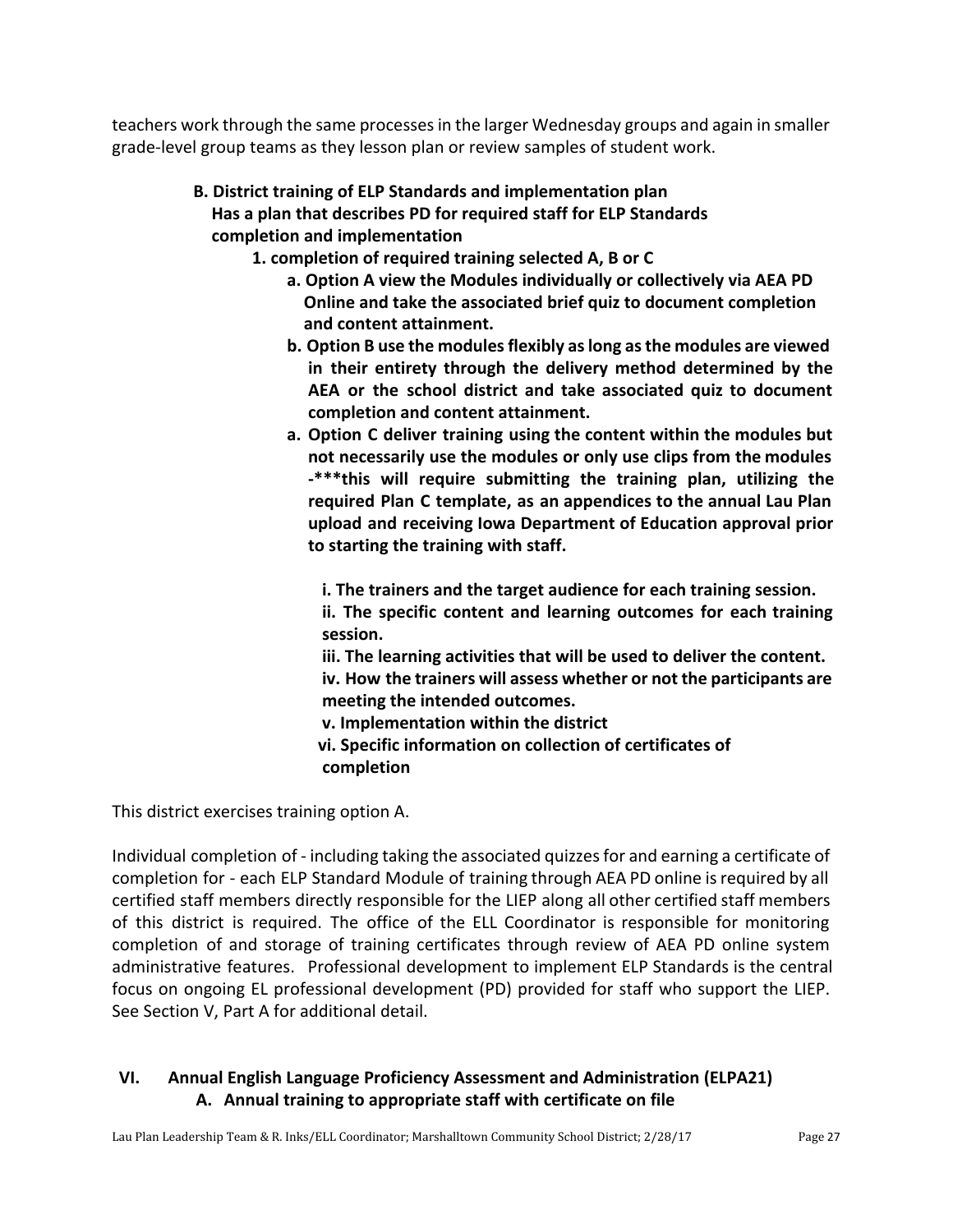**1. training process**

# **2. documentation of training location**

ELL teachers and certified staff, as needed, serve as Building Test Administrators for the state-approved English language proficiency assessment, ELPA21 (English Language Proficiency Assessment for the 21<sup>st</sup> Century). All ELPA21 Building Test Administrators complete annual state training through the AEA PD Online Training System. The District ELPA21 Coordinator (ELL Coordinator) and Building ELPA21 Coordinators work closely with team of Building Test Administrators to implement a building-wide test plan. Copies of annual certificates of completion are stored in the office of the ELL Coordinator.

Parts of full day and/or job-alike professional learning dates are reserved on the district's annual PD calendar for ELL Coordinator to reinforce ELPA21 district administration guidelines and expectations with ELL teachers.

# **B. Dissemination of scores to stakeholders**

- **1. administrators**
- **2. teachers serving identified ELs**
- **3. Parents**

ELL Coordinator will disseminate ELPA21 scores to district administrators, coordinators, instructional coaches, and ELL teachers. In turn, each building team (principal, coach and ELL teacher) will disseminate scores to stakeholders.

To complete this work, the ELL Coordinator will join regularly scheduled administrator and coaches meetings as well as utilize parts of full day and/or job-alike professional learning dates reserved on the district's annual PD to meet with ELL teachers.

The office of the ELL Coordinator will furnish two copies of each student's individual ELPA21 score report to the team of building ELL teachers. One copy is provided to parents. One copy is stored in the EL's cumulative file.

# **C. Appropriate training to interpret results for staff**

- **1. LIEP teachers**
- **2. administrators**
- **3. staff directly serving ELs**

As the ELL Coordinator disseminates scores, tools to support interpretation of results will be furnished and explained. In turn, each building team (principal, coach and ELL teacher) will teach all certified staff serving how to access tools and interpret results as the scores are disseminated.

To complete this work, the ELL Coordinator will join regularly scheduled administrator and coaches meetings as well as utilize parts of full day and/or job-alike professional learning dates reserved on the district's annual professional development calendar to meet with ELL teachers.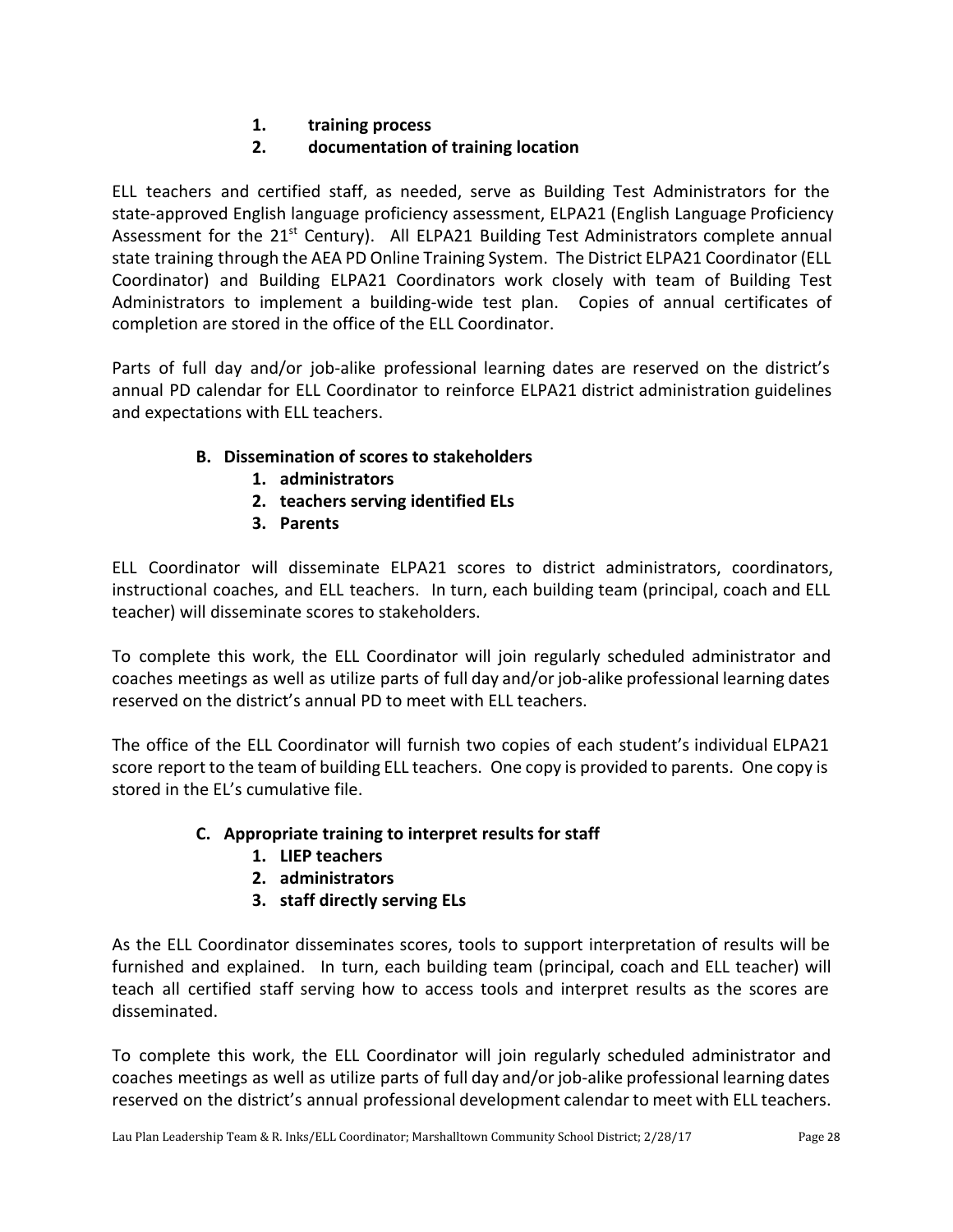In turn, the building team (principal, coach and ELL teacher) will utilize early release dates reserved for data discussion on the district's annual PD calendar.

Both ELL teachers and classroom teachers use ELPA21 performance levels to understand skills EL can demonstrate independently and skills EL needs instructional support in reaching next. Results will also be used to monitor EL's performance in ELP standards to determine growth, strengths and areas of weakness.

# **D. Utilization of assessment results to guide instruction and programming**

- **1. core instruction**
- **2. LIEP instruction**
- **3. services to ELs**
- **4. future programming**

All teachers, of LIEP or core instruction, can review and interpret ELPA21 results- domain scale scores and performance levels - to gather informated related to the domain performance on ELPA21 assessment and consider what students know and can do with language. In turn, all teachers can use these descriptors determine supportive instructional practices, assignments and assessment scaffolds, and accommodations that might be needed dependent on student task. Given that ELPA21 is directly connected to ELP standards, all teachers can also use the data to target specific ELP standards

Besides using individual ELPA21 results to consider on an individual student level - exit criteria from LIEP and withdrawal from language services, ELL Coordinator and ELL teachers use ELPA21 results to set LIEP services - by frequency and intensity - to all ELs with continuing LIEP support and not on an service waiver for the school year. ELs at beginning to early intermediate levels of proficiency require services with greater frequency and/or the intensity as opposed to those at higher levels of proficiency. On a wider scale, district data is used for larger programmatic decisions to strengthen LIEP models, adjust staffing and arrange professional development.

#### **VII. LIEP Exit Criteria and Procedures**

- **A. LIEP Exit Criteria**
	- **The student:**
	- **1. achieves the required score for proficiency on ELPA21**
	- **2. scores proficient on district-wide and statewide assessments in reading and math**
	- **3. meets both of the above criteria in the same school year**

The district follows state exit criteria. The student:

- 1. achieves the required score for proficiency on ELPA21
- 2. scores proficient on district-wide and statewide assessments in reading and math
- 3. meets both of the above criteria in the same school year

#### **B. LIEP Exit Procedures**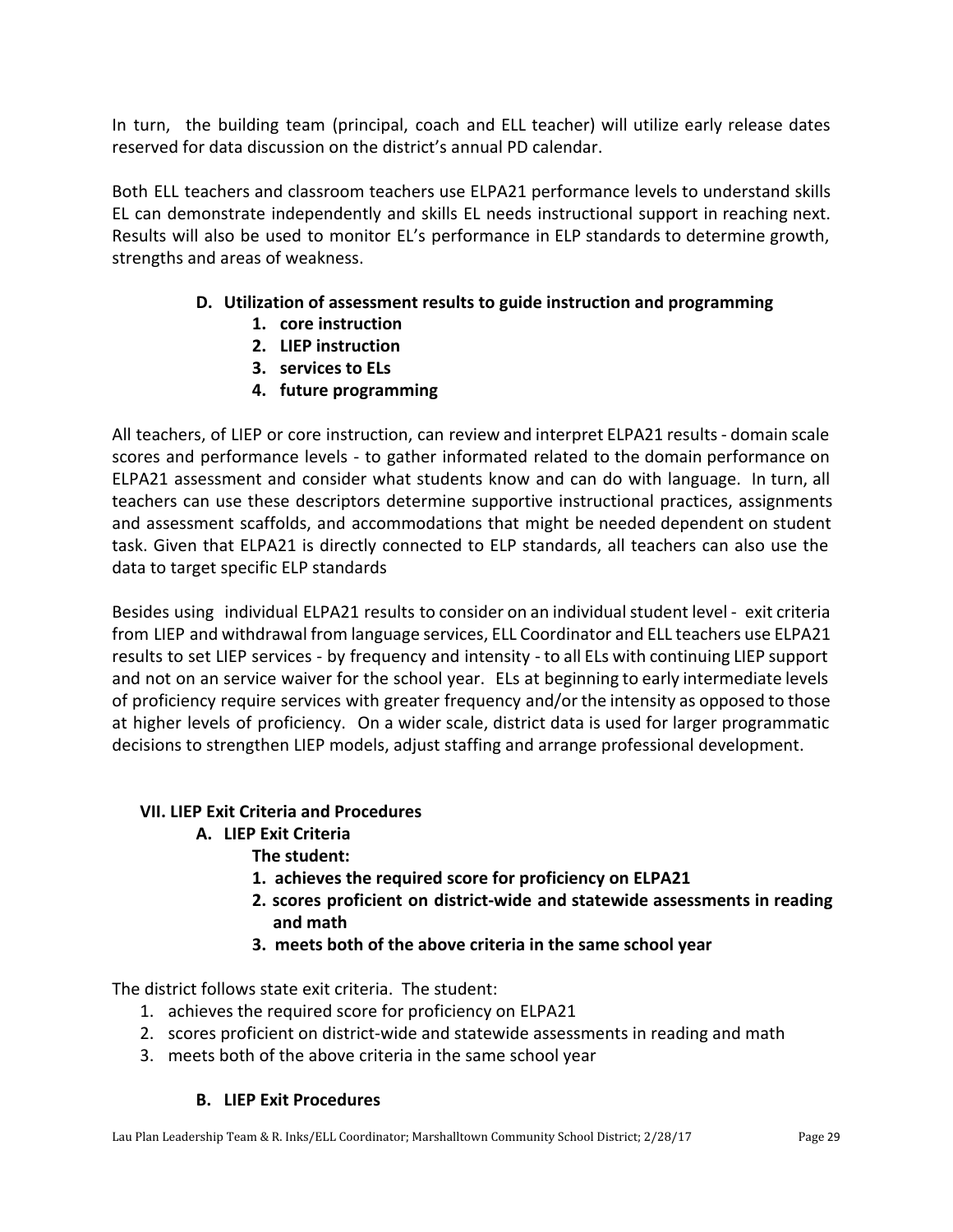- **1. occurs during the allowable window (end of previous year and the Oct. 1st student count date)**
- **2. notify parents with state-approved TransACT exiting form in language most most understandable to parents/families "English [Language](http://h/) [Development Program - Exit Letter](http://h/)"**
- **3. designates staff by positions to change student coding to "exited" (so the student does not continue to generate unwarranted funding)**
- **4. begin required monitoring process**

Consideration for ELs to achieve exit criteria is contingent with receipt of annual language assessment results. This occurs at the close of each school year, if possible, or on/before Oct 1 of the next school year. ELs achieving LIEP Exit Criteria will be determined by district ELL coordinator with consultation from building ELL teacher and/or classroom/content teacher to gather assessment data as needed.

Parental notification of LIEP exit is completed using the 'English Language Development Program Exit Letter' [\(www.TransACT.com\)](http://www.transact.com/) in the language most easily understood by parents/families. Two copies of the form are distributed from the office of the ELL Coordinator to the building ELL teachers. One copy if for the parent. The other copy if for the student's cumulative file.

For ELs who have achieved exit, the ELL Coordinator hold responsibility to changes student coding to "exited" within the district's student management system to accurately complete state report in Iowa for Fall BEDS. LEP Status is changes are made at close of school year if possible or always between 5/1 and 9/30.

The district then begins the required monitoring process.

- **VIII. Monitoring Procedures after Students Exit the LIEP Program including parent notification (No current form notified parent of monitoring)**
	- **A. Describe the monitoring procedures in place after students exit the program.**
		- **1. monitoring procedures need to include data and criteria to determine ELs' sustained academic progress.**
		- **2. Certified, licensed professional(s) must be responsible for the monitoring procedure, identified by name(s) and position (s).**
		- **3. team review to determine continue to monitor, successful completion of monitoring for 2 years minimum (pending ESSA guidance), or consideration of re-entry due to to language needs**

The parental notification 'English Language Development Program Exit Letter' [\(www.TransACT.com\)](http://www.transact.com/) offers an additional, district-created brief explanation of the child's immediate movement into the monitoring process to ensure sustainability of success without English language support.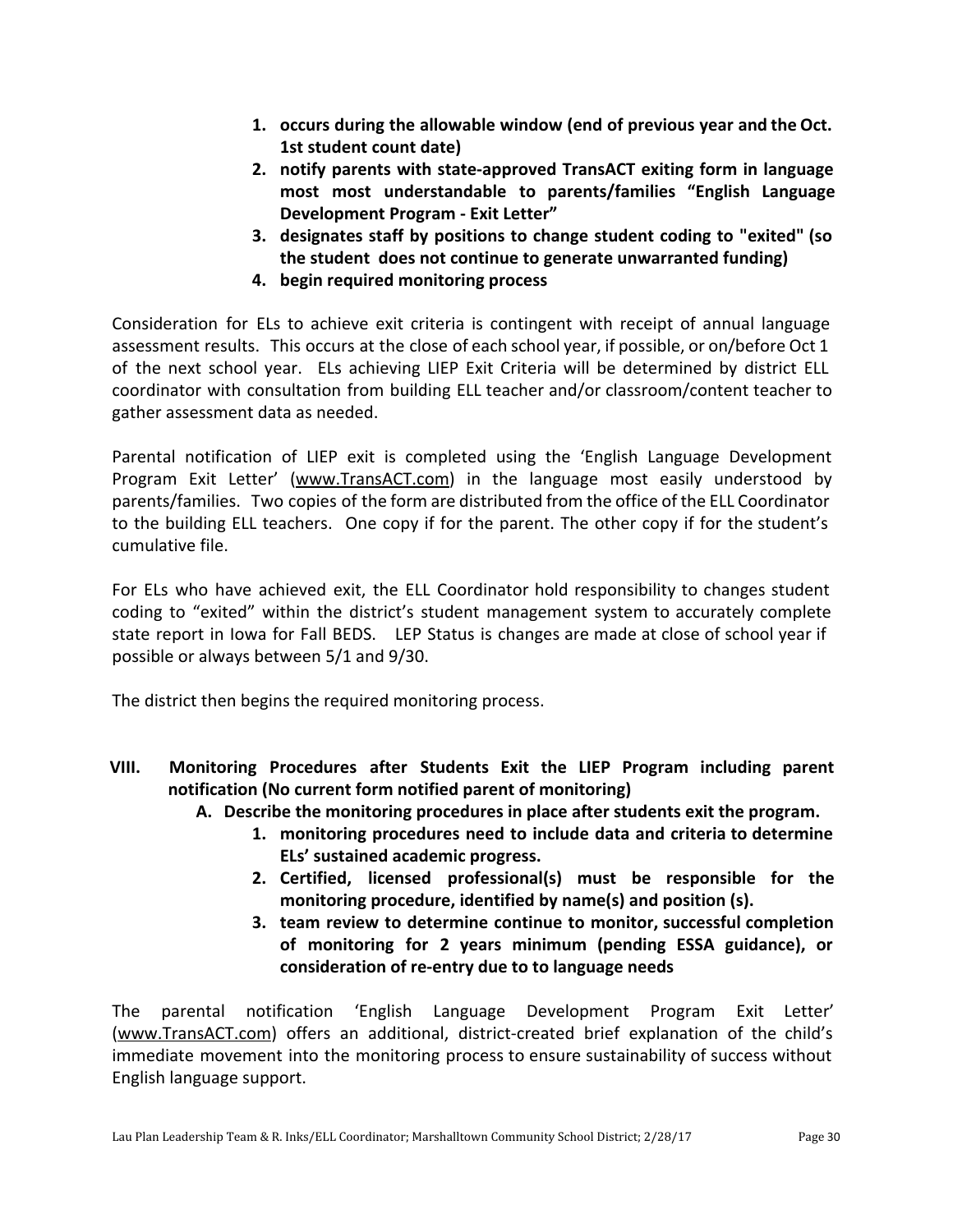Within the first 30 days of the start of the school year, a monitoring teacher - among those who serve as ELL teachers - is identified. Certified, licensed professionals are responsible for the monitoring procedure:

| <b>Monitoring Responsibility of Reclassified English Learners</b> |                                |                                  |  |  |  |
|-------------------------------------------------------------------|--------------------------------|----------------------------------|--|--|--|
| Licensed Professional                                             | <b>Building</b>                | Position                         |  |  |  |
| Jordan Ebel                                                       | Anson Elementary               | English Language Learner Teacher |  |  |  |
| <b>Stephanie Hayes</b>                                            | Anson Elementary               | English Language Learner Teacher |  |  |  |
| Jennifer Janssen                                                  | Anson Elementary               | English Language Learner Teacher |  |  |  |
| Leah Spagl                                                        | Anson Elementary               | English Language Learner Teacher |  |  |  |
| Morgan Fehrmann                                                   | Anson Elementary               | English Language Learner Teacher |  |  |  |
| Elizabeth Brown                                                   | <b>Fisher Elementary</b>       | English Language Learner Teacher |  |  |  |
| Kristianne Buck                                                   | <b>Fisher Elementary</b>       | English Language Learner Teacher |  |  |  |
| Abi Burkhead                                                      | <b>Fisher Elementary</b>       | English Language Learner Teacher |  |  |  |
| Elda Martinez                                                     | Franklin Elementary            | English Language Learner Teacher |  |  |  |
| <b>Francis Strand</b>                                             | Franklin Elementary            | English Language Learner Teacher |  |  |  |
| Tom Ogston                                                        | <b>Hoglan Elementary</b>       | English Language Learner Teacher |  |  |  |
| <b>Heather Stanley</b>                                            | <b>Hoglan Elementary</b>       | English Language Learner Teacher |  |  |  |
| Adrian McLaughlin                                                 | <b>Hoglan Elementary</b>       | English Language Learner Teacher |  |  |  |
| Debra Moore                                                       | <b>Hoglan Elementary</b>       | English Language Learner Teacher |  |  |  |
| Cheryl Dunham                                                     | Rogers Elementary              | English Language Learner Teacher |  |  |  |
| <b>Ashley Verdinez Ramirez</b>                                    | Rogers Elementary              | English Language Learner Teacher |  |  |  |
| Reyna Baeza Patlan                                                | <b>Woodbury Elementary</b>     | English Language Learner Teacher |  |  |  |
| Isabel Campos-Padilla                                             | <b>Woodbury Elementary</b>     | English Language Learner Teacher |  |  |  |
| <b>Mary Harris</b>                                                | <b>Woodbury Elementary</b>     | English Language Learner Teacher |  |  |  |
| Diedra Murphy                                                     | <b>Woodbury Elementary</b>     | English Language Learner Teacher |  |  |  |
| Sara Curtin DeLara                                                | Lenihan Intermediate School    | English Language Learner Teacher |  |  |  |
| Kelly Finnicum Chua                                               | Lenihan Intermediate School    | English Language Learner Teacher |  |  |  |
| Orli Gubani                                                       | Lenihan Intermediate School    | English Language Learner Teacher |  |  |  |
| <b>Brighid DuBon</b>                                              | Lenihan Intermediate School    | English Language Learner Teacher |  |  |  |
| Joan Furjanic                                                     | Lenihan Intermediate School    | English Language Learner Teacher |  |  |  |
| <b>Oscar Cardenas</b>                                             | Miller Middle School           | English Language Learner Teacher |  |  |  |
| Carmen Heald                                                      | Miller Middle School           | English Language Learner Teacher |  |  |  |
| Shawna Hutchinson                                                 | Miller Middle School           | English Language Learner Teacher |  |  |  |
| <b>Vincent Milot</b>                                              | Miller Middle School           | English Language Learner Teacher |  |  |  |
| <b>Wendy Arnburg</b>                                              | Marshalltown High School       | English Language Learner Teacher |  |  |  |
| <b>Tatyana Collins</b>                                            | Marshalltown High School       | English Language Learner Teacher |  |  |  |
| Pamela McDonnell                                                  | Marshalltown High School       | English Language Learner Teacher |  |  |  |
| Samantha Nolte                                                    | Marshalltown High School       | English Language Learner Teacher |  |  |  |
| <b>Bridhid DuBon</b>                                              | Marshalltown High School @ MLA | English Language Learner Teacher |  |  |  |

On an annual basis and within the first 30 days of school, the monitoring teacher will notify each course/classroom teacher of the students (exited ELs) currently on monitoring and the monitoring teachers intention to serve as the assigned monitor and process for collaborating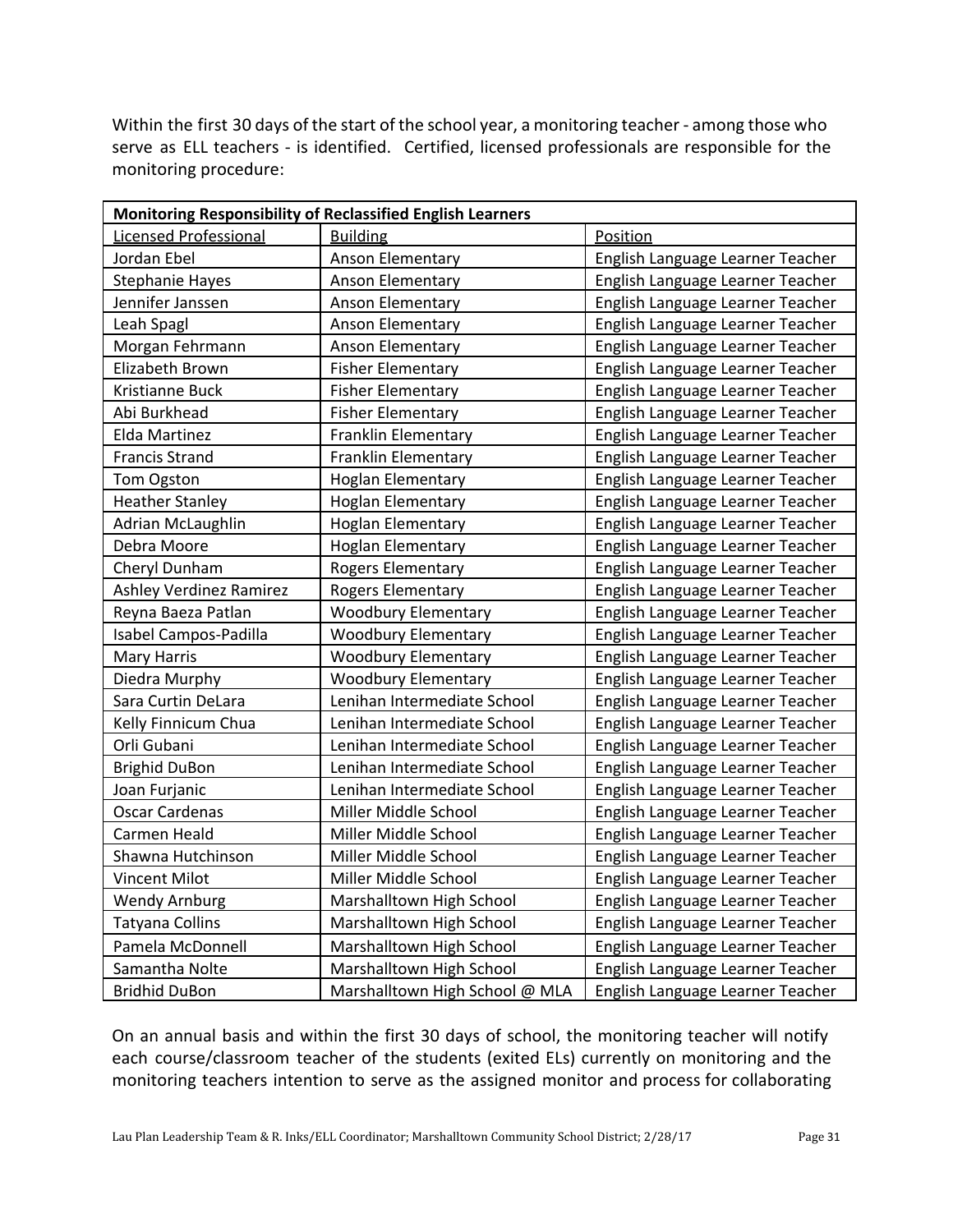with the content/classroom teacher to collect qualitative and quantitative data of the students in order to determine ELs' sustained academic progress

In total, the monitoring period lasts for 2 years minimum (pending ESSA guidance). To document procedures, the district uses the 'Monitoring Tool for Reclassified (Exited) EL Students' available on the ELL section of the AEA267 website ([www.aea267.k12.ia.us\)](http://www.aea267.k12.ia.us/). Along each fixed, six-month monitoring point, this tool supports consistent collection of data sets(in consultation with content/classroom teacher), data analysis, and determination of continued and sustained academic success.

Monitoring Points:

- 6 months
- $\bullet$  1<sup>st</sup> year
- $\bullet$  2<sup>nd</sup> year, end of 1<sup>st</sup> semester
- $\bullet$  2<sup>nd</sup> year, end of 2<sup>nd</sup> semester

Data Sets - quantitative & qualitative:

- Attendance regular or irregular; noting trends as viewed on assessment tab of student management system (K-12)
- Teacher comments (K-12)
	- student's content/classroom performance in reading and math
	- overall content/classroom performance satisfactory or not satisfactory
- Assessment Results
	- State Assessments
		- Iowa Assessment reading and math (3-12)
		- $B = FAST (K-6)$
	- District Assessments
		- Math Domain Assessments (K-6)
	- Grades/GPA (7-12)

Determinations of Data Analysis- continued sustainability of academic success- without language support:

- Highly proficient
- Progressing satisfactorily
- Not Progressing satisfactorily & will be referred to student assistance team
- Re-entered into LIEP

A copy of each student's monitoring tool is placed in the student's cumulative folder for permanent storage at the close of each school year or upon district un-enrollment.

# **B. Describe re-entry to LIEP process, including parental notification, when appropriate using the annual placement forms(Notification of English language development program placement (Version A)**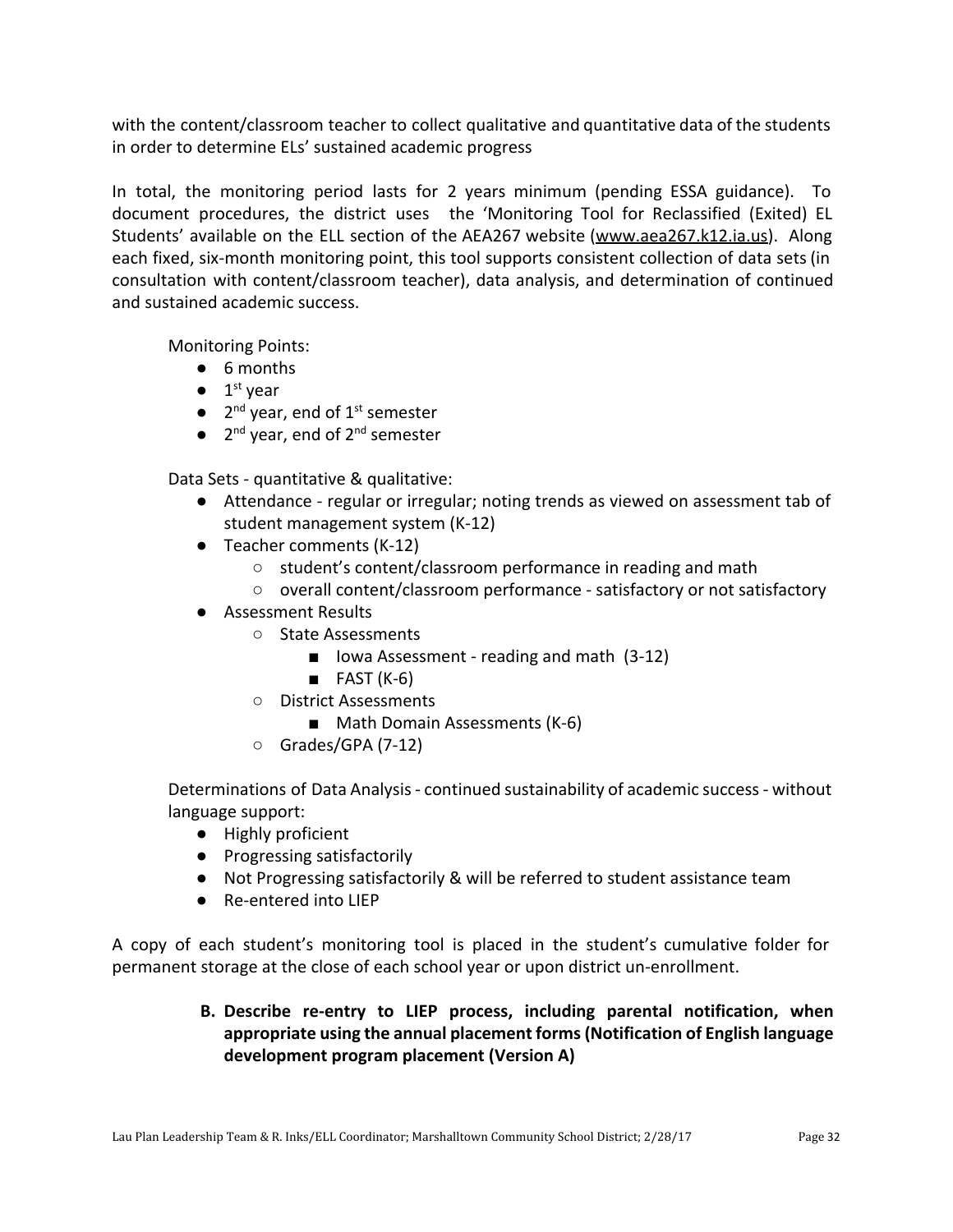Until data or teacher indicates a concern, the student will not re-enter the LIEP. Upon any notice of difficulty or the initial identification of concern, the content/classroom teacher and monitoring teacher will consult with each other and include other members of the student assistance team in that consultation as well. The student assistance team will convene to better understand and describe the concern/difficulty, determine the best general education interventions and other remedial actions in response to the concern/difficulty, and monitor/document progress.

Should the concern/difficulty not be remedied through general education remedial services or intervention or that concern/difficulty be atypical of those experienced by other general education no longer EL or not ever EL peers, then that difficulty may include language interference and/or be due to a persistent language barrier. If so, the remedial action may include returning to LIEP services.

In these cases, the ELL teacher will administer the state-approved English language proficiency placement assessment, TELPA (Tennessee English Language Placement Assessment) screener, to support re-identification and re-entry to LIEP.

Parental form, in the language most understood by parents, is sent upon re-entry and to communicate initiation of LIEP services:

● "NCLB - Notification of English Language Development Program Placement - Version A"

Copies of the of the monitoring paperwork, remedial services/intervention process, individual TELPA results, and the parental form are stored in a student's cumulative file.

#### **IX. LIEP Evaluation**

- **A. Describes team based process for how the LIEP is evaluated annually that includes:**
	- **1. identifies district person responsible for facilitating the team based process for LIEP evaluation (by name and position)**
	- **2. considers and responds to district data when planning for EL instruction in Core classes and in English language development**
	- **3. how this evaluation impacts future programming and services for ELs for example:**
		- **a. professional development needs**
		- **b. adjustment of the LIEP**
		- **c. staffing**
		- **d. teacher scheduling**
		- **e. curricular needs**
		- **f. meeting the needs of individual ELs and/or subgroups**
	- **4. Title III Assurances (see Appendix C)**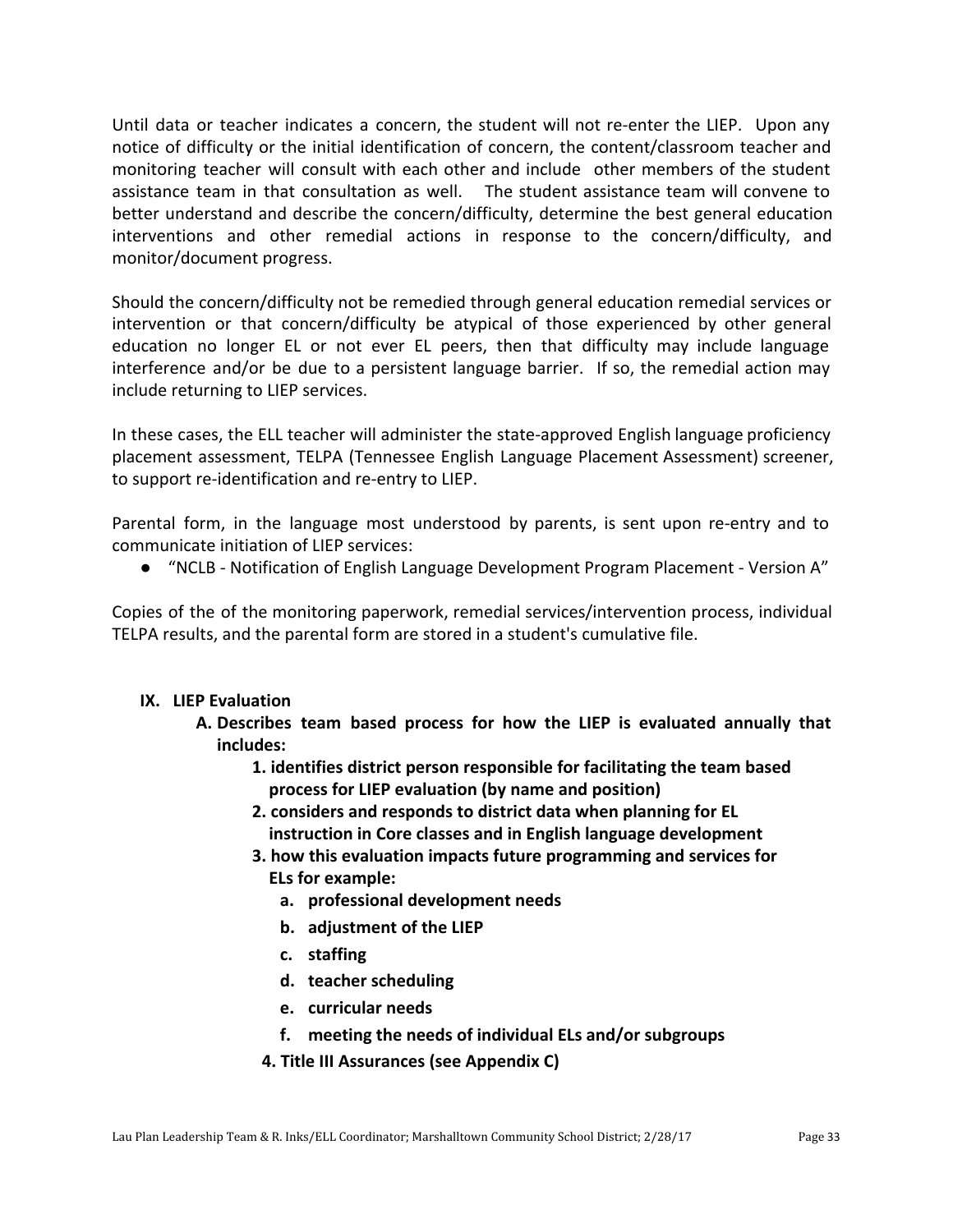The district LIEPs are evaluated according to our goals based upon progress made toward meeting District LIEP Goals:

- 1. Making sufficient progress in acquisition of the English language as measured state-approved annual English language proficiency assessment - ELPA21
- 2. Attaining or reaching full English proficiency as measured by the state-approved annual English language proficiency assessment - ELPA21
- 3. Making Adequate Yearly Progress (AYP) as measured by state-approved annual content proficiency assessment - Iowa Assessments (according to targets established by Title I)

The LIEP Program Administrator (Director of Curriculum and Instruction), ELL Coordinator, and members of the Lau Leadership Team consider and respond to annual content and language data performance. District instructional priorities are reaffirmed and/or reevaluated and professional learning is set according to ELL results. In addition, ELL teachers are staffed and hired in correlation with demonstration of need.

To guide the evaluation of LIEPs and Title III Assurances, the district uses two self-study guides:

- 'English Language Learners(ELL) District Self-Study Guide' available on the ELL section of the AEA267 website [\(www.aea267.k12.ia.us](http://www.aea267.k12.ia.us/))
- 'CASA Title III Assurances District Self-Study Guide' created in-district from CASA Title III Assurances

# **X. Appendices**

- **A. Letter to Districts from the U.S. Department of Justice: <http://www2.ed.gov/about/offices/list/ocr/letters/colleague-el-201501.pdf>**
- **B. Description of LIEP Models**
- **C. "Title III Compliance Assurances: Checklist for Districts"**
- **D. TransACT.com documents**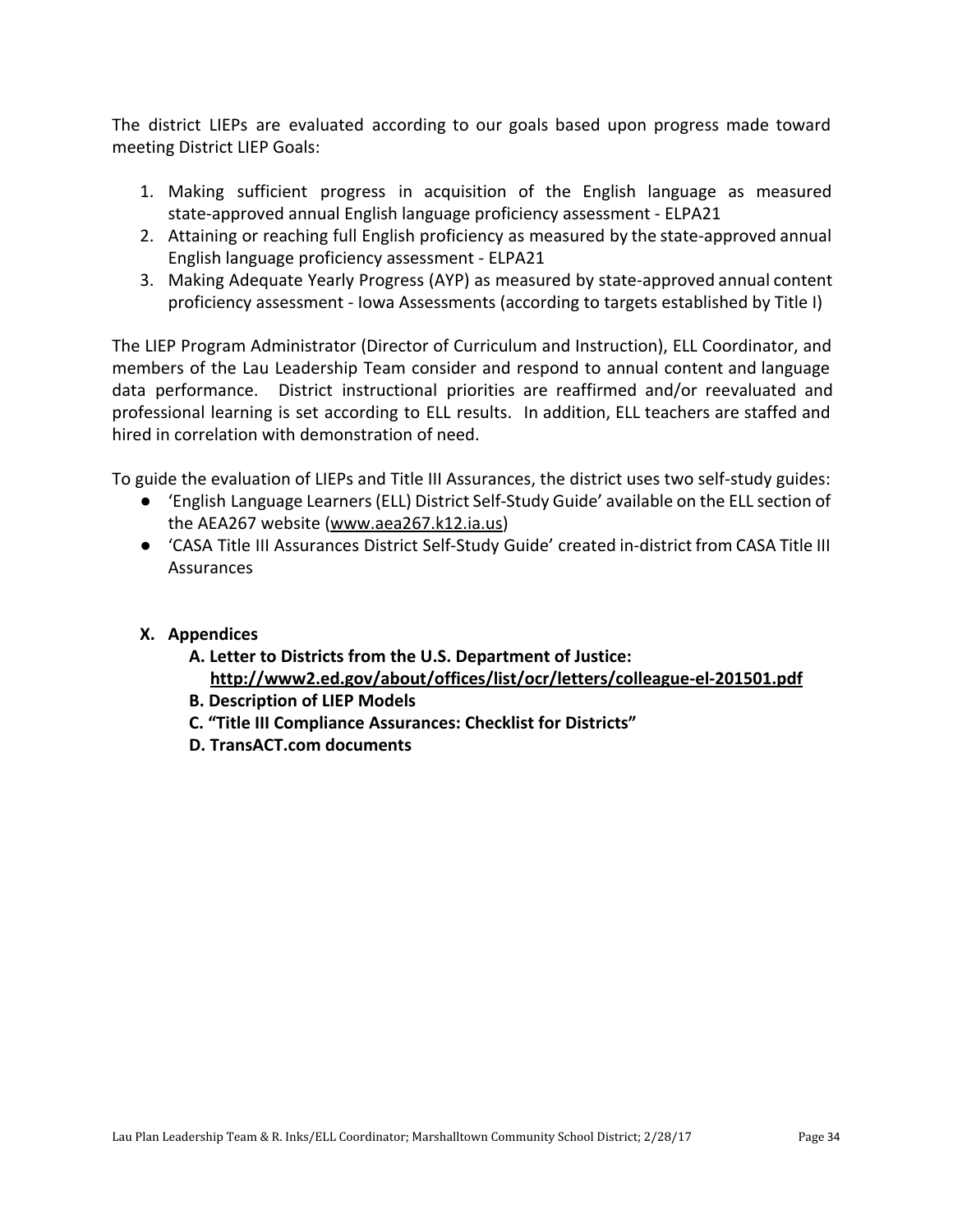#### **Appendix A**

Please download the full Department of Justice and Office of Civil Rights Joint Guidance document from:

<http://www2.ed.gov/about/offices/list/ocr/letters/colleague-el-201501.pdf>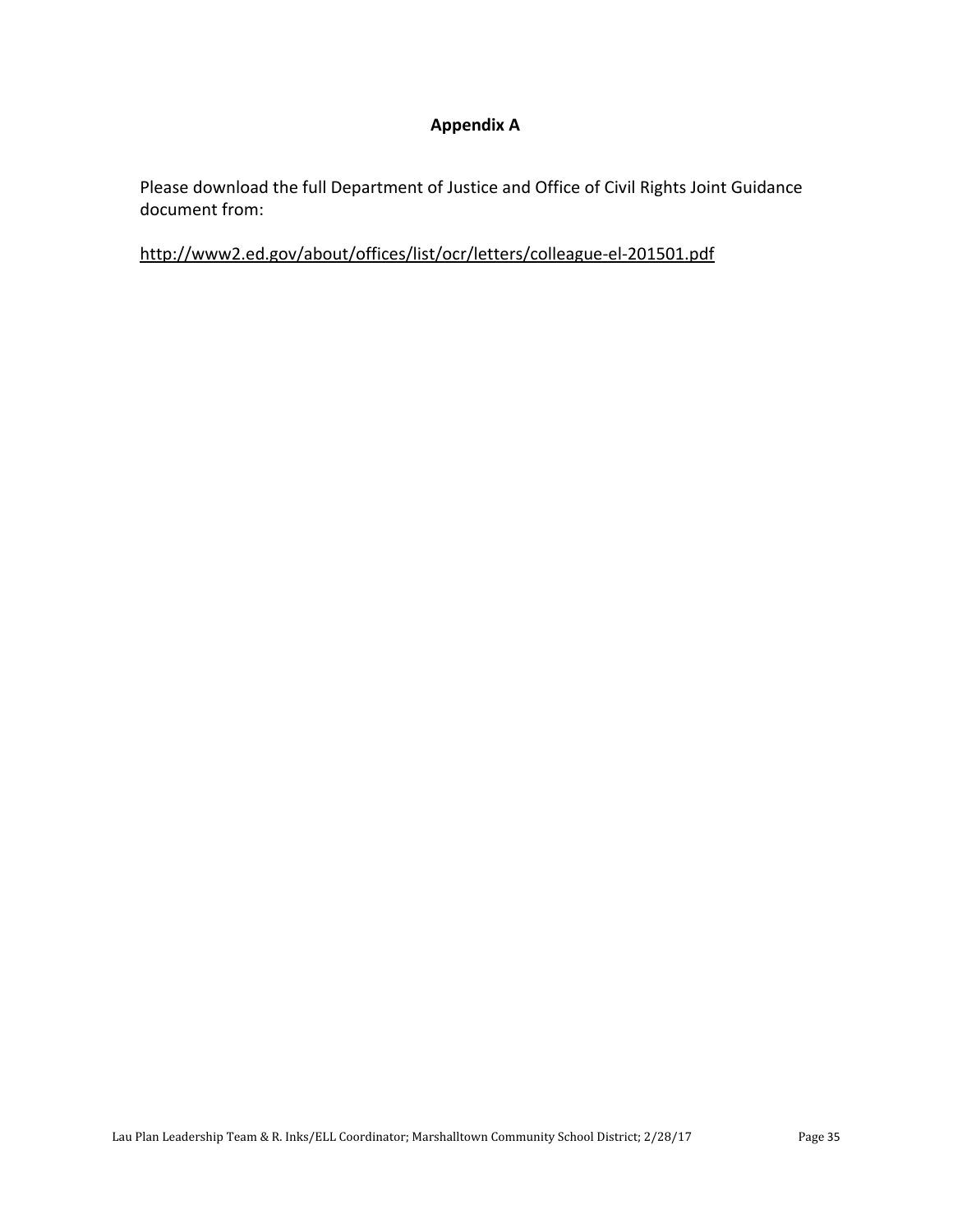#### **Appendix B**

#### **Description of LIEP Models [www.2.ed.gov/about/offices/list/ocr/EL/glossary.html](http://www.2.ed.gov/about/offices/list/ocr/ell/glossary.html)**

- **Newcomer Program:** *Newcomer programs are separate, relatively self-contained educational interventions designed to meet the academic and transitional needs of newly arrived immigrants; typically, students attend these programs before they enter more traditional programs (e.g., English Language Development programs or mainstream classrooms with supplemental ESL instruction).*
- **Sheltered Instruction:** *An instructional approach used to make academic instruction in English understandable to ELs. In the sheltered classroom, teachers use physical activities, visual aids, and the environment to teach vocabulary for concept development in mathematics, science, social studies, and other subjects.*
- **English as a Second Language (ESL):** *A program of techniques, methodology, and special curriculum designed to teach ELs English language skills, which may include listening, speaking, reading, writing, study skills, content vocabulary, and cultural orientation. Further, ESL instruction is usually in English with little use of native language.*
- **Dual Language Program:** *Also known as two-way, or developmental, the goal of these bilingual programs is for students to develop language proficiency in two languages by receiving instruction in English and another language in a classroom that is usually comprised of half native English speakers and half native speakers of the other language.*
- **Other Bilingual Program:** *Bilingual education refers to approaches in the classroom that use the native language of English language learners (ELs) for instruction*. [www.nabe.org/BilingualEducation](http://www.nabe.org/BilingualEducation)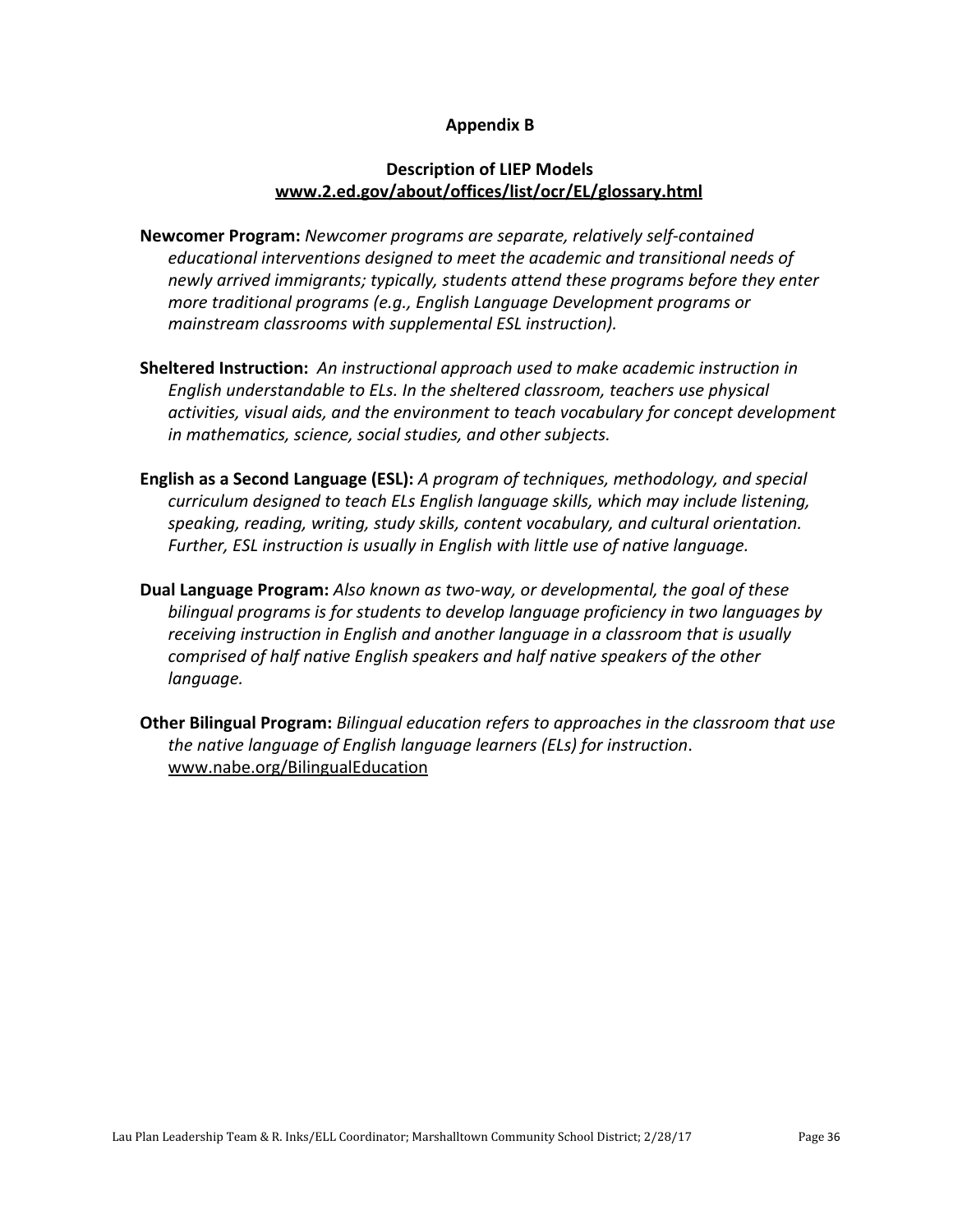#### **Appendix C Title III Compliance Assurances: Checklist for Districts**

- The district maintains and annually revises the district Lau (EL) Plan. [NCLB Sec. 3116] (Lau v. Nichols, 1974)
- \_\_\_The district has a policy of admitting students regardless of their immigrant status or English-speaking status. [Plyer vs. Doe (1982); Title VI of the Civil Rights Act (1964)]
- The district provides information and communication to the parent(s) in the language the parent(s) understand to the extent practicable. [NCLB Sec. 3302(c)]
- The district will promote parental and community participation in programs for ELs [NCLB Pub. L. No. 107-110].
- The district includes a Home Language Survey (TransAct form IA) in registration materials for all students and maintains these forms in student cumulative folders. [Iowa Code 281-60.3]
	- The district uses the state-approved language proficiency test (ELPA21) to screen and identify ELs (including parental notification) within the first 30 days of a student being enrolled in the district at the beginning of the school year, and within 14 days thereafter. [NCLB Sec. 3302(a); Iowa Code 281-60.3(1)b]

The district ensures educators administering the state-approved language proficiency test for identification & placement recertify annually.

- The district notifies parents of program eligibility and placement within the mandated time frames. [NCLB Sec. 3302]
- The district has consulted with teachers, researchers, school administrators, and parents, and if appropriate, with education-related community groups and nonprofit organizations and institutions of higher education, developing Title III programs and activities [NCLB, Pub. L. No. 107-110].
- The district provides a Language Instruction Educational Program (LIEP) with direct instruction provided by a highly qualified (ESL-endorsed) teacher. Consultative services do not meet the requirement for direct instruction. [Iowa Code 281-60.3(2)]
- The district assures that LIEPs carried out under Title III will ensure that ELs being served by the programs develop English proficiency. [NCLB, Pub. L. No. 107-110].
- The district ensures that teachers of ELs are fluent in oral and written English [NCLB Sec. 3116(c)]
- The district has a designated administrator overseeing the district's LIEP.
- The district ensures that the programs will enable children to speak, read, write, and comprehend the English language and meet challenging district academic content and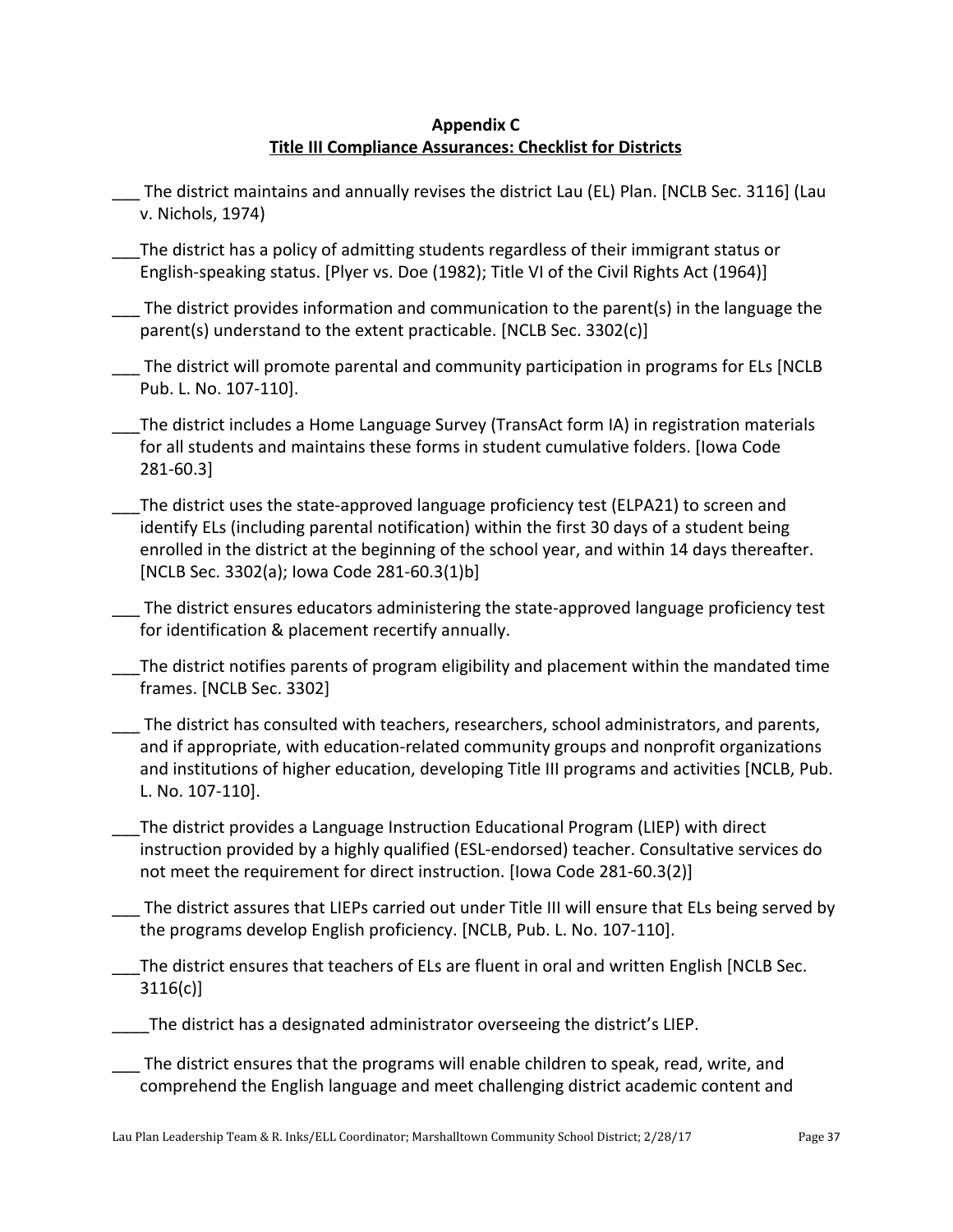student academic achievement standards [NCLB, Pub. L. No. 107-110].

- The district has developed programs and activities for ELs and immigrant children and youth [NCLB, Pub. L. No. 107-110].
- \_\_\_ The district offers high quality professional development to classroom teachers (including teachers in classrooms that are not the settings of LIEP), principals, administrators, and other school or community-based organizational personnel [NCLB, Pub. L. No. 107-110].
	- The district ensures the implementation of the English Language Proficiency (ELP) standards. [NCLB, Title IX, Part A, Section 9101].
- The district ensures that all paraprofessionals serving EL students are supervised by a highly qualified teacher. [Iowa Code 281-60.3(2)]
- \_\_\_ The district assesses the English proficiency of all EL students with the state-approved English language proficiency assessment (ELPA21) annually. [NCLB Sec. 3113(b)(3)(D)]
- The district ensures educators administering the state approved language proficiency monitoring assessment recertify annually.
- The district disseminates ELPA21 scores to parents and district staff. [NCLB Sec. 3121]
- \_\_\_The district ensures that all EL students participate in district-wide assessments. [NCLB Sec. 3121]
- \_\_\_The district uses state-approved exit criteria to determine when students should be exited from the LIEP program [Iowa Code 281-60.3(3)b4]
- The district monitors exited EL students for two years after exiting the program (Changing to 3 years required monitoring in 2016-7 based on ESSA). [NCLB Sec. 3121(4)]
- The district reports required EL data elements on Iowa's Student Reporting System.
- \_\_\_The district conducts an annual program evaluation and makes adjustments to programming as indicated by EL student achievement data. [NCLB Sec. 3121]
- The district ensures that Title III funding is not used for opportunities that are afforded all students, such as parent-teacher conference translation. This means that interpretation and translation for ELs must be paid, not using Title III funds, rather, using district funds.
- \_\_\_The district ensures that personnel funded by Title III are being used exclusively for EL students for the full amount of the apportionment of the funding.
- The district is not in violation of any State law, including State constitutional law, regarding the education of limited English proficient children, consistent with sections 3126 and 3127 (NCLB, Pub. L. No. 107-110).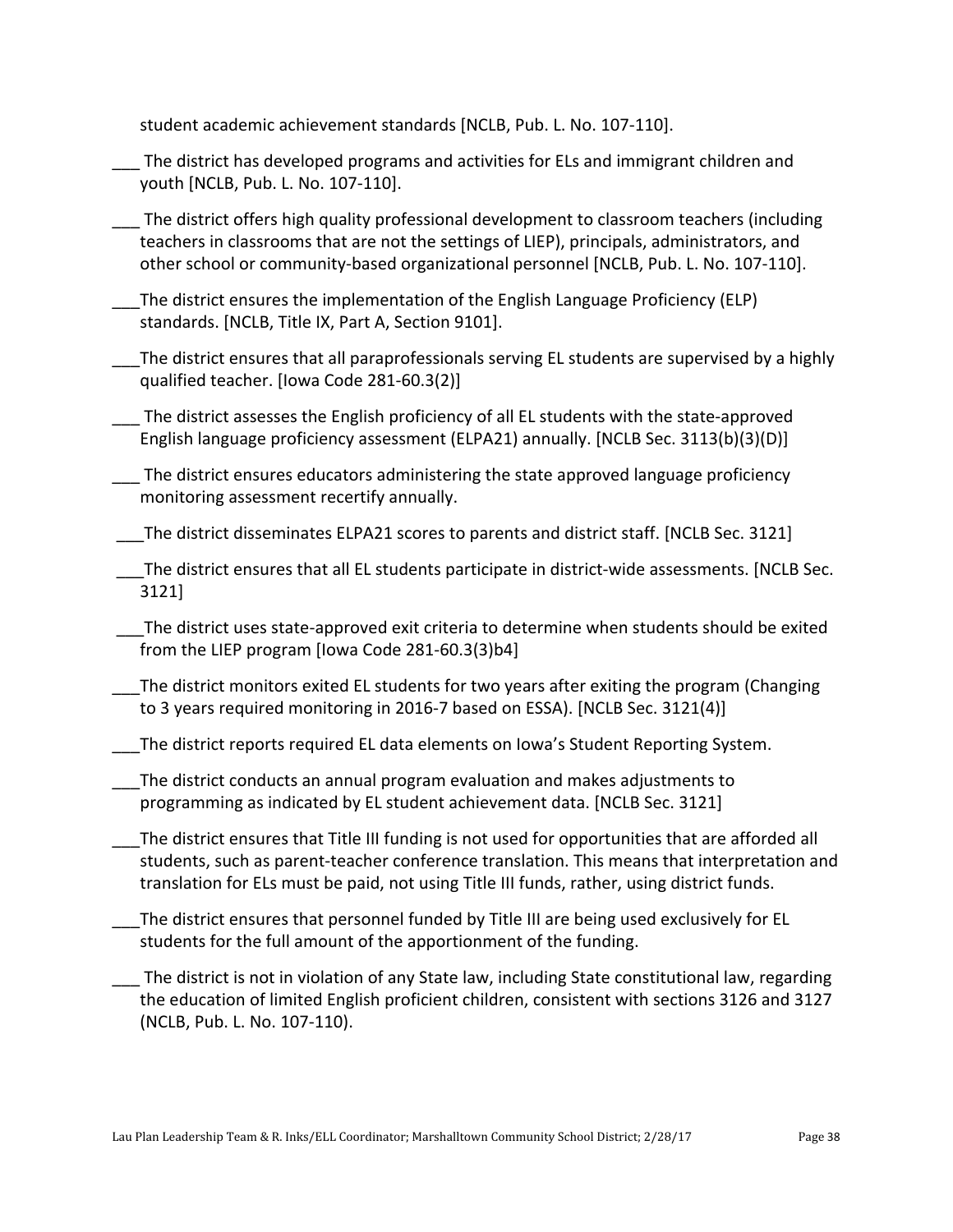|            | Date: _____________ |
|------------|---------------------|
|            |                     |
| Signature: | Date:               |